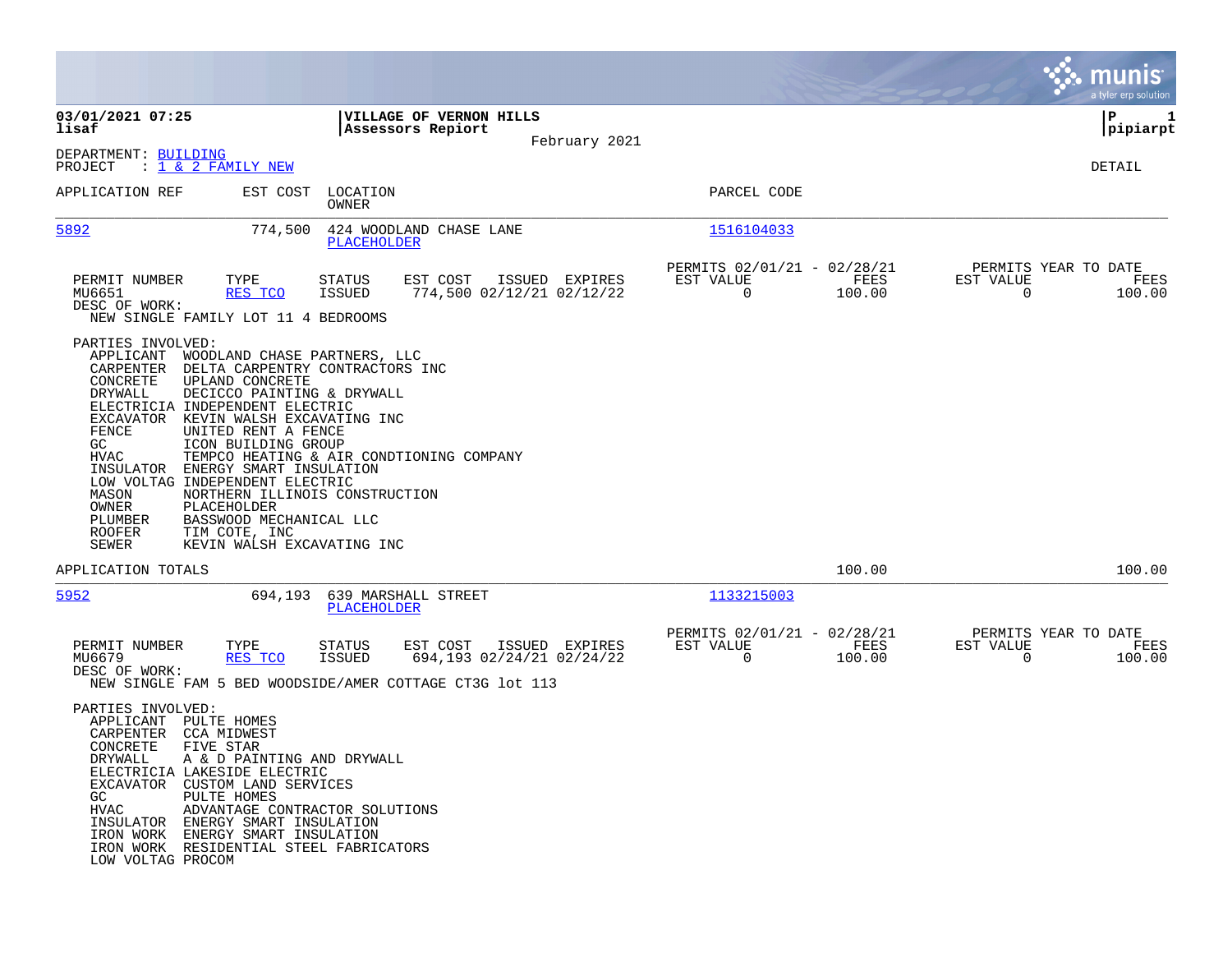|                                                                                                                                                                                                                                                                                                                                                                                                                                                                                                                                                                                                                               |                                                                                           |                                                                          | munis<br>a tyler erp solution                                     |
|-------------------------------------------------------------------------------------------------------------------------------------------------------------------------------------------------------------------------------------------------------------------------------------------------------------------------------------------------------------------------------------------------------------------------------------------------------------------------------------------------------------------------------------------------------------------------------------------------------------------------------|-------------------------------------------------------------------------------------------|--------------------------------------------------------------------------|-------------------------------------------------------------------|
| 03/01/2021 07:25<br>lisaf                                                                                                                                                                                                                                                                                                                                                                                                                                                                                                                                                                                                     | VILLAGE OF VERNON HILLS<br>Assessors Repiort<br>February 2021                             |                                                                          | l P<br>$\mathbf{2}$<br> pipiarpt                                  |
| DEPARTMENT: BUILDING<br>: <u>1 &amp; 2 FAMILY NEW</u><br>PROJECT                                                                                                                                                                                                                                                                                                                                                                                                                                                                                                                                                              |                                                                                           |                                                                          | DETAIL                                                            |
| APPLICATION REF<br>EST COST<br>PRO BROTHERS MASONRY<br>MASON<br>OWNER<br>PLACEHOLDER<br>S3 PLUMBING AND MECHANICAL<br>PLUMBER<br>SCHALL DEVELOPEMENT CORP<br><b>ROOFER</b><br>HOLIDAY SEWER & WATER<br>SEWER                                                                                                                                                                                                                                                                                                                                                                                                                  | LOCATION<br><b>OWNER</b>                                                                  | PARCEL CODE                                                              |                                                                   |
| APPLICATION TOTALS                                                                                                                                                                                                                                                                                                                                                                                                                                                                                                                                                                                                            |                                                                                           | 100.00                                                                   | 100.00                                                            |
| 6027<br>646,006                                                                                                                                                                                                                                                                                                                                                                                                                                                                                                                                                                                                               | 665 CUNEO BOULEVARD<br><b>PLACEHOLDER</b>                                                 | 1133216005                                                               |                                                                   |
| PERMIT NUMBER<br>TYPE<br>MU6647<br>RES TCO<br>DESC OF WORK:<br>NEW SINGLE FAM BED 4 WILLWOOD/CRAFTSMAN LOT 126<br>PARTIES INVOLVED:<br>APPLICANT PULTE HOMES<br>CARPENTER<br><b>CCA MIDWEST</b><br>CONCRETE<br>FIVE STAR<br><b>DRYWALL</b><br>A & D PAINTING AND DRYWALL<br>ELECTRICIA LAKESIDE ELECTRIC<br>EXCAVATOR CUSTOM LAND SERVICES<br>GC<br>PULTE HOMES<br><b>HVAC</b><br>ADVANTAGE CONTRACTOR SOLUTIONS<br>INSULATOR<br>ENERGY SMART INSULATION<br>IRON WORK<br>RESIDENTIAL STEEL FABRICATORS<br>LOW VOLTAG PROCOM<br>MASON<br>PRO BROTHERS MASONRY<br>OWNER<br>PLACEHOLDER<br>S3 PLUMBING AND MECHANICAL<br>PLUMBER | EST COST<br>ISSUED EXPIRES<br>STATUS<br>646,006 02/11/21 02/11/22<br>ISSUED               | PERMITS 02/01/21 - 02/28/21<br>EST VALUE<br>FEES<br>$\Omega$<br>100.00   | PERMITS YEAR TO DATE<br>EST VALUE<br>FEES<br>$\Omega$<br>100.00   |
| <b>ROOFER</b><br>SCHALL DEVELOPEMENT CORP<br>SEWER<br>HOLIDAY SEWER & WATER                                                                                                                                                                                                                                                                                                                                                                                                                                                                                                                                                   |                                                                                           |                                                                          |                                                                   |
| APPLICATION TOTALS                                                                                                                                                                                                                                                                                                                                                                                                                                                                                                                                                                                                            |                                                                                           | 100.00                                                                   | 100.00                                                            |
| 6446<br>684,949                                                                                                                                                                                                                                                                                                                                                                                                                                                                                                                                                                                                               | 1300 MANSION ROAD<br>PLACEHOLDER                                                          | 1133205106                                                               |                                                                   |
| PERMIT NUMBER<br>TYPE<br>MU6642<br>$1&2$ FAM<br>DESC OF WORK:<br>NEW SINGLE FAM STRAUSBOUG/CT3G 3 BED LOT 67                                                                                                                                                                                                                                                                                                                                                                                                                                                                                                                  | <b>STATUS</b><br>EST COST<br>ISSUED EXPIRES<br><b>ISSUED</b><br>684,949 02/10/21 02/10/22 | PERMITS 02/01/21 - 02/28/21<br>EST VALUE<br>FEES<br>13,166.94<br>684,949 | PERMITS YEAR TO DATE<br>EST VALUE<br>FEES<br>684,949<br>13,166.94 |
| PARTIES INVOLVED:<br>APPLICANT PULTE HOMES<br>CARPENTER<br>CCA MIDWEST<br>CONCRETE<br>FIVE STAR<br>DRYWALL<br>A&D HOME IMPROVEMENT LLC<br>ELECTRICIA LAKESIDE ELECTRIC                                                                                                                                                                                                                                                                                                                                                                                                                                                        |                                                                                           |                                                                          |                                                                   |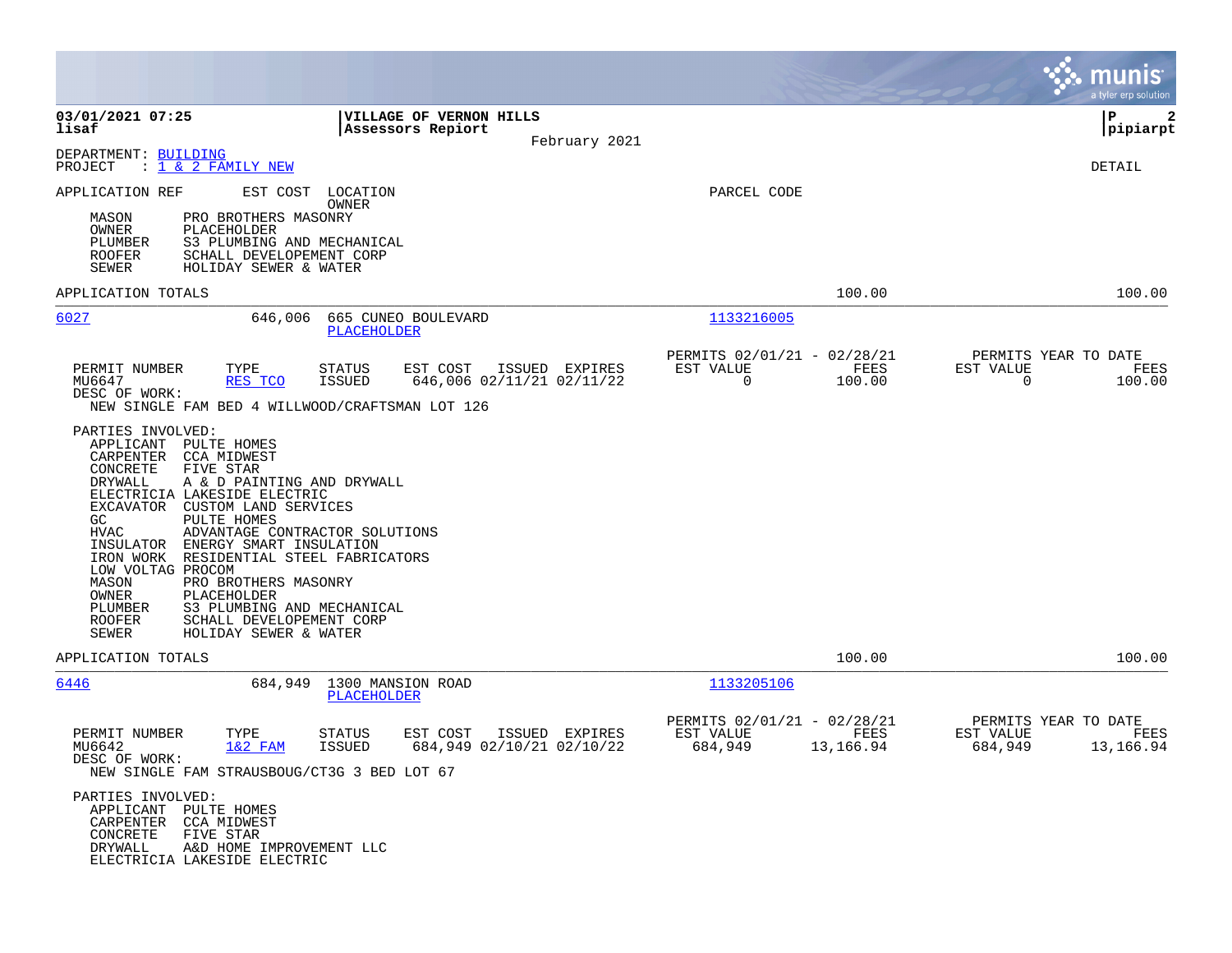|                                                                                                                                                                                                                                                                                                                                                                                                                                                                                                  |                                                                                 |                                                     |                   | munis<br>a tyler erp solution                                     |
|--------------------------------------------------------------------------------------------------------------------------------------------------------------------------------------------------------------------------------------------------------------------------------------------------------------------------------------------------------------------------------------------------------------------------------------------------------------------------------------------------|---------------------------------------------------------------------------------|-----------------------------------------------------|-------------------|-------------------------------------------------------------------|
| 03/01/2021 07:25<br>lisaf                                                                                                                                                                                                                                                                                                                                                                                                                                                                        | <b>VILLAGE OF VERNON HILLS</b><br>Assessors Repiort<br>February 2021            |                                                     |                   | lР<br>3<br> pipiarpt                                              |
| DEPARTMENT: BUILDING<br>PROJECT<br>: 1 & 2 FAMILY NEW                                                                                                                                                                                                                                                                                                                                                                                                                                            |                                                                                 |                                                     |                   | DETAIL                                                            |
| APPLICATION REF<br>EXCAVATOR CUSTOM LAND SERVICES<br>GC<br>PULTE HOMES<br>HVAC<br>INSULATOR ENERGY SMART INSULATION<br>IRON WORK RESIDENTIAL STEEL FABRICATORS<br>LOW VOLTAG PROCOM<br>MASON<br>PRO BROTHERS MASONRY<br>OWNER<br>PLACEHOLDER<br>S3 PLUMBING AND MECHANICAL<br>PLUMBER<br>PAYER<br>PULTE HOMES<br><b>ROOFER</b><br>RABY ROOFING<br>SEWER<br>HOLIDAY SEWER & WATER                                                                                                                 | EST COST LOCATION<br>OWNER<br>ADVANTAGE CONTRACTOR SOLUTIONS                    | PARCEL CODE                                         |                   |                                                                   |
| APPLICATION TOTALS                                                                                                                                                                                                                                                                                                                                                                                                                                                                               |                                                                                 |                                                     | 13,166.94         | 13,166.94                                                         |
| 6503                                                                                                                                                                                                                                                                                                                                                                                                                                                                                             | 697,712 510 COUNCIL CIRCLE<br><b>PLACEHOLDER</b>                                | 1133205076                                          |                   |                                                                   |
| PERMIT NUMBER<br>TYPE<br>MU6625<br>$1&2$ FAM<br>DESC OF WORK:<br>NEW SINGLE FAM WILLWOOD/CT3M 5 BED                                                                                                                                                                                                                                                                                                                                                                                              | EST COST ISSUED EXPIRES<br>STATUS<br><b>ISSUED</b><br>697,712 02/02/21 02/02/22 | PERMITS 02/01/21 - 02/28/21<br>EST VALUE<br>697,712 | FEES<br>16,829.14 | PERMITS YEAR TO DATE<br>EST VALUE<br>FEES<br>697,712<br>16,829.14 |
| PARTIES INVOLVED:<br>APPLICANT PULTE HOMES<br>CARPENTER CCA MIDWEST<br>CONCRETE<br>FIVE STAR<br>DRYWALL<br>A & D PAINTING AND DRYWALL<br>ELECTRICIA LAKESIDE ELECTRIC<br>EXCAVATOR CUSTOM LAND SERVICES<br>PULTE HOMES<br>GC<br><b>HVAC</b><br>INSULATOR ENERGY SMART INSULATION<br>IRON WORK RESIDENTIAL STEEL FABRICATORS<br>LOW VOLTAG PROCOM<br><b>OWNER</b><br>PLACEHOLDER<br>PLUMBER<br>S3 PLUMBING AND MECHANICAL<br>ROOFER<br>SCHALL DEVELOPEMENT CORP<br>SEWER<br>HOLIDAY SEWER & WATER | ADVANTAGE CONTRACTOR SOLUTIONS                                                  |                                                     |                   |                                                                   |
| APPLICATION TOTALS                                                                                                                                                                                                                                                                                                                                                                                                                                                                               |                                                                                 |                                                     | 16,829.14         | 16,829.14                                                         |
| 6505<br>742,282                                                                                                                                                                                                                                                                                                                                                                                                                                                                                  | 548 COUNCIL CIRCLE<br><b>PLACEHOLDER</b>                                        | 1133205040                                          |                   |                                                                   |
| PERMIT NUMBER<br>TYPE<br>MU6626<br>$1&2$ FAM<br>DESC OF WORK:                                                                                                                                                                                                                                                                                                                                                                                                                                    | EST COST<br>ISSUED EXPIRES<br>STATUS<br>742,282 02/02/21 02/02/22<br>ISSUED     | PERMITS 02/01/21 - 02/28/21<br>EST VALUE<br>742,282 | FEES<br>16,535.14 | PERMITS YEAR TO DATE<br>EST VALUE<br>FEES<br>742,282<br>16,535.14 |

NEW SINGLE FAM 5 BED LOT 12 WILLWOOD/CR3G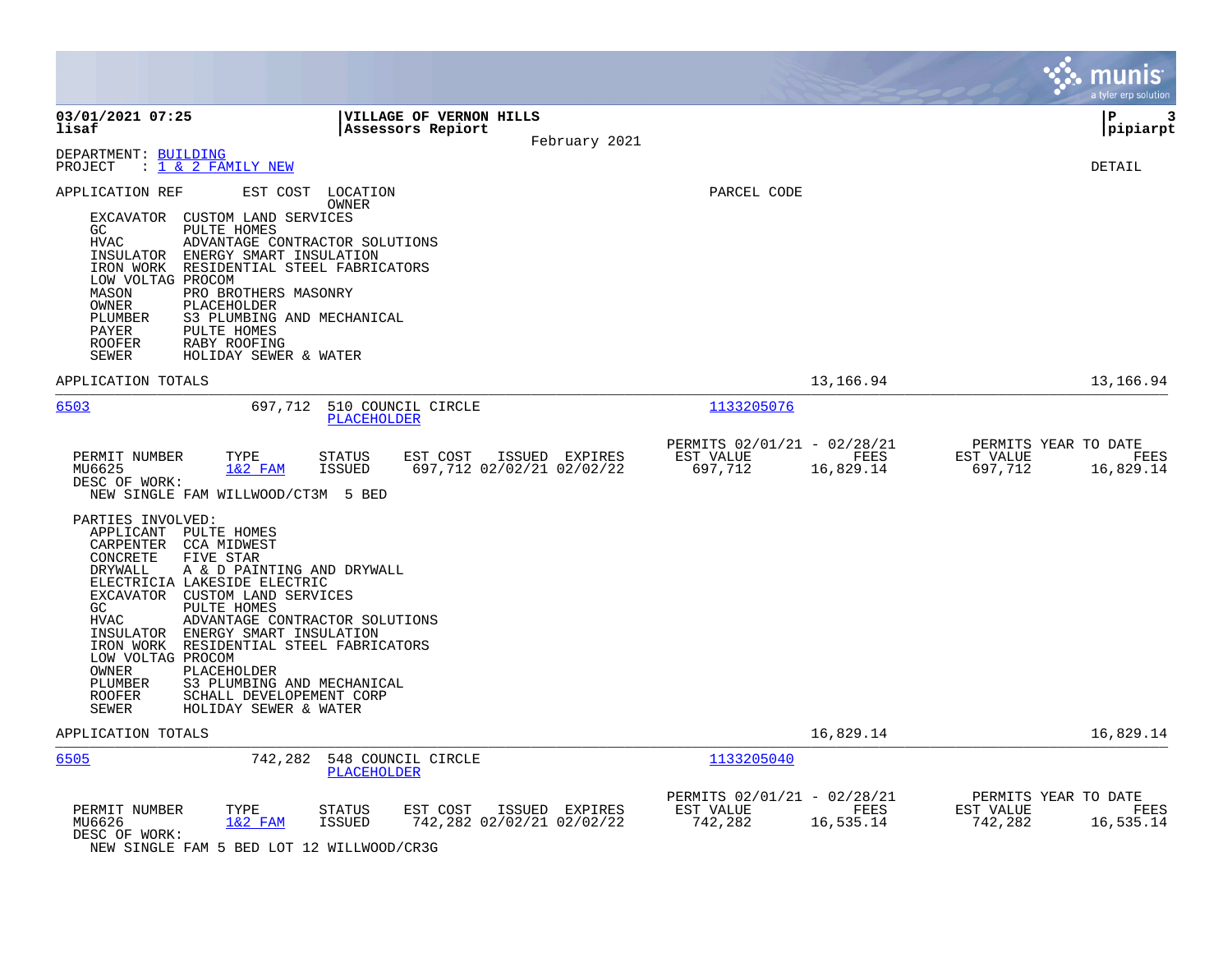|                                                                                                                                                                                                                                                                                                                                                                                                                                                                                          |                                                                                                                                                                                                                           |                                                                          | munis<br>a tyler erp solution                                     |
|------------------------------------------------------------------------------------------------------------------------------------------------------------------------------------------------------------------------------------------------------------------------------------------------------------------------------------------------------------------------------------------------------------------------------------------------------------------------------------------|---------------------------------------------------------------------------------------------------------------------------------------------------------------------------------------------------------------------------|--------------------------------------------------------------------------|-------------------------------------------------------------------|
| 03/01/2021 07:25<br>lisaf                                                                                                                                                                                                                                                                                                                                                                                                                                                                | <b>VILLAGE OF VERNON HILLS</b><br>Assessors Repiort<br>February 2021                                                                                                                                                      |                                                                          | ΙP<br>4<br> pipiarpt                                              |
| DEPARTMENT: BUILDING<br>: 1 & 2 FAMILY NEW<br>PROJECT                                                                                                                                                                                                                                                                                                                                                                                                                                    |                                                                                                                                                                                                                           |                                                                          | <b>DETAIL</b>                                                     |
| EST COST<br>APPLICATION REF<br>PARTIES INVOLVED:<br>APPLICANT PULTE HOMES<br>CARPENTER<br>CCA MIDWEST<br>CONCRETE<br>FIVE STAR<br>DRYWALL<br>A&D HOME IMPROVEMENT LLC<br>ELECTRICIA LAKESIDE ELECTRIC<br>EXCAVATOR CUSTOM LAND SERVICES<br>GC.<br>PULTE HOMES<br>HVAC<br>MASON<br>PRO BROTHERS MASONRY<br>OWNER<br>PLACEHOLDER<br>PLUMBER<br>S3 PLUMBING AND MECHANICAL<br>ROOFER<br>RABY ROOFING<br>SEWER<br>HOLIDAY SEWER & WATER                                                      | LOCATION<br>OWNER<br>ADVANTAGE CONTRACTOR SOLUTIONS                                                                                                                                                                       | PARCEL CODE                                                              |                                                                   |
| APPLICATION TOTALS                                                                                                                                                                                                                                                                                                                                                                                                                                                                       |                                                                                                                                                                                                                           | 16,535.14                                                                | 16,535.14                                                         |
| 6506<br>743,450                                                                                                                                                                                                                                                                                                                                                                                                                                                                          | 407 SISLOW LANE<br>PLACEHOLDER                                                                                                                                                                                            | 1516106008                                                               |                                                                   |
| TYPE<br>PERMIT NUMBER<br>$1&2$ FAM<br>MU6622<br>DESC OF WORK:<br>NEW SINGLE FAM 4 BED LOT 48<br>PARTIES INVOLVED:                                                                                                                                                                                                                                                                                                                                                                        | <b>STATUS</b><br>EST COST<br>ISSUED EXPIRES<br>743,450 02/01/21 02/25/22<br>ISSUED                                                                                                                                        | PERMITS 02/01/21 - 02/28/21<br>EST VALUE<br>FEES<br>743,450<br>18,109.95 | PERMITS YEAR TO DATE<br>EST VALUE<br>FEES<br>743,450<br>18,109.95 |
| APPLICANT<br>ICON BUILDING GROUP<br>CARPENTER<br>CONCRETE<br>UPLAND CONCRETE<br>DRYWALL<br>DECICCO PAINTING & DRYWALL<br>ELECTRICIA INDEPENDENT ELECTRIC<br>EXCAVATOR KEVIN WALSH EXCAVATING INC<br>FENCE<br>UNITED RENT A FENCE<br>GC<br>GC<br><b>HVAC</b><br>ENERGY SMART INSULATION<br>INSULATOR<br>LOW VOLTAG INDEPENDENT ELECTRIC<br>MASON<br>OWNER<br>PLACEHOLDER<br>PLUMBER<br>BASSWOOD MECHANICAL LLC<br>PAYER<br>TIM COTE, INC<br>ROOFER<br>KEVIN WALSH EXCAVATING INC<br>SEWER | DELTA CARPENTRY CONTRACTORS INC<br>WOODLAND CHASE PARTNERS, LLC<br>VIKTORIYA GOLDFEDER & VLADIMIR ABRASHKIN<br>TEMPCO HEATING & AIR CONDTIONING COMPANY<br>NORTHERN ILLINOIS CONSTRUCTION<br>WOODLAND CHASE PARTNERS, LLC |                                                                          |                                                                   |
| APPLICATION TOTALS                                                                                                                                                                                                                                                                                                                                                                                                                                                                       |                                                                                                                                                                                                                           | 18,109.95                                                                | 18,109.95                                                         |
| 6553<br>680,277                                                                                                                                                                                                                                                                                                                                                                                                                                                                          | 550 COUNCIL CIRCLE<br>PLACEHOLDER                                                                                                                                                                                         | 1133215007                                                               |                                                                   |
|                                                                                                                                                                                                                                                                                                                                                                                                                                                                                          |                                                                                                                                                                                                                           | PERMITS 02/01/21 - 02/28/21                                              | PERMITS YEAR TO DATE                                              |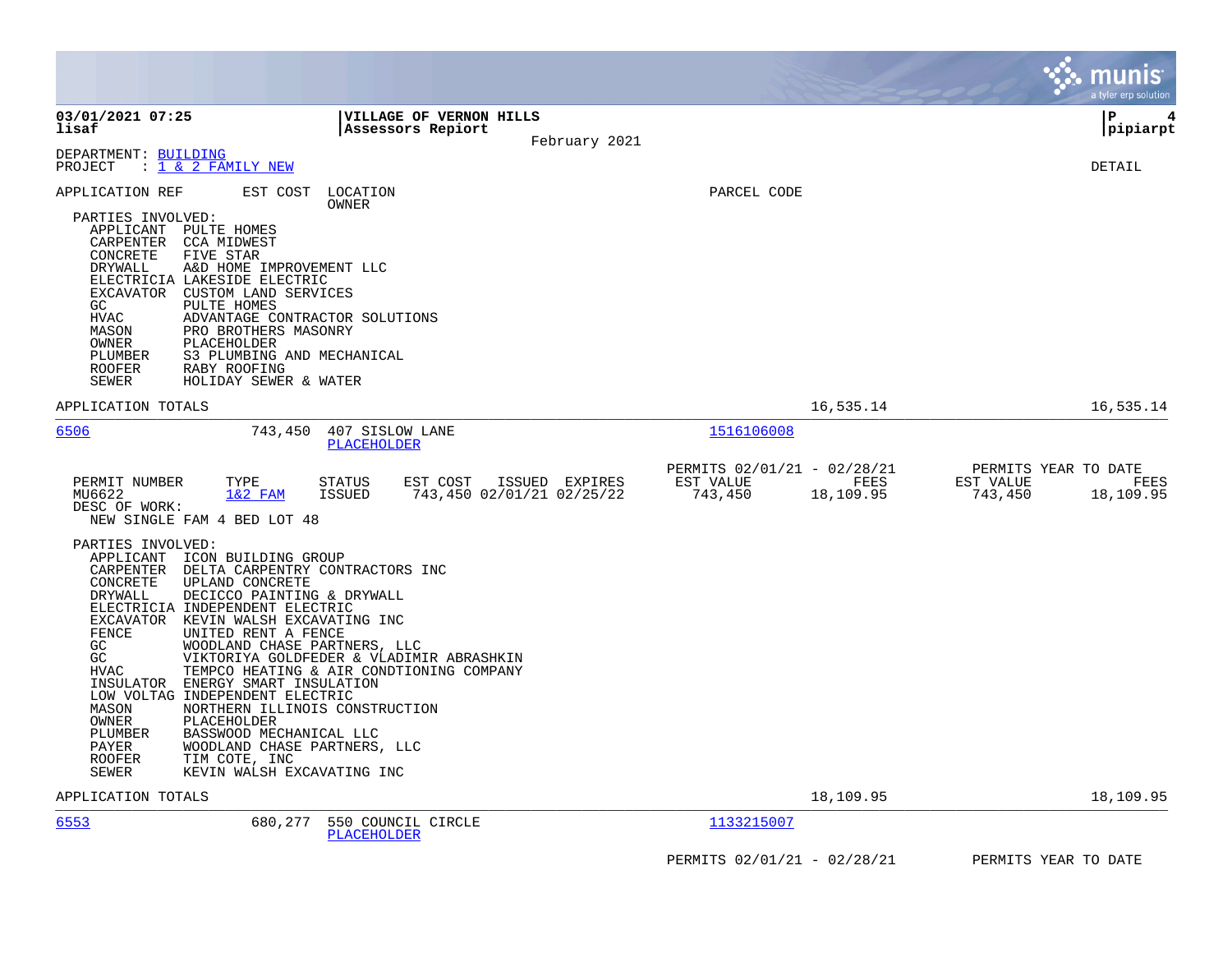|                                                                                                                                                                                             |                                                                                                                                                                                                                                                                                                                                    |                        |                                                          |                                             |                                                     |                        |                                              | munis<br>a tyler erp solution |
|---------------------------------------------------------------------------------------------------------------------------------------------------------------------------------------------|------------------------------------------------------------------------------------------------------------------------------------------------------------------------------------------------------------------------------------------------------------------------------------------------------------------------------------|------------------------|----------------------------------------------------------|---------------------------------------------|-----------------------------------------------------|------------------------|----------------------------------------------|-------------------------------|
| 03/01/2021 07:25<br>lisaf<br>PERMIT NUMBER                                                                                                                                                  | TYPE                                                                                                                                                                                                                                                                                                                               | STATUS                 | VILLAGE OF VERNON HILLS<br>Assessors Repiort<br>EST COST | ISSUED EXPIRES                              | EST VALUE                                           | <b>FEES</b>            | EST VALUE                                    | 5<br>l P<br> pipiarpt<br>FEES |
| DEPARTMENT: BUILDING<br>PROJECT : 1 & 2 FAMILY NEW                                                                                                                                          |                                                                                                                                                                                                                                                                                                                                    |                        |                                                          | February 2021                               |                                                     |                        |                                              | <b>DETAIL</b>                 |
| APPLICATION REF                                                                                                                                                                             | EST COST                                                                                                                                                                                                                                                                                                                           | LOCATION               |                                                          |                                             | PARCEL CODE                                         |                        |                                              |                               |
| MU6681<br>DESC OF WORK:                                                                                                                                                                     | $1&2$ FAM<br>NEW SINGLE FAM WILLWOOD/EC2H LOT111 BED 4                                                                                                                                                                                                                                                                             | OWNER<br><b>ISSUED</b> |                                                          | 680,277 02/25/21 02/25/22                   | 680,277                                             | 14,850.48              | 680,277                                      | 14,850.48                     |
| PARTIES INVOLVED:<br>APPLICANT PULTE HOMES<br>CARPENTER CCA MIDWEST<br>CONCRETE<br><b>DRYWALL</b><br>GC.<br>HVAC<br>LOW VOLTAG PROCOM<br>MASON<br>OWNER<br>PLUMBER<br>PAYER<br><b>SEWER</b> | FIVE STAR<br>A&D HOME IMPROVEMENT LLC<br>ELECTRICIA LAKESIDE ELECTRIC<br>EXCAVATOR CUSTOM LAND SERVICES<br>PULTE HOMES<br>ADVANTAGE CONTRACTOR SOLUTIONS<br>INSULATOR ENERGY SMART INSULATION<br>PRO BROTHERS MASONRY<br>PLACEHOLDER<br>S3 PLUMBING AND MECHANICAL<br>RABY ROOFING<br>HOLIDAY SEWER & WATER                        |                        |                                                          |                                             |                                                     |                        |                                              |                               |
| APPLICATION TOTALS                                                                                                                                                                          |                                                                                                                                                                                                                                                                                                                                    |                        |                                                          |                                             |                                                     | 14,850.48              |                                              | 14,850.48                     |
| 6555                                                                                                                                                                                        | 714,439                                                                                                                                                                                                                                                                                                                            | PLACEHOLDER            | 554 COUNCIL CIRCLE                                       |                                             | 1133215009                                          |                        |                                              |                               |
| PERMIT NUMBER<br>MU6680<br>DESC OF WORK:                                                                                                                                                    | TYPE<br>1&2 FAM<br>SINGLE FAMILY WILLWOOD CT2M LOT 109 - 5 BED                                                                                                                                                                                                                                                                     | STATUS<br>ISSUED       | EST COST                                                 | ISSUED EXPIRES<br>714,439 02/25/21 02/25/22 | PERMITS 02/01/21 - 02/28/21<br>EST VALUE<br>714,439 | FEES<br>16,829.14      | PERMITS YEAR TO DATE<br>EST VALUE<br>714,439 | FEES<br>16,829.14             |
| PARTIES INVOLVED:<br>CARPENTER CCA MIDWEST<br>CONCRETE<br>DRYWALL<br>GC.<br><b>HVAC</b><br>INSULATOR<br>IRON WORK<br>MASON<br>OWNER<br>PLUMBER<br><b>ROOFER</b><br>SEWER                    | FIVE STAR<br>A&D HOME IMPROVEMENT LLC<br>ELECTRICIA LAKESIDE ELECTRIC<br>EXCAVATOR CUSTOM LAND SERVICES<br>PULTE HOMES<br>ADVANTAGE CONTRACTOR SOLUTIONS<br>ENERGY SMART INSULATION<br>RESIDENTIAL STEEL FABRICATORS<br>PRO BROTHERS MASONRY<br>PLACEHOLDER<br>S3 PLUMBING AND MECHANICAL<br>RABY ROOFING<br>HOLIDAY SEWER & WATER |                        |                                                          |                                             |                                                     |                        |                                              |                               |
| APPLICATION TOTALS<br>PROJECT TOTALS                                                                                                                                                        |                                                                                                                                                                                                                                                                                                                                    |                        |                                                          |                                             | 4,263,109                                           | 16,829.14<br>96,620.79 | 4,263,109                                    | 16,829.14<br>96,620.79        |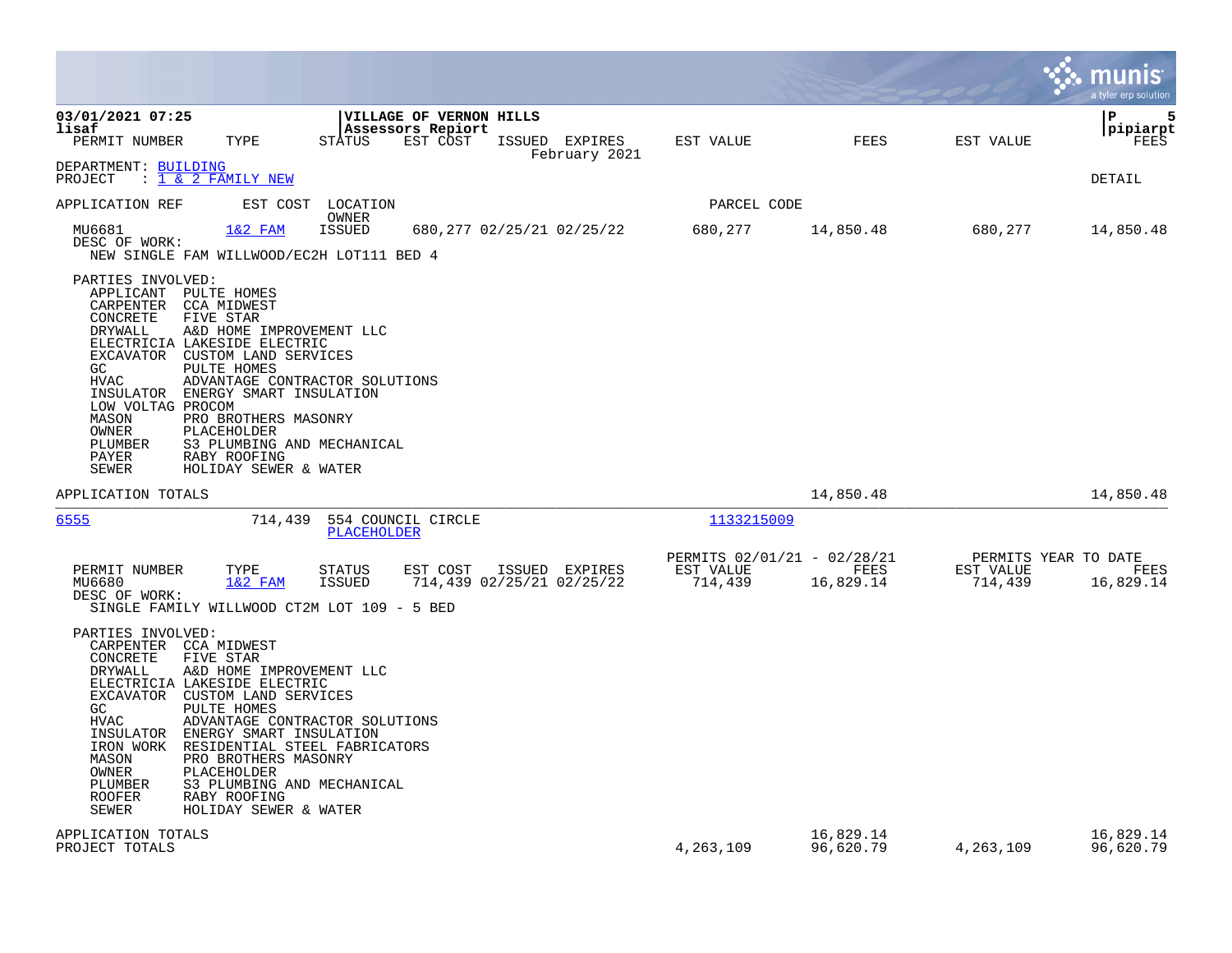|                                                                                                                                                                                                                                 |                                                                                                                                                                                                                                                                                                                                                                                                                                                                                                                                             |                         |                                                            |               |                                               |                  |                       |                      | <b>munis</b><br>a tyler erp solution |
|---------------------------------------------------------------------------------------------------------------------------------------------------------------------------------------------------------------------------------|---------------------------------------------------------------------------------------------------------------------------------------------------------------------------------------------------------------------------------------------------------------------------------------------------------------------------------------------------------------------------------------------------------------------------------------------------------------------------------------------------------------------------------------------|-------------------------|------------------------------------------------------------|---------------|-----------------------------------------------|------------------|-----------------------|----------------------|--------------------------------------|
| 03/01/2021 07:25<br>lisaf                                                                                                                                                                                                       |                                                                                                                                                                                                                                                                                                                                                                                                                                                                                                                                             |                         | VILLAGE OF VERNON HILLS<br>Assessors Repiort               | February 2021 |                                               |                  |                       | ∣P                   | 6<br> pipiarpt                       |
| DEPARTMENT: BUILDING<br>PROJECT                                                                                                                                                                                                 | : COMMERCIAL ADDITION                                                                                                                                                                                                                                                                                                                                                                                                                                                                                                                       |                         |                                                            |               |                                               |                  |                       | <b>DETAIL</b>        |                                      |
| APPLICATION REF                                                                                                                                                                                                                 | EST COST LOCATION                                                                                                                                                                                                                                                                                                                                                                                                                                                                                                                           | <b>OWNER</b>            |                                                            |               | PARCEL CODE                                   |                  |                       |                      |                                      |
| 4095                                                                                                                                                                                                                            | 5,836,122                                                                                                                                                                                                                                                                                                                                                                                                                                                                                                                                   |                         | 145 NORTH MILWAUKEE AVE<br>HCP HB2 PARK @ VERNON HILLS LLC |               | 1503301025                                    |                  |                       |                      |                                      |
| PERMIT NUMBER<br>MU6648<br>DESC OF WORK:                                                                                                                                                                                        | TYPE<br>COMM TCO<br>ADDITION OF DINING ROOM WITH SCREENED PATIO                                                                                                                                                                                                                                                                                                                                                                                                                                                                             | <b>STATUS</b><br>ISSUED | EST COST<br>ISSUED<br>5,836,122 02/11/21                   | EXPIRES       | PERMITS 02/01/21 - 02/28/21<br>EST VALUE<br>0 | FEES<br>350.00   | EST VALUE<br>$\Omega$ | PERMITS YEAR TO DATE | FEES<br>350.00                       |
| PARTIES INVOLVED:<br>APPLICANT<br>CARPENTER<br>CONCRETE<br>DRYWALL<br>EXCAVATOR<br>GC<br><b>HVAC</b><br>INSULATOR<br>IRON WORK<br>MASON<br><b>OCCUPANT</b><br>OWNER<br>PLUMBER<br><b>PAYER</b><br><b>ROOFER</b><br><b>SEWER</b> | EARL SWENSSON ASSOCIATES INC<br>MONARCH CONSTRUCTION<br>EAGLE CONCRETE<br>MONARCH CONSTRUCTION<br>ELECTRICIA BASSETT ELECTRICAL<br><b>EAGLE CONCRETE</b><br>FIRE SPRIN AUTOMATIC FIRE SYSTEMS INC<br>HAREN CONTRACTING<br>TEMPERATURE SERVICE CO<br>KREZ GROUP<br>SG KRAUSS COMPANY<br>IRRIGATION BEARY LANDSCAPING<br>LOW VOLTAG NDP ELECTRIC, INC<br>ABLE MASONRY DEVELOPMENT<br>BROOKDALE OF VERNON HILLS<br>HCP HB2 PARK @ VERNON HILLS LLC<br>CORPORATE PLUMBING INC.<br>BROOKDALE OF VERNON HILLS<br><b>DUSABLE</b><br>EAGLE CONCRETE |                         |                                                            |               |                                               |                  |                       |                      |                                      |
| APPLICATION TOTALS<br>PROJECT TOTALS                                                                                                                                                                                            |                                                                                                                                                                                                                                                                                                                                                                                                                                                                                                                                             |                         |                                                            |               | 0                                             | 350.00<br>350.00 | 0                     |                      | 350.00<br>350.00                     |

**Contract**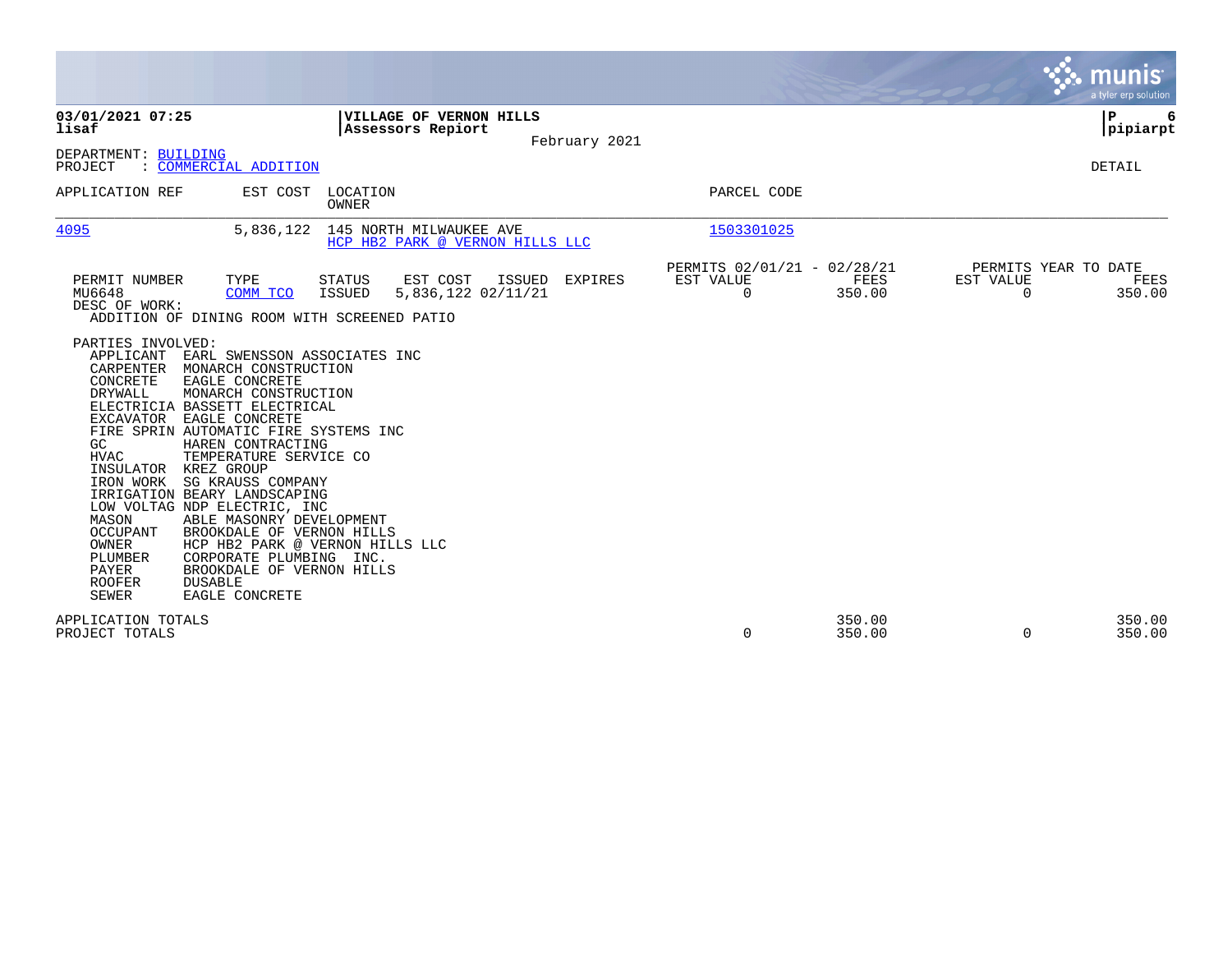|                                                                                                                                                                                                                                                                                                                         |                                                                                           |                                                                         | munis<br>a tyler erp solution                                    |
|-------------------------------------------------------------------------------------------------------------------------------------------------------------------------------------------------------------------------------------------------------------------------------------------------------------------------|-------------------------------------------------------------------------------------------|-------------------------------------------------------------------------|------------------------------------------------------------------|
| 03/01/2021 07:25<br>lisaf                                                                                                                                                                                                                                                                                               | <b>VILLAGE OF VERNON HILLS</b><br>Assessors Repiort                                       |                                                                         | ΙP<br>7<br> pipiarpt                                             |
| DEPARTMENT: BUILDING<br>: COMMERCIAL ALTERATION<br>PROJECT                                                                                                                                                                                                                                                              | February 2021                                                                             |                                                                         | DETAIL                                                           |
| APPLICATION REF                                                                                                                                                                                                                                                                                                         | EST COST LOCATION<br>OWNER                                                                | PARCEL CODE                                                             |                                                                  |
| 4190<br>125,000                                                                                                                                                                                                                                                                                                         | 1155 MUSEUM BLVD<br>THE MIL TON APARTMENTS                                                | 1133406003                                                              |                                                                  |
| PERMIT NUMBER<br>TYPE<br>MU6652<br>CO NO FEE<br>DESC OF WORK:<br>CLUBHOUSE REMODEL                                                                                                                                                                                                                                      | EST COST<br><b>STATUS</b><br>ISSUED EXPIRES<br>125,000 02/15/21 02/15/22<br>COMPLT        | PERMITS 02/01/21 - 02/28/21<br>EST VALUE<br>FEES<br>$\mathbf 0$<br>.00  | PERMITS YEAR TO DATE<br>EST VALUE<br>FEES<br>0<br>.00            |
| PARTIES INVOLVED:<br>APPLICANT<br>MARQUETTE MANAGEMENT<br>CARPENTER<br>ALL PRO PAINTING<br><b>DRYWALL</b><br>ALL PRO PAINTING<br>ELECTRICIA NICIO<br>GC<br>ALL PRO PAINTING<br>THE MIL TON APARTMENTS<br><b>OCCUPANT</b><br>THE MIL TON APARTMENTS<br>OWNER<br>PLUMBER<br>CAMP MECHANICAL<br>LINEAR ARCHITECTS<br>PAYER |                                                                                           |                                                                         |                                                                  |
| APPLICATION TOTALS                                                                                                                                                                                                                                                                                                      |                                                                                           | .00                                                                     | .00                                                              |
| 5216<br>250,000                                                                                                                                                                                                                                                                                                         | 701 NORTH MILWAUKEE AVE 358<br>INLAND REAL ESTATE CORPORATION                             | 1503102001                                                              |                                                                  |
| PERMIT NUMBER<br>TYPE<br><b>COM ALT</b><br>MU6641<br>DESC OF WORK:<br>INTERIOR REMODEL; NO ELECTRICAL NO PLUMBING                                                                                                                                                                                                       | <b>STATUS</b><br>EST COST<br>ISSUED EXPIRES<br><b>ISSUED</b><br>250,000 02/09/21 02/23/22 | PERMITS 02/01/21 - 02/28/21<br>EST VALUE<br>FEES<br>250,000<br>2,500.00 | PERMITS YEAR TO DATE<br>EST VALUE<br>FEES<br>250,000<br>2,500.00 |
| PARTIES INVOLVED:<br>APPLICANT GMRI<br>CARPENTER BELISLE CONSTRUCTION INC<br>DRYWALL<br>BELISLE CONSTRUCTION INC<br>ELECTRICIA BASSETT ELECTRICAL<br>BELISLE CONSTRUCTION INC<br>GC<br><b>OCCUPANT</b><br>OLIVE GARDEN<br>OWNER<br>PAYER<br><b>GMRI</b>                                                                 | INLAND REAL ESTATE CORPORATION                                                            |                                                                         |                                                                  |
| APPLICATION TOTALS                                                                                                                                                                                                                                                                                                      |                                                                                           | 2,500.00                                                                | 2,500.00                                                         |
| 5668<br>80,000                                                                                                                                                                                                                                                                                                          | 175 EAST HAWTHORN PKY 100<br>JEROME H MEYER & CO                                          | 1133303003                                                              |                                                                  |
| PERMIT NUMBER<br>TYPE<br>MU6677<br>CO NO FEE<br>DESC OF WORK:<br>INTERIOR BUILD OUT                                                                                                                                                                                                                                     | <b>STATUS</b><br>EST COST<br>ISSUED EXPIRES<br>COMPLT<br>80,000 02/24/21 02/24/22         | PERMITS 02/01/21 - 02/28/21<br>EST VALUE<br>FEES<br>$\mathbf 0$<br>.00  | PERMITS YEAR TO DATE<br>EST VALUE<br>FEES<br>.00<br>0            |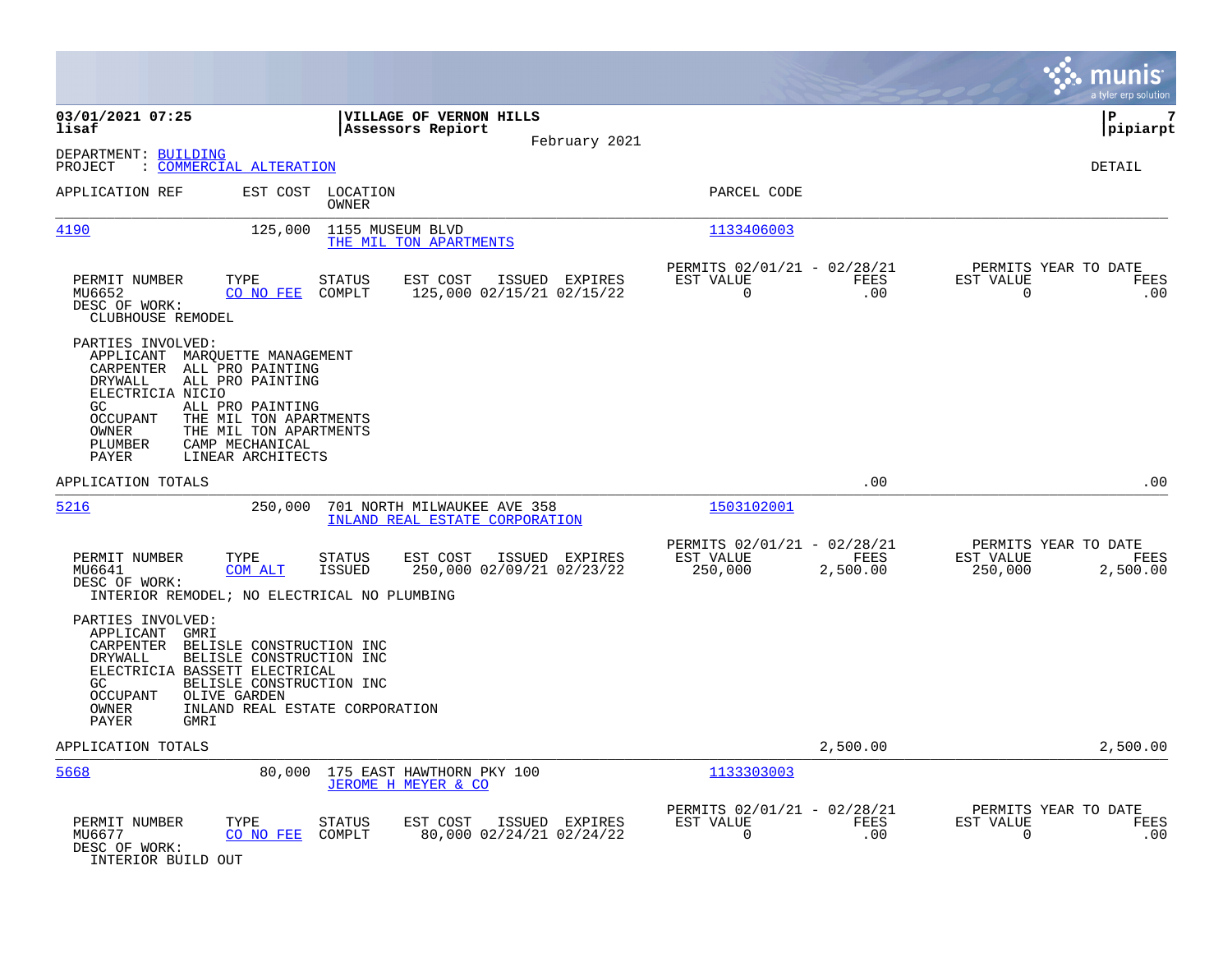|                                                                                                                                                                                                                                                                                                                                                         |                                                                                    |                                                         |             | a tyler erp solution                                            |
|---------------------------------------------------------------------------------------------------------------------------------------------------------------------------------------------------------------------------------------------------------------------------------------------------------------------------------------------------------|------------------------------------------------------------------------------------|---------------------------------------------------------|-------------|-----------------------------------------------------------------|
| 03/01/2021 07:25<br>lisaf                                                                                                                                                                                                                                                                                                                               | VILLAGE OF VERNON HILLS<br>Assessors Repiort                                       |                                                         |             | l P<br>8<br> pipiarpt                                           |
|                                                                                                                                                                                                                                                                                                                                                         | February 2021                                                                      |                                                         |             |                                                                 |
| DEPARTMENT: BUILDING<br>: COMMERCIAL ALTERATION<br>PROJECT                                                                                                                                                                                                                                                                                              |                                                                                    |                                                         |             | DETAIL                                                          |
| APPLICATION REF<br>EST COST                                                                                                                                                                                                                                                                                                                             | LOCATION                                                                           | PARCEL CODE                                             |             |                                                                 |
| PARTIES INVOLVED:<br>ALARM<br>SHORT CIRCUIT<br>CARPENTER ICD CONSTRUCTION<br>ICD CONSTRUCTION<br>DRYWALL<br>ELECTRICIA ICD CONSTRUCTION<br>GC.<br>ICD CONSTRUCTION<br><b>HVAC</b><br>M&E HEATING/COOLING<br>OCCUPANT<br>REPUBLIC BANK<br>OWNER<br>JEROME H MEYER & CO<br>CRS INDUSTRIES<br>PLUMBER<br>PAYER<br>REPUBLIC BANK                            | OWNER                                                                              |                                                         |             |                                                                 |
| APPLICATION TOTALS                                                                                                                                                                                                                                                                                                                                      |                                                                                    |                                                         | .00         | .00                                                             |
| 5989<br>220,000                                                                                                                                                                                                                                                                                                                                         | 863 NORTH MILWAUKEE AVENUE 700<br>PASSCO MELODY FARM DST                           | 1134302008                                              |             |                                                                 |
| PERMIT NUMBER<br>TYPE<br>MU6660<br>CO NO FEE<br>DESC OF WORK:<br>TENANT BUILDOUT - MADISON REED                                                                                                                                                                                                                                                         | <b>STATUS</b><br>EST COST<br>ISSUED EXPIRES<br>COMPLT<br>220,000 02/18/21 02/18/22 | PERMITS 02/01/21 - 02/28/21<br>EST VALUE<br>$\mathbf 0$ | FEES<br>.00 | PERMITS YEAR TO DATE<br>EST VALUE<br>FEES<br>$\mathbf 0$<br>.00 |
| PARTIES INVOLVED:<br>APPLICANT INTERTECH DESIGN SERVICES INC<br>ELECTRICIA DAVID NEWTON<br>GC<br>CAHILL CONSTRUCTION<br><b>HVAC</b><br>COLUMBIA SHEETMETAL<br>OCCUPANT<br>MADISON REED COLOR BAR<br>OWNER<br>PASSCO MELODY FARM DST<br>PLUMBER<br>TOTAL PLUMBING II<br>PAYER<br>INTERTECH DESIGN SERVICES INC<br><b>ROOFER</b><br>OLSSON ROOFING CO INC |                                                                                    |                                                         |             |                                                                 |
| APPLICATION TOTALS                                                                                                                                                                                                                                                                                                                                      |                                                                                    |                                                         | .00         | .00                                                             |
| 6030<br>200,000                                                                                                                                                                                                                                                                                                                                         | 1101 SOUTH MILWAUKEE AVE 102<br>DEMONTE BUILDERS INC                               | 1515201005                                              |             |                                                                 |
| PERMIT NUMBER<br>TYPE<br>MU6662<br>CO NO FEE<br>DESC OF WORK:<br>COMMERCIAL ALTERATION - COMPANION ANIMAL HOSPITAL                                                                                                                                                                                                                                      | <b>STATUS</b><br>EST COST<br>ISSUED EXPIRES<br>COMPLT<br>200,000 02/18/21 02/18/22 | PERMITS 02/01/21 - 02/28/21<br>EST VALUE<br>0           | FEES<br>.00 | PERMITS YEAR TO DATE<br>EST VALUE<br>FEES<br>.00<br>0           |
| PARTIES INVOLVED:<br>APPLICANT RWE DESIGN BUILD<br>CARPENTER<br>RWE DESIGN BUILD<br>CONCRETE<br>RWE DESIGN BUILD<br>RWE DESIGN BUILD<br>DRYWALL<br>ELECTRICIA DELTA ELECTRICAL SERVICES                                                                                                                                                                 |                                                                                    |                                                         |             |                                                                 |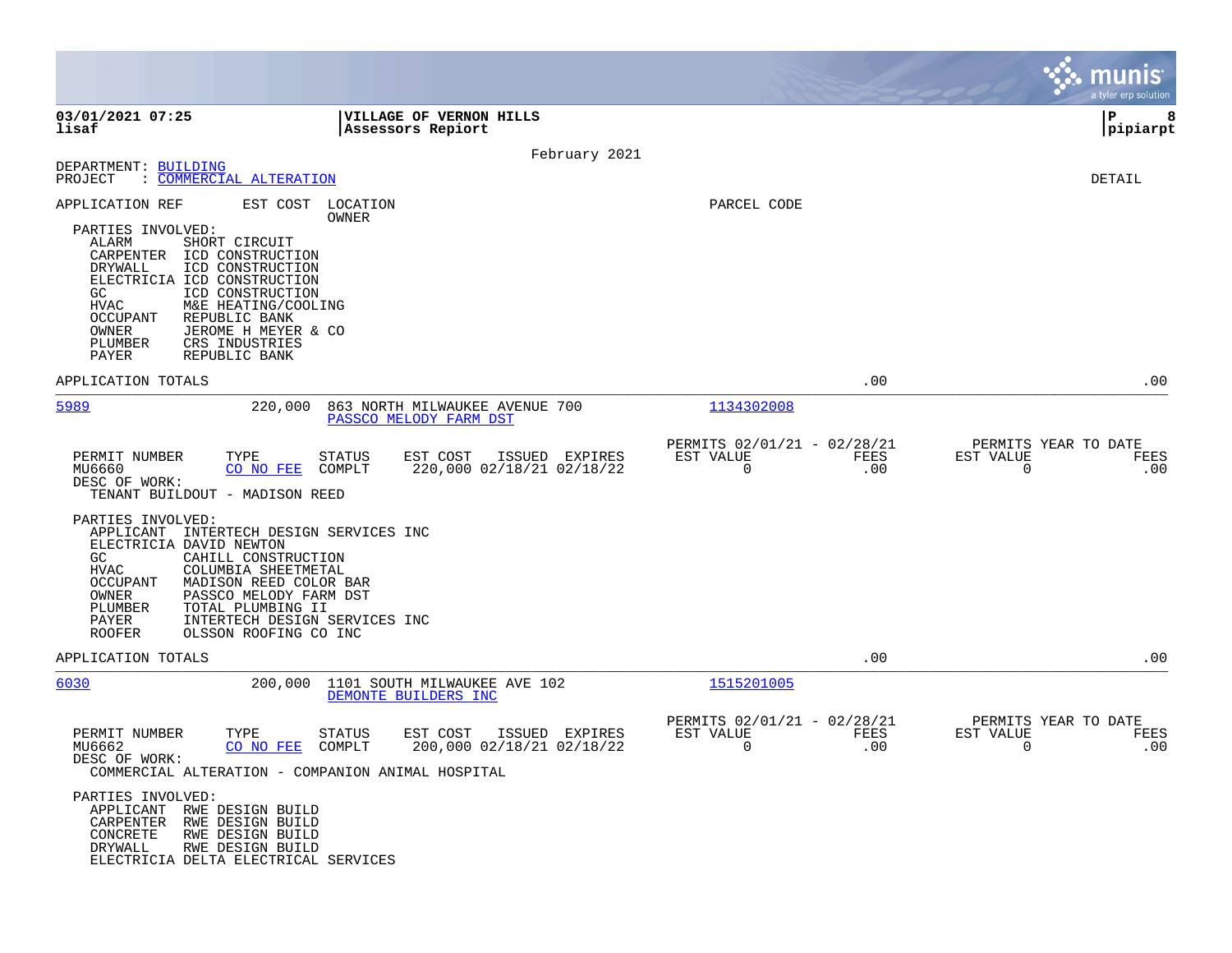|                                                                                                                                                                                                                                                                                                            |                                                                            | munis<br>a tyler erp solution                                       |
|------------------------------------------------------------------------------------------------------------------------------------------------------------------------------------------------------------------------------------------------------------------------------------------------------------|----------------------------------------------------------------------------|---------------------------------------------------------------------|
| 03/01/2021 07:25<br>VILLAGE OF VERNON HILLS<br>lisaf<br>Assessors Repiort                                                                                                                                                                                                                                  | February 2021                                                              | l P<br>9<br> pipiarpt                                               |
| DEPARTMENT: BUILDING<br>: COMMERCIAL ALTERATION<br>PROJECT                                                                                                                                                                                                                                                 |                                                                            | DETAIL                                                              |
| APPLICATION REF<br>EST COST LOCATION<br>OWNER<br>GC<br>RWE DESIGN BUILD<br>GC<br>RWE DESIGN BUILD<br><b>HVAC</b><br><b>CUSTOM AIR</b><br>OCCUPANT<br>COMPANION ANIMAL HOSPITAL<br>OWNER<br>DEMONTE BUILDERS INC<br>PLUMBER<br>PRIORITY PLUMBING<br>PAYER<br>RWE DESIGN BUILD                               | PARCEL CODE                                                                |                                                                     |
| APPLICATION TOTALS                                                                                                                                                                                                                                                                                         | .00                                                                        | .00                                                                 |
| 6514<br>750 BUNKER CT 700<br>92,691<br><b>GOLD CROWN HOLDING LLC</b>                                                                                                                                                                                                                                       | 1504202150                                                                 |                                                                     |
| PERMIT NUMBER<br>TYPE<br><b>STATUS</b><br>EST COST<br>ISSUED EXPIRES<br><b>ISSUED</b><br>92,691 02/08/21 02/08/22<br>MU6640<br>COM ALT<br>DESC OF WORK:<br>INTERIOR BUILD OUT                                                                                                                              | PERMITS 02/01/21 - 02/28/21<br>EST VALUE<br>FEES<br>92,691<br>1,126.92     | PERMITS YEAR TO DATE<br>EST VALUE<br>FEES<br>92,691<br>1,126.92     |
| PARTIES INVOLVED:<br>APPLICANT ADRIANO DE MATTEO<br>CARPENTER SI REMODELING<br>DRYWALL<br>SI REMODELING<br>ELECTRICIA ALR ELECTRIC<br>ADRIANO DE MATTEO<br>GC<br>COMFOR CONDITIONING<br>HVAC<br>OCCUPANT<br>EVOLVE CHIROPRACTIC<br>GOLD CROWN HOLDING LLC<br>OWNER<br>PLUMBER<br>KARAN PLUMBING            |                                                                            |                                                                     |
| APPLICATION TOTALS                                                                                                                                                                                                                                                                                         | 1,126.92                                                                   | 1,126.92                                                            |
| 6524<br>2,005,243<br>290 HAWTHORN VILLAGE COMMONS<br>US TRUST-BOA-SAM RES                                                                                                                                                                                                                                  | 1133302053                                                                 |                                                                     |
| PERMIT NUMBER<br>TYPE<br>STATUS<br>EST COST<br>ISSUED EXPIRES<br>2,005,243 02/24/21 02/24/22<br>MU6676<br>COM ALT<br><b>ISSUED</b><br>DESC OF WORK:<br>INTERIOR ONLY PERMIT - BINNY'S                                                                                                                      | PERMITS 02/01/21 - 02/28/21<br>EST VALUE<br>FEES<br>2,005,243<br>20,523.00 | PERMITS YEAR TO DATE<br>EST VALUE<br>FEES<br>2,005,243<br>20,523.00 |
| PARTIES INVOLVED:<br>APPLICANT RT MILORD COMPANY<br>ELECTRICIA NESKO ELECTRIC COMPANY<br>GC.<br>RT MILORD COMPANY<br><b>HVAC</b><br>TRICO MECHANICAL<br>BINNY'S<br>OCCUPANT<br>OWNER<br>US TRUST-BOA-SAM RES<br>PLUMBER<br>CJ ERIKSON PLUMBING CO<br><b>ROOFER</b><br>JL ADLER ROOFING AND SHEET METAL INC |                                                                            |                                                                     |
| APPLICATION TOTALS                                                                                                                                                                                                                                                                                         | 20,523.00                                                                  | 20,523.00                                                           |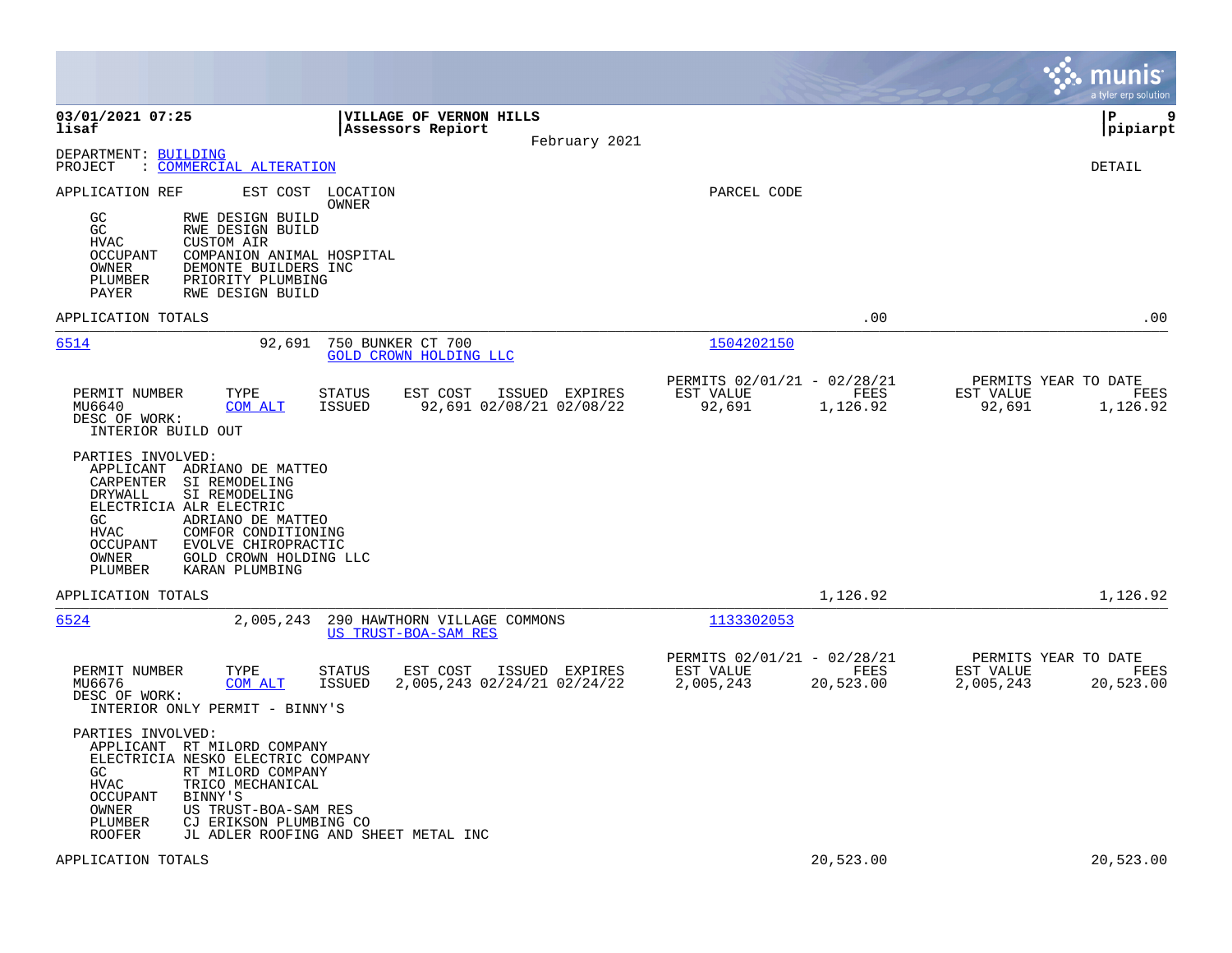|                                                                                                                                                                                                                                                                                                                  |                                                                                                                                                                               |                                                                               | munis<br>a tyler erp solution                                    |
|------------------------------------------------------------------------------------------------------------------------------------------------------------------------------------------------------------------------------------------------------------------------------------------------------------------|-------------------------------------------------------------------------------------------------------------------------------------------------------------------------------|-------------------------------------------------------------------------------|------------------------------------------------------------------|
| 03/01/2021 07:25<br>lisaf                                                                                                                                                                                                                                                                                        | <b>VILLAGE OF VERNON HILLS</b><br>Assessors Repiort                                                                                                                           |                                                                               | ΙP<br>10<br> pipiarpt                                            |
| DEPARTMENT: BUILDING                                                                                                                                                                                                                                                                                             | February 2021                                                                                                                                                                 |                                                                               |                                                                  |
| : COMMERCIAL ALTERATION<br>PROJECT                                                                                                                                                                                                                                                                               |                                                                                                                                                                               |                                                                               | DETAIL                                                           |
| APPLICATION REF                                                                                                                                                                                                                                                                                                  | EST COST LOCATION<br>OWNER                                                                                                                                                    | PARCEL CODE                                                                   |                                                                  |
| 6539<br>320,490                                                                                                                                                                                                                                                                                                  | 700 NORTH MILWAUKEE AVENUE 134<br>KIMCO REALTY                                                                                                                                | 1504201051                                                                    |                                                                  |
| PERMIT NUMBER<br>TYPE<br>MU6628<br>COM ALT<br>DESC OF WORK:<br>COMM ALTERATION                                                                                                                                                                                                                                   | <b>STATUS</b><br>EST COST<br>ISSUED EXPIRES<br><b>ISSUED</b><br>320,490 02/02/21 02/26/22                                                                                     | PERMITS 02/01/21 - 02/28/21<br>EST VALUE<br>FEES<br>320,490<br>3,404.90       | PERMITS YEAR TO DATE<br>EST VALUE<br>FEES<br>320,490<br>3,404.90 |
| PARTIES INVOLVED:<br>APPLICANT<br>CARPENTER<br>DRYWALL<br>ELECTRICIA MYCOL CONSTRUCTION INC<br>GC<br><b>HVAC</b><br>EXCEL PLUMBING<br>MASON<br>BRENNAN MASONRY COMPANY<br><b>OCCUPANT</b><br>LIQUOR BARN<br>KIMCO REALTY<br>OWNER<br>PLUMBER<br>I & D PLUMBING<br>PAYER<br><b>ROOFER</b><br>LOCAL ROOFING CO INC | BRIDGEWATER GENERAL CONTRACTING<br>MITCHELL ACOUSTICAL CONSTRUCTION<br>MITCHELL ACOUSTICAL CONSTRUCTION<br>BRIDGEWATER GENERAL CONTRACTING<br>BRIDGEWATER GENERAL CONTRACTING |                                                                               |                                                                  |
| APPLICATION TOTALS                                                                                                                                                                                                                                                                                               |                                                                                                                                                                               | 3,404.90                                                                      | 3,404.90                                                         |
| 6559                                                                                                                                                                                                                                                                                                             | 290 HAWTHORN VILLAGE COMMONS<br>0<br>US TRUST-BOA-SAM RES                                                                                                                     | 1133302053                                                                    |                                                                  |
| PERMIT NUMBER<br>TYPE<br>MU6623<br>COM ALT<br>DESC OF WORK:<br>INTERIOR DEMOLITION                                                                                                                                                                                                                               | <b>STATUS</b><br>EST COST<br>ISSUED EXPIRES<br>ISSUED<br>$0$ 02/02/21 02/02/22                                                                                                | PERMITS 02/01/21 - 02/28/21<br>EST VALUE<br><b>FEES</b><br>$\mathbf 0$<br>.00 | PERMITS YEAR TO DATE<br>EST VALUE<br>FEES<br>$\mathbf 0$<br>.00  |
| PARTIES INVOLVED:<br>ELECTRICIA NESKO ELECTRIC COMPANY<br>GC<br>RT MILORD COMPANY<br>GC<br>RT MILORD COMPANY<br><b>HVAC</b><br>TRICO MECHANICAL<br><b>OCCUPANT</b><br>BINNY'S<br>OWNER<br>US TRUST-BOA-SAM RES<br>PLUMBER<br>CJ ERIKSON PLUMBING CO                                                              |                                                                                                                                                                               |                                                                               |                                                                  |
| APPLICATION TOTALS                                                                                                                                                                                                                                                                                               |                                                                                                                                                                               | .00                                                                           | .00                                                              |
| 6563<br>14,500                                                                                                                                                                                                                                                                                                   | 950 WOODLANDS PKY<br>VAN VLISSINGEN & CO                                                                                                                                      | 1515103034                                                                    |                                                                  |
| PERMIT NUMBER<br>TYPE<br>MU6670<br>COM ALT                                                                                                                                                                                                                                                                       | EST COST<br>ISSUED EXPIRES<br>STATUS<br><b>ISSUED</b><br>14,500 02/23/21 02/23/22                                                                                             | PERMITS 02/01/21 - 02/28/21<br>EST VALUE<br>FEES<br>14,500<br>475.00          | PERMITS YEAR TO DATE<br>EST VALUE<br>FEES<br>14,500<br>475.00    |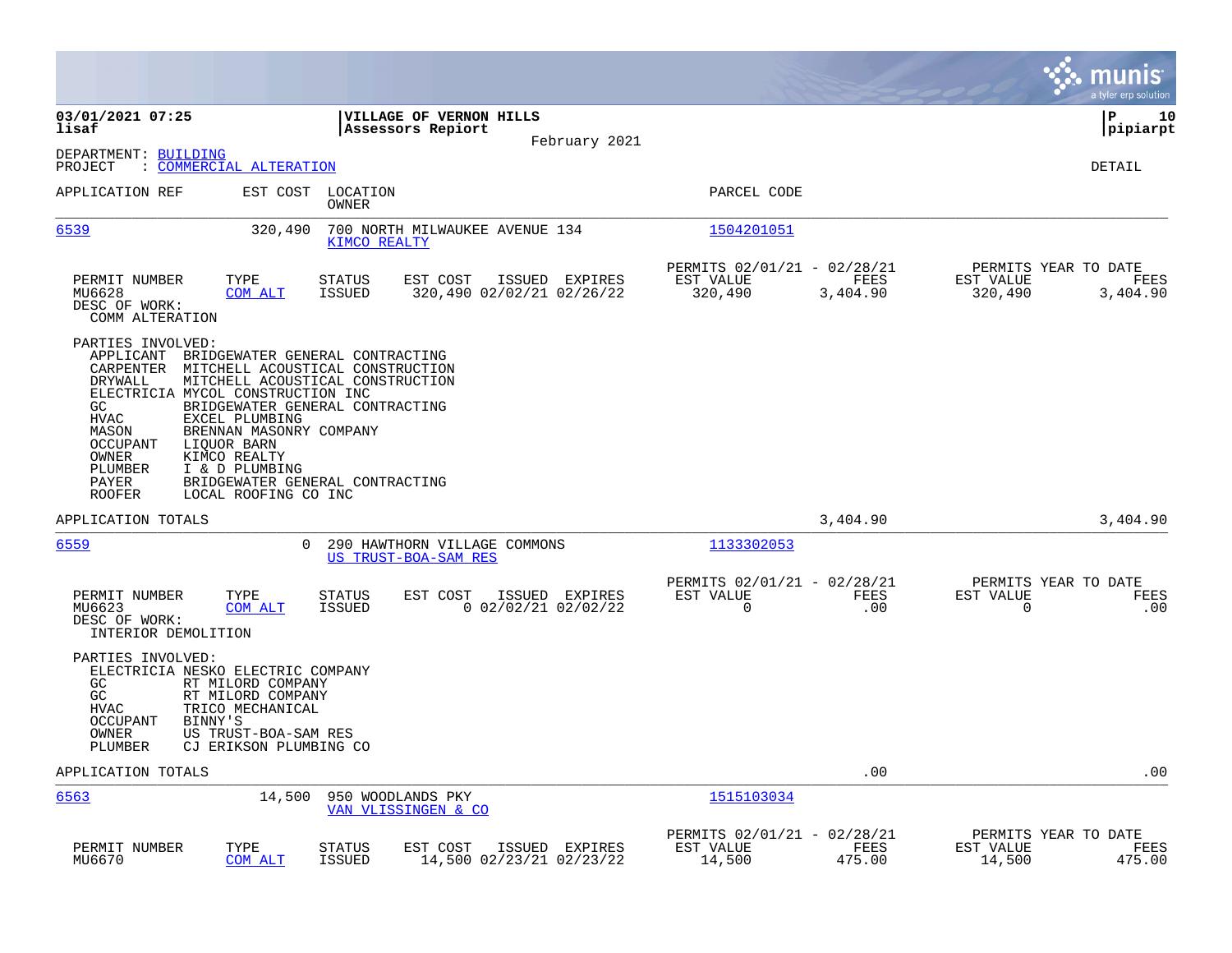|                                                                                                                                                                                                                                                                                                                                                      |                                                                                              |                                                    |                       |                                                    | <b>munis</b><br>a tyler erp solution |
|------------------------------------------------------------------------------------------------------------------------------------------------------------------------------------------------------------------------------------------------------------------------------------------------------------------------------------------------------|----------------------------------------------------------------------------------------------|----------------------------------------------------|-----------------------|----------------------------------------------------|--------------------------------------|
| 03/01/2021 07:25<br>lisaf                                                                                                                                                                                                                                                                                                                            | VILLAGE OF VERNON HILLS<br>Assessors Repiort                                                 |                                                    |                       |                                                    | P<br>11<br> pipiarpt                 |
| DEPARTMENT: BUILDING<br>: COMMERCIAL ALTERATION<br>PROJECT                                                                                                                                                                                                                                                                                           | February 2021                                                                                |                                                    |                       |                                                    | DETAIL                               |
| APPLICATION REF<br>DESC OF WORK:<br>BUILD OUT INSTALL COOLER, EQUIPMENT & FREEZER                                                                                                                                                                                                                                                                    | EST COST LOCATION<br>OWNER                                                                   | PARCEL CODE                                        |                       |                                                    |                                      |
| PARTIES INVOLVED:<br>APPLICANT V & V CORPORATION<br>ELECTRICIA AEMMA ELECTRIC<br>GC<br>V & V CORPORATION<br>GC<br><b>EVERGREEN</b><br><b>HVAC</b><br>ARNOLD AND COMPANY<br>OCCUPANT<br><b>EVERGREEN</b><br><b>OWNER</b><br>VAN VLISSINGEN & CO<br>PLUMBER<br>TMZ PLUMBING<br>PAYER<br><b>EVERGREEN</b><br><b>ROOFER</b><br>COMBINED ROOFING SERVICES |                                                                                              |                                                    |                       |                                                    |                                      |
| APPLICATION TOTALS                                                                                                                                                                                                                                                                                                                                   |                                                                                              |                                                    | 475.00                |                                                    | 475.00                               |
| 6564<br>18,000                                                                                                                                                                                                                                                                                                                                       | 565 LAKEVIEW PKY 105<br><b>GLOBE PROPERTY MANAGEMENT</b>                                     | 1504201016                                         |                       |                                                    |                                      |
| PERMIT NUMBER<br>TYPE<br>MU6650<br>COM ALT<br>DESC OF WORK:<br>INTERNAL DEMOLITION PERMIT                                                                                                                                                                                                                                                            | EST COST<br>ISSUED EXPIRES<br><b>STATUS</b><br>18,000 02/12/21 02/12/22<br><b>ISSUED</b>     | PERMITS 02/01/21 - 02/28/21<br>EST VALUE<br>18,000 | <b>FEES</b><br>180.00 | PERMITS YEAR TO DATE<br><b>EST VALUE</b><br>18,000 | FEES<br>180.00                       |
| PARTIES INVOLVED:<br>APPLICANT<br>GC<br>GLOBE PROPERTY MANAGEMENT<br>OWNER<br>PAYER                                                                                                                                                                                                                                                                  | JOSEPH NICHOLAS CONSTRUCTION<br>JOSEPH NICHOLAS CONSTRUCTION<br>JOSEPH NICHOLAS CONSTRUCTION |                                                    |                       |                                                    |                                      |
| APPLICATION TOTALS<br>PROJECT TOTALS                                                                                                                                                                                                                                                                                                                 |                                                                                              | 2,700,924                                          | 180.00<br>28,209.82   | 2,700,924                                          | 180.00<br>28,209.82                  |

**Contract**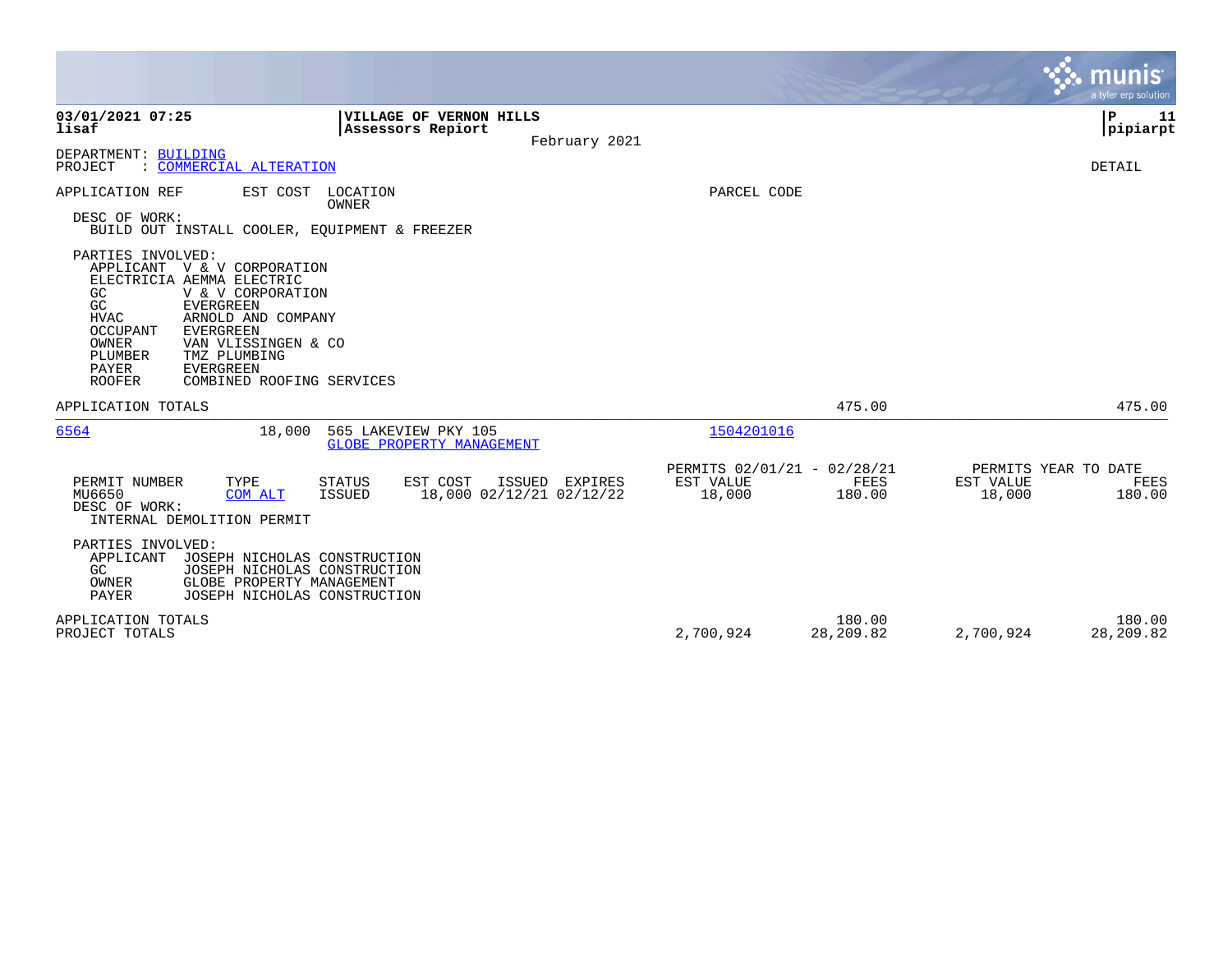|                                                                                                                                                                                                    |                                                                                   |                                                                           | munis<br>a tyler erp solution                                      |
|----------------------------------------------------------------------------------------------------------------------------------------------------------------------------------------------------|-----------------------------------------------------------------------------------|---------------------------------------------------------------------------|--------------------------------------------------------------------|
| 03/01/2021 07:25<br>lisaf                                                                                                                                                                          | VILLAGE OF VERNON HILLS<br>Assessors Repiort                                      |                                                                           | ΙP<br>12<br> pipiarpt                                              |
| DEPARTMENT: BUILDING<br>: AC/FURNACE<br>PROJECT                                                                                                                                                    | February 2021                                                                     |                                                                           | DETAIL                                                             |
| APPLICATION REF<br>EST COST                                                                                                                                                                        | LOCATION<br>OWNER                                                                 | PARCEL CODE                                                               |                                                                    |
| <u>6595</u>                                                                                                                                                                                        | 10,164 103 SOUTH DEERPATH DR<br>LECH MAZUR                                        | 1509103015                                                                |                                                                    |
| TYPE<br>PERMIT NUMBER<br>MU6671<br><u>AC/FURN</u><br>DESC OF WORK:<br><b>FURNACE</b>                                                                                                               | EST COST<br><b>STATUS</b><br>ISSUED EXPIRES<br>ISSUED<br>10,164 02/23/21 02/23/22 | PERMITS 02/01/21 - 02/28/21<br>EST VALUE<br>FEES<br>$\mathbf 0$<br>101.64 | PERMITS YEAR TO DATE<br>EST VALUE<br>FEES<br>$\mathbf 0$<br>101.64 |
| PARTIES INVOLVED:<br>ALARM<br>ARS OF ILLINOIS<br>GC<br>ARS OF ILLINOIS<br>HVAC<br>ARS OF ILLINOIS<br>OWNER<br>LECH MAZUR<br><b>PAYER</b><br>ARS OF ILLINOIS                                        |                                                                                   |                                                                           |                                                                    |
| APPLICATION TOTALS                                                                                                                                                                                 |                                                                                   | 101.64                                                                    | 101.64                                                             |
| 6596<br>10,921                                                                                                                                                                                     | 423 APPLETON DR<br>KENNETH M FISHER                                               | 1505203020                                                                |                                                                    |
| PERMIT NUMBER<br>TYPE<br>MU6672<br><b>AC/FURN</b><br>DESC OF WORK:<br>FURNACE AND AC REPLACEMENT                                                                                                   | EST COST<br>ISSUED EXPIRES<br>STATUS<br>ISSUED<br>10,921 02/23/21 02/23/22        | PERMITS 02/01/21 - 02/28/21<br>EST VALUE<br>FEES<br>0<br>109.21           | PERMITS YEAR TO DATE<br>EST VALUE<br>FEES<br>$\mathbf 0$<br>109.21 |
| PARTIES INVOLVED:<br>APPLICANT ALLIED AIR CONDITIONING & HEATING<br>GC.<br><b>HVAC</b><br>POWER HOME REMODELING GROUP<br>OWNER<br>KENNETH M FISHER<br>PAYER                                        | ALLIED AIR CONDITIONING & HEATING<br>ALLIED AIR CONDITIONING & HEATING            |                                                                           |                                                                    |
| APPLICATION TOTALS                                                                                                                                                                                 |                                                                                   | 109.21                                                                    | 109.21                                                             |
| 6599<br>2,800                                                                                                                                                                                      | 496 BUCHANAN CT<br>PLACEHOLDER                                                    | 1132303091                                                                |                                                                    |
| PERMIT NUMBER<br>TYPE<br>MU6678<br><b>AC/FURN</b><br>DESC OF WORK:<br>FURNACE ONLY                                                                                                                 | EST COST<br>ISSUED EXPIRES<br>STATUS<br>ISSUED<br>2,800 02/24/21 02/24/22         | PERMITS 02/01/21 - 02/28/21<br>EST VALUE<br>FEES<br>0<br>50.00            | PERMITS YEAR TO DATE<br>EST VALUE<br>FEES<br>0<br>50.00            |
| PARTIES INVOLVED:<br>APPLICANT FOUR SEASONS HEATING & AIR<br>GC<br>FOUR SEASONS HEATING & AIR<br>HVAC<br>FOUR SEASONS HEATING & AIR<br>OWNER<br>PLACEHOLDER<br>FOUR SEASONS HEATING & AIR<br>PAYER |                                                                                   |                                                                           |                                                                    |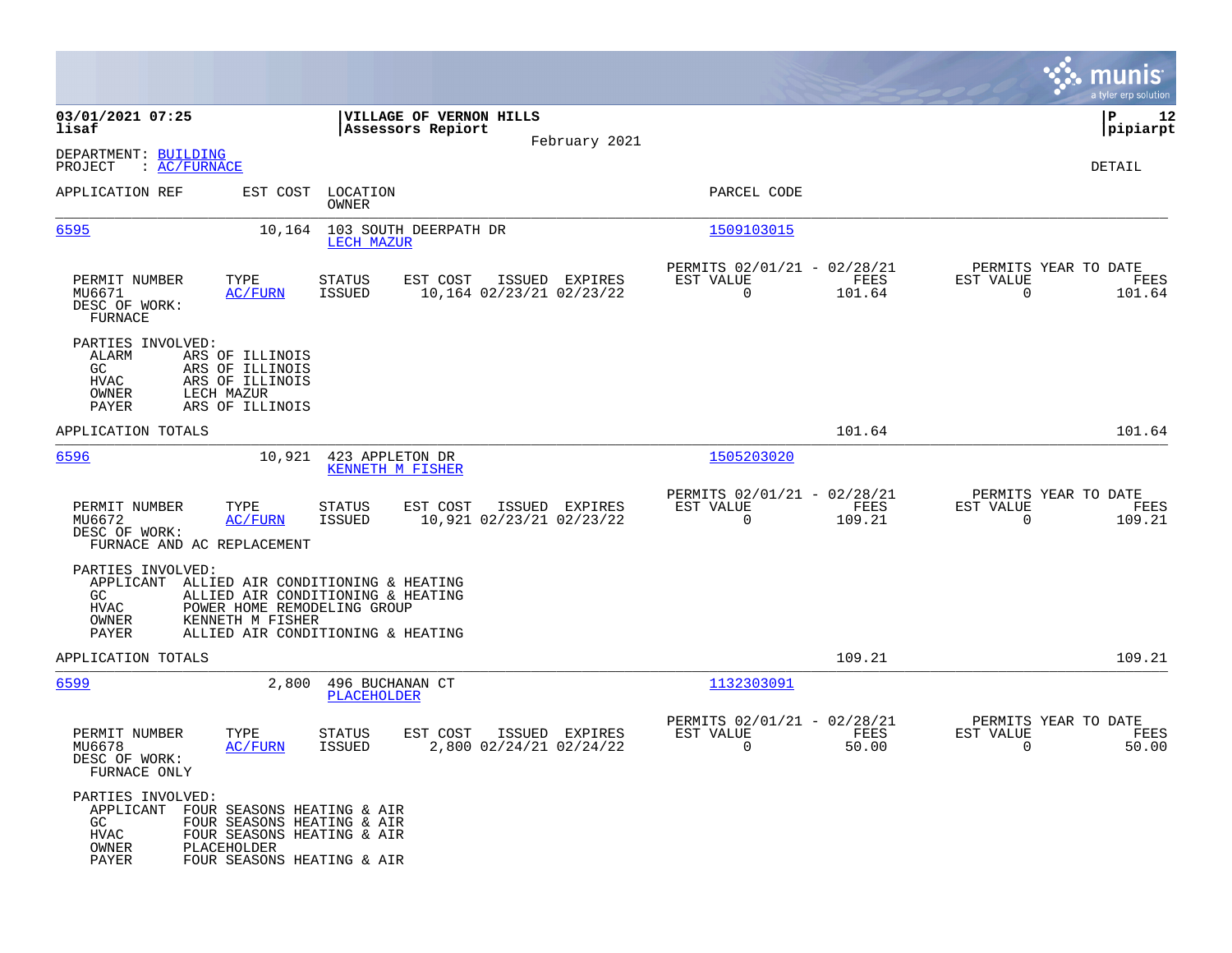|                                                                        |                                                                                                         |                                                     |                                              |                                                         |                 |                                               | <b>munis</b><br>a tyler erp solution |
|------------------------------------------------------------------------|---------------------------------------------------------------------------------------------------------|-----------------------------------------------------|----------------------------------------------|---------------------------------------------------------|-----------------|-----------------------------------------------|--------------------------------------|
| 03/01/2021 07:25<br>lisaf                                              |                                                                                                         | <b>VILLAGE OF VERNON HILLS</b><br>Assessors Repiort | February 2021                                |                                                         |                 |                                               | ∣₽<br>13<br> pipiarpt                |
| DEPARTMENT: BUILDING<br>PROJECT                                        | : AC/FURNACE                                                                                            |                                                     |                                              |                                                         |                 |                                               | DETAIL                               |
| APPLICATION REF                                                        | EST COST                                                                                                | LOCATION<br>OWNER                                   |                                              | PARCEL CODE                                             |                 |                                               |                                      |
| APPLICATION TOTALS                                                     |                                                                                                         |                                                     |                                              |                                                         | 50.00           |                                               | 50.00                                |
| 6603                                                                   | 3,850                                                                                                   | 305 APPIAN WAY<br>JOHN MARK & MARIE E WOOLUMS       |                                              | 1505424038                                              |                 |                                               |                                      |
| PERMIT NUMBER<br>MU6682<br>DESC OF WORK:                               | TYPE<br>AC/FURN<br>FURNACE REPLACEMENT ONLY                                                             | STATUS<br>EST COST<br>ISSUED                        | ISSUED<br>EXPIRES<br>3,850 02/25/21 02/25/22 | PERMITS 02/01/21 - 02/28/21<br>EST VALUE<br>$\mathbf 0$ | FEES<br>50.00   | PERMITS YEAR TO DATE<br>EST VALUE<br>$\Omega$ | FEES<br>50.00                        |
| PARTIES INVOLVED:<br>APPLICANT<br>GC.<br>HVAC<br>OWNER<br><b>PAYER</b> | ARS OF ILLINOIS<br>ARS OF ILLINOIS<br>ARS OF ILLINOIS<br>JOHN MARK & MARIE E WOOLUMS<br>ARS OF ILLINOIS |                                                     |                                              |                                                         |                 |                                               |                                      |
| APPLICATION TOTALS<br>PROJECT TOTALS                                   |                                                                                                         |                                                     |                                              | 0                                                       | 50.00<br>310.85 | $\Omega$                                      | 50.00<br>310.85                      |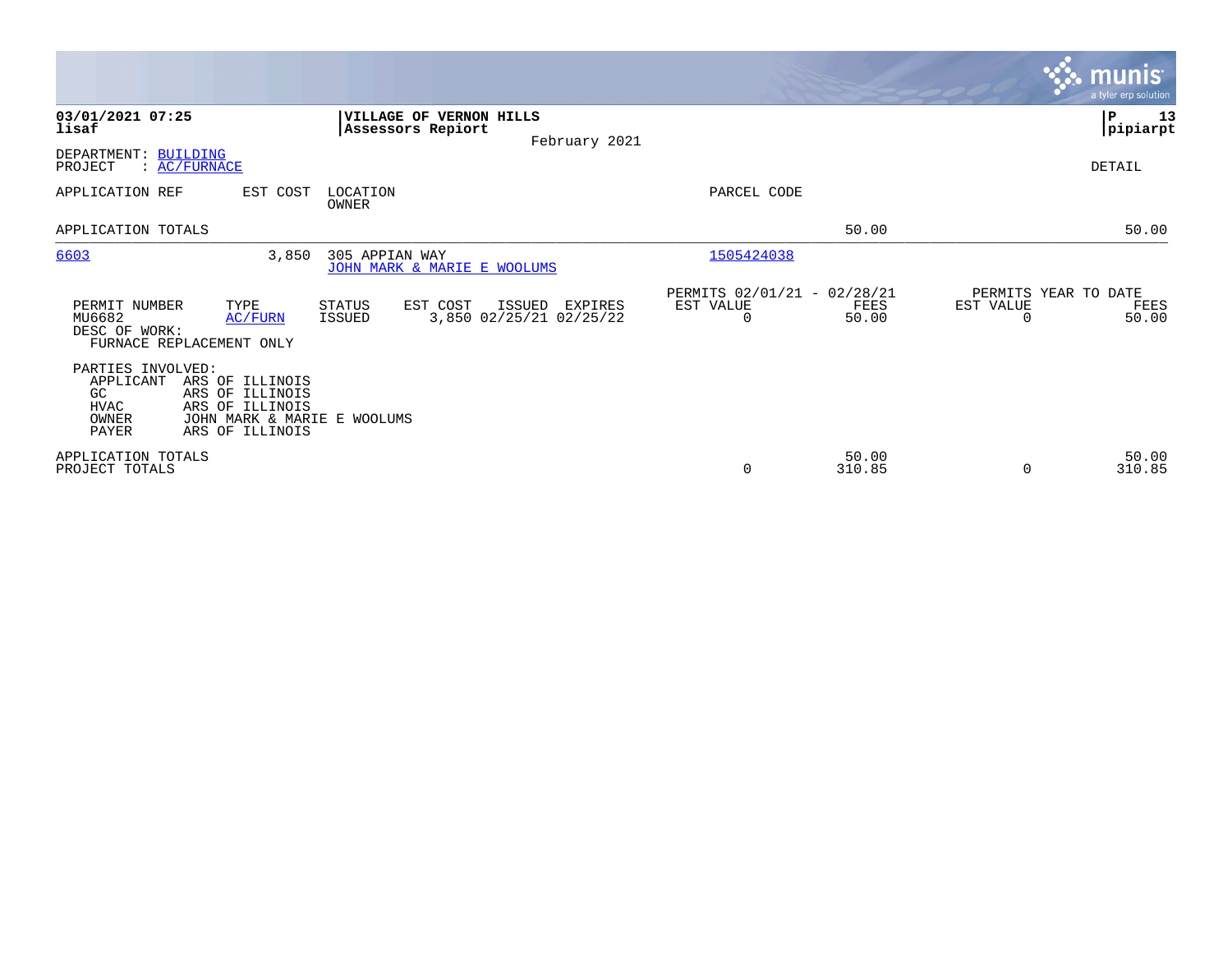|                                                                     |                                                                                                                                   |                                                               |                                              |                                                      |                  |                                   | munis <sup>®</sup><br>a tyler erp solution |
|---------------------------------------------------------------------|-----------------------------------------------------------------------------------------------------------------------------------|---------------------------------------------------------------|----------------------------------------------|------------------------------------------------------|------------------|-----------------------------------|--------------------------------------------|
| 03/01/2021 07:25<br>lisaf                                           |                                                                                                                                   | VILLAGE OF VERNON HILLS<br>Assessors Repiort                  | February 2021                                |                                                      |                  |                                   | ∣P<br>14<br> pipiarpt                      |
| DEPARTMENT: BUILDING<br>PROJECT                                     | : ANSUL SYSTEM                                                                                                                    |                                                               |                                              |                                                      |                  |                                   | DETAIL                                     |
| APPLICATION REF                                                     | EST COST                                                                                                                          | LOCATION<br>OWNER                                             |                                              | PARCEL CODE                                          |                  |                                   |                                            |
| 6477                                                                | 3,100                                                                                                                             | 701 NORTH MILWAUKEE AVE 348<br>INLAND REAL ESTATE CORPORATION |                                              | 1503102018                                           |                  |                                   |                                            |
| PERMIT NUMBER<br>MU6627<br>DESC OF WORK:<br>ANSUL SYSTEM            | TYPE<br><b>ANSUL</b>                                                                                                              | EST COST<br>STATUS<br>ISSUED                                  | ISSUED<br>EXPIRES<br>3,100 02/02/21 02/02/22 | PERMITS 02/01/21 - 02/28/21<br>EST VALUE<br>$\Omega$ | FEES<br>325.00   | PERMITS YEAR TO DATE<br>EST VALUE | FEES<br>325.00                             |
| PARTIES INVOLVED:<br>APPLICANT<br>GC.<br>OCCUPANT<br>OWNER<br>PAYER | FOX VALLEY FIRE SYSTEM<br>FOX VALLEY FIRE SYSTEM<br>BBQ OLIVE CHICKEN<br>INLAND REAL ESTATE CORPORATION<br>FOX VALLEY FIRE SYSTEM |                                                               |                                              |                                                      |                  |                                   |                                            |
| APPLICATION TOTALS<br>PROJECT TOTALS                                |                                                                                                                                   |                                                               |                                              | 0                                                    | 325.00<br>325.00 |                                   | 325.00<br>325.00                           |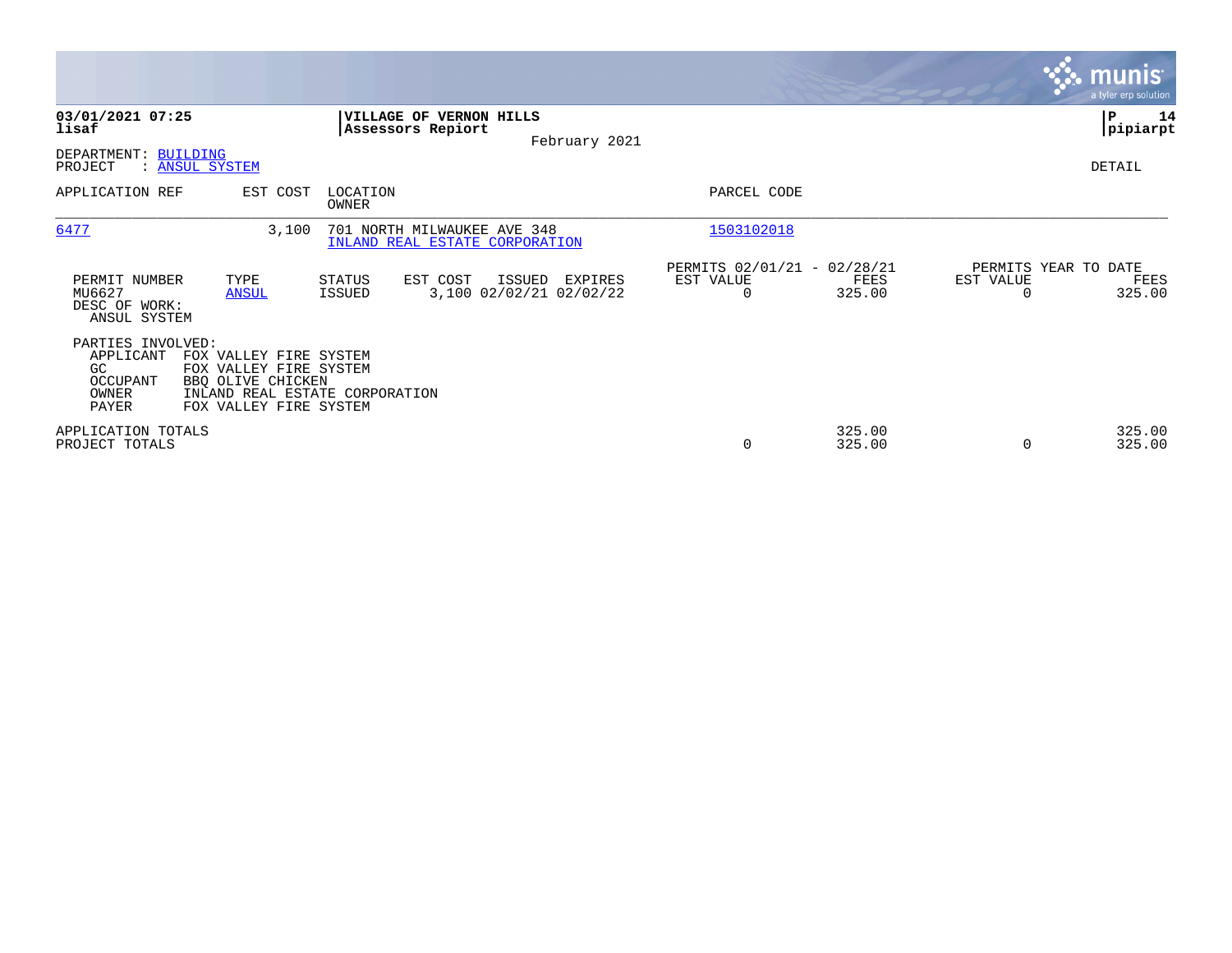|                                                                                                                                                                             |                                                                                |                                                                        | munis<br>a tyler erp solution                                   |
|-----------------------------------------------------------------------------------------------------------------------------------------------------------------------------|--------------------------------------------------------------------------------|------------------------------------------------------------------------|-----------------------------------------------------------------|
| 03/01/2021 07:25<br>lisaf                                                                                                                                                   | VILLAGE OF VERNON HILLS<br>Assessors Repiort<br>February 2021                  |                                                                        | ΙP<br>15<br> pipiarpt                                           |
| DEPARTMENT: BUILDING<br>PROJECT<br>: NEW BUSINESS NO REMODEL                                                                                                                |                                                                                |                                                                        | DETAIL                                                          |
| APPLICATION REF                                                                                                                                                             | EST COST LOCATION<br>OWNER                                                     | PARCEL CODE                                                            |                                                                 |
| 0<br><u>4961</u>                                                                                                                                                            | 945 LAKEVIEW PKY 182<br>TOM WARD                                               | 1133302013                                                             |                                                                 |
| TYPE<br>PERMIT NUMBER<br>MU6656<br>CO NO FEE<br>DESC OF WORK:<br>CO - EYEBROW SHAPES                                                                                        | EST COST<br>ISSUED EXPIRES<br><b>STATUS</b><br>COMPLT<br>$0$ 02/15/21 02/15/22 | PERMITS 02/01/21 - 02/28/21<br>EST VALUE<br><b>FEES</b><br>0<br>.00    | PERMITS YEAR TO DATE<br>EST VALUE<br>FEES<br>$\mathbf 0$<br>.00 |
| PARTIES INVOLVED:<br>APPLICANT IMRAN RATHOD<br><b>IMRAN RATHOD</b><br>GC.<br><b>OCCUPANT</b><br><b>EYEBROW SHAPES</b><br>OWNER<br>TOM WARD<br><b>IMRAN RATHOD</b><br>PAYER  |                                                                                |                                                                        |                                                                 |
| APPLICATION TOTALS                                                                                                                                                          |                                                                                | .00                                                                    | .00                                                             |
| 5930<br>$\Omega$                                                                                                                                                            | 9000 HAWTHORN CTR<br><b>CENTENNIAL</b>                                         | 1133401086                                                             |                                                                 |
| PERMIT NUMBER<br>TYPE<br>CO NO FEE<br>MU6655<br>DESC OF WORK:<br>CO: LEOSTAR DBA FACE MASKS KIOSK                                                                           | <b>STATUS</b><br>EST COST<br>ISSUED EXPIRES<br>COMPLT<br>$0$ 02/15/21 02/15/22 | PERMITS 02/01/21 - 02/28/21<br>EST VALUE<br><b>FEES</b><br>0<br>.00    | PERMITS YEAR TO DATE<br>EST VALUE<br>FEES<br>0<br>.00           |
| PARTIES INVOLVED:<br>APPLICANT LEOSTAR<br>GC<br>LEOSTAR<br>CENTENNIAL<br>OWNER<br>PAYER<br>LEOSTAR                                                                          |                                                                                |                                                                        |                                                                 |
| APPLICATION TOTALS                                                                                                                                                          |                                                                                | .00                                                                    | .00                                                             |
| 5966<br>$\Omega$                                                                                                                                                            | 100 NORTH FAIRWAY DRIVE 104<br>ARTHUR J ROGERS & CO                            | 1504303179                                                             |                                                                 |
| PERMIT NUMBER<br>TYPE<br>MU6657<br>CO NO FEE<br>DESC OF WORK:<br>WAREHOUSE                                                                                                  | <b>STATUS</b><br>EST COST<br>ISSUED EXPIRES<br>COMPLT<br>$0$ 02/15/21 02/15/22 | PERMITS 02/01/21 - 02/28/21<br>EST VALUE<br>FEES<br>$\mathbf 0$<br>.00 | PERMITS YEAR TO DATE<br>EST VALUE<br>FEES<br>.00<br>0           |
| PARTIES INVOLVED:<br>APPLICANT<br>THE GREAT ESTATE<br>GC.<br>THE GREAT ESTATE<br>OCCUPANT<br>THE GREAT ESTATE<br>OWNER<br>ARTHUR J ROGERS & CO<br>PAYER<br>THE GREAT ESTATE |                                                                                |                                                                        |                                                                 |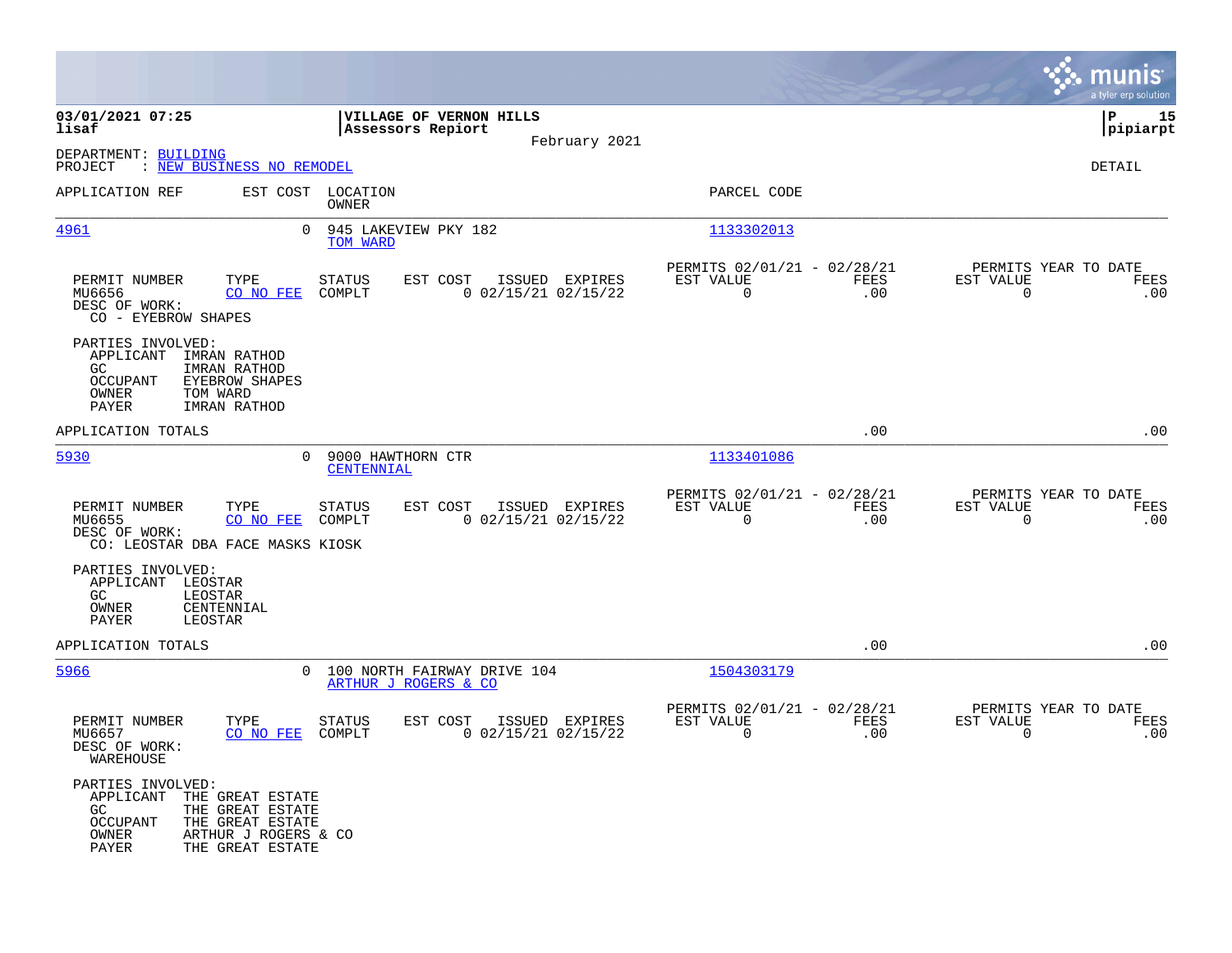|                                                                                                                                            |                                                                                                                   |                                                         |             | munis<br>a tyler erp solution                                   |
|--------------------------------------------------------------------------------------------------------------------------------------------|-------------------------------------------------------------------------------------------------------------------|---------------------------------------------------------|-------------|-----------------------------------------------------------------|
| 03/01/2021 07:25<br>lisaf<br>APPLICATION TOTALS                                                                                            | VILLAGE OF VERNON HILLS<br>Assessors Repiort                                                                      |                                                         | .00         | ΙP<br>16<br> pipiarpt<br>.00                                    |
| DEPARTMENT: BUILDING<br>PROJECT : NEW BUSINESS NO REMODEL                                                                                  | February 2021                                                                                                     |                                                         |             | DETAIL                                                          |
| APPLICATION REF                                                                                                                            | EST COST LOCATION<br>OWNER                                                                                        | PARCEL CODE                                             |             |                                                                 |
| 6223<br>0                                                                                                                                  | 880 CORPORATE WOODS PARKWAY 100<br>I DON'T NO LLC                                                                 | 1510302049                                              |             |                                                                 |
| PERMIT NUMBER<br>TYPE<br>CO NO FEE<br>MU6669<br>DESC OF WORK:<br>CERT OF OCC - KIDCO, INC                                                  | EST COST<br>ISSUED EXPIRES<br>STATUS<br>COMPLT<br>$0$ 02/23/21 02/23/22                                           | PERMITS 02/01/21 - 02/28/21<br>EST VALUE<br>0           | FEES<br>.00 | PERMITS YEAR TO DATE<br>EST VALUE<br>FEES<br>0<br>.00           |
| PARTIES INVOLVED:<br>APPLICANT KIDCO, INC<br>GC.<br>KIDCO, INC<br>KIDCO, INC<br>OCCUPANT<br>I DON'T NO LLC<br>OWNER<br>KIDCO, INC<br>PAYER |                                                                                                                   |                                                         |             |                                                                 |
| APPLICATION TOTALS                                                                                                                         |                                                                                                                   |                                                         | .00         | .00                                                             |
| 6246<br>$\Omega$                                                                                                                           | 945 LAKEVIEW PKY 166<br>TOM WARD                                                                                  | 1133302013                                              |             |                                                                 |
| PERMIT NUMBER<br>TYPE<br>MU6654<br>CO NO FEE<br>DESC OF WORK:<br>CO - NCT#2 CONDO ASSN                                                     | <b>STATUS</b><br>EST COST<br>ISSUED EXPIRES<br>COMPLT<br>$0$ 02/15/21 02/15/22                                    | PERMITS 02/01/21 - 02/28/21<br>EST VALUE<br>$\mathbf 0$ | FEES<br>.00 | PERMITS YEAR TO DATE<br>EST VALUE<br>FEES<br>$\mathbf 0$<br>.00 |
| PARTIES INVOLVED:<br>APPLICANT NEW CENTURY TOWN HOMEOWNERS ASSO #2<br>GC<br>OCCUPANT<br>OWNER<br>TOM WARD<br>PAYER                         | NEW CENTURY TOWN HOMEOWNERS ASSO #2<br>NEW CENTURY TOWN HOMEOWNERS ASSO #2<br>NEW CENTURY TOWN HOMEOWNERS ASSO #2 |                                                         |             |                                                                 |
| APPLICATION TOTALS                                                                                                                         |                                                                                                                   |                                                         | .00         | .00                                                             |
| 6314<br>$\Omega$                                                                                                                           | 1040 HAWTHORN CTR<br>CENTENNIAL                                                                                   | 1133401086                                              |             |                                                                 |
| PERMIT NUMBER<br>TYPE<br>MU6653<br>CO NO FEE<br>DESC OF WORK:<br>CO: POLARX ORNAMENTS<br>CART                                              | <b>STATUS</b><br>EST COST<br>ISSUED EXPIRES<br>$0$ 02/15/21 02/15/22<br>COMPLT                                    | PERMITS 02/01/21 - 02/28/21<br>EST VALUE<br>$\mathbf 0$ | FEES<br>.00 | PERMITS YEAR TO DATE<br>EST VALUE<br>FEES<br>0<br>.00           |
| PARTIES INVOLVED:<br>APPLICANT POLAR X ORNAMENTS<br>POLAR X ORNAMENTS<br>GC.<br>POLAR X ORNAMENTS<br>OCCUPANT<br>OWNER<br>CENTENNIAL       |                                                                                                                   |                                                         |             |                                                                 |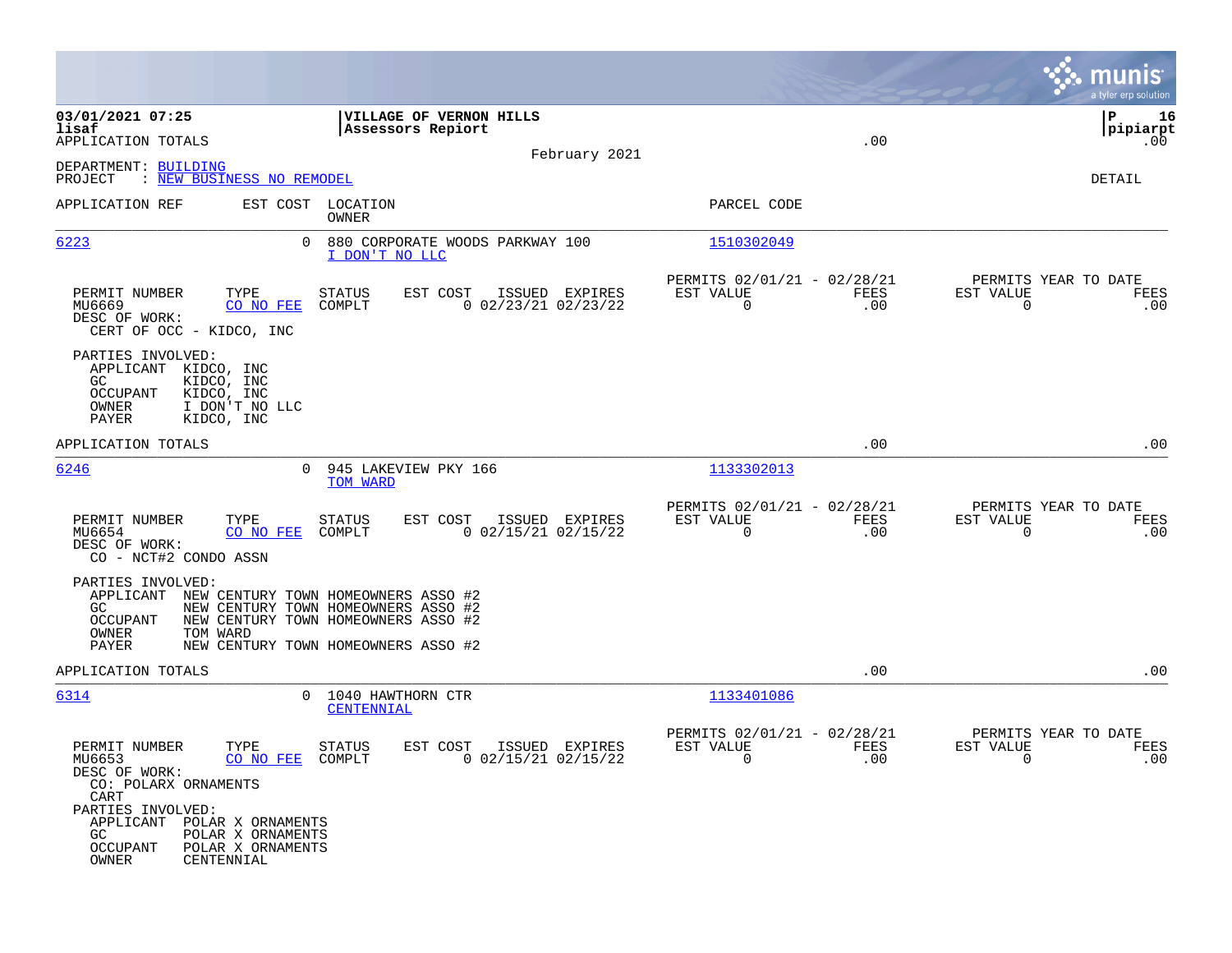|                                                                                                                                                                                                                         |                                                                                                                                  |                                                                        | munis<br>a tyler erp solution                                   |
|-------------------------------------------------------------------------------------------------------------------------------------------------------------------------------------------------------------------------|----------------------------------------------------------------------------------------------------------------------------------|------------------------------------------------------------------------|-----------------------------------------------------------------|
| 03/01/2021 07:25<br>lisaf                                                                                                                                                                                               | VILLAGE OF VERNON HILLS<br>Assessors Repiort<br>February 2021                                                                    |                                                                        | 17<br>ΙP<br> pipiarpt                                           |
| DEPARTMENT: BUILDING<br>: NEW BUSINESS NO REMODEL<br>PROJECT                                                                                                                                                            |                                                                                                                                  |                                                                        | DETAIL                                                          |
| APPLICATION REF                                                                                                                                                                                                         | EST COST LOCATION                                                                                                                | PARCEL CODE                                                            |                                                                 |
| SKY HILL INC<br>PAYER                                                                                                                                                                                                   | OWNER                                                                                                                            |                                                                        |                                                                 |
| APPLICATION TOTALS                                                                                                                                                                                                      |                                                                                                                                  | .00                                                                    | .00                                                             |
| 6320                                                                                                                                                                                                                    | 0<br>399 NORTH MILWAUKEE AVE<br>FORCEY PROPERTIES INC                                                                            | 1503300011                                                             |                                                                 |
| PERMIT NUMBER<br>TYPE<br>CO NO FEE<br>MU6636<br>DESC OF WORK:<br>CO: PENNY MUSTARD                                                                                                                                      | <b>STATUS</b><br>EST COST<br>ISSUED EXPIRES<br>COMPLT<br>$0$ 02/04/21 02/04/22                                                   | PERMITS 02/01/21 - 02/28/21<br>EST VALUE<br><b>FEES</b><br>0<br>.00    | PERMITS YEAR TO DATE<br>EST VALUE<br>FEES<br>$\mathbf 0$<br>.00 |
| PARTIES INVOLVED:<br>APPLICANT<br>PENNY MUSTARD FURNISHINGS<br>PENNY MUSTARD FURNISHINGS<br>GC.<br><b>OCCUPANT</b><br>PENNY MUSTARD FURNISHINGS<br>FORCEY PROPERTIES INC<br>OWNER<br>PAYER<br>PENNY MUSTARD FURNISHINGS |                                                                                                                                  |                                                                        |                                                                 |
| APPLICATION TOTALS                                                                                                                                                                                                      |                                                                                                                                  | .00                                                                    | .00                                                             |
| 6493                                                                                                                                                                                                                    | 270 HAWTHORN VILLAGE COMMONS<br>0<br>US TRUST-BOA-SAM RES                                                                        | 1133302053                                                             |                                                                 |
| PERMIT NUMBER<br>TYPE<br>MU6683<br>CO NO FEE<br>DESC OF WORK:<br>CHANGE OF OWNERSHIP - AROMA                                                                                                                            | EST COST<br>ISSUED EXPIRES<br><b>STATUS</b><br>$0$ 02/26/21 02/26/22<br>ISSUED                                                   | PERMITS 02/01/21 - 02/28/21<br>EST VALUE<br>FEES<br>$\mathbf 0$<br>.00 | PERMITS YEAR TO DATE<br>EST VALUE<br>FEES<br>0<br>.00           |
| PARTIES INVOLVED:<br>APPLICANT<br>GC<br>OCCUPANT<br>US TRUST-BOA-SAM RES<br>OWNER<br>OWNER<br>AA CONTE & SON, INC<br>PAYER                                                                                              | SBJ HOSPITALITY LLC DBA AROMA<br>SBJ HOSPITALITY LLC DBA AROMA<br>SBJ HOSPITALITY LLC DBA AROMA<br>SBJ HOSPITALITY LLC DBA AROMA |                                                                        |                                                                 |
| APPLICATION TOTALS                                                                                                                                                                                                      |                                                                                                                                  | .00                                                                    | .00                                                             |
| 6597                                                                                                                                                                                                                    | 311 HAWTHORN CTR<br>$\Omega$<br>CENTENNIAL                                                                                       | 1133401086                                                             |                                                                 |
| PERMIT NUMBER<br>TYPE<br>MU6674<br>DESC OF WORK:<br>CERTIFICATE OF OCCUPANCY - LAVELIER                                                                                                                                 | EST COST<br>ISSUED EXPIRES<br>STATUS<br><b>NO REMODEL ISSUED</b><br>$0$ 02/23/21 02/23/22                                        | PERMITS 02/01/21 - 02/28/21<br>EST VALUE<br>FEES<br>$\Omega$<br>150.00 | PERMITS YEAR TO DATE<br>EST VALUE<br>FEES<br>$\Omega$<br>150.00 |
| PARTIES INVOLVED:<br>APPLICANT REFFAEL SHALASHVILI                                                                                                                                                                      |                                                                                                                                  |                                                                        |                                                                 |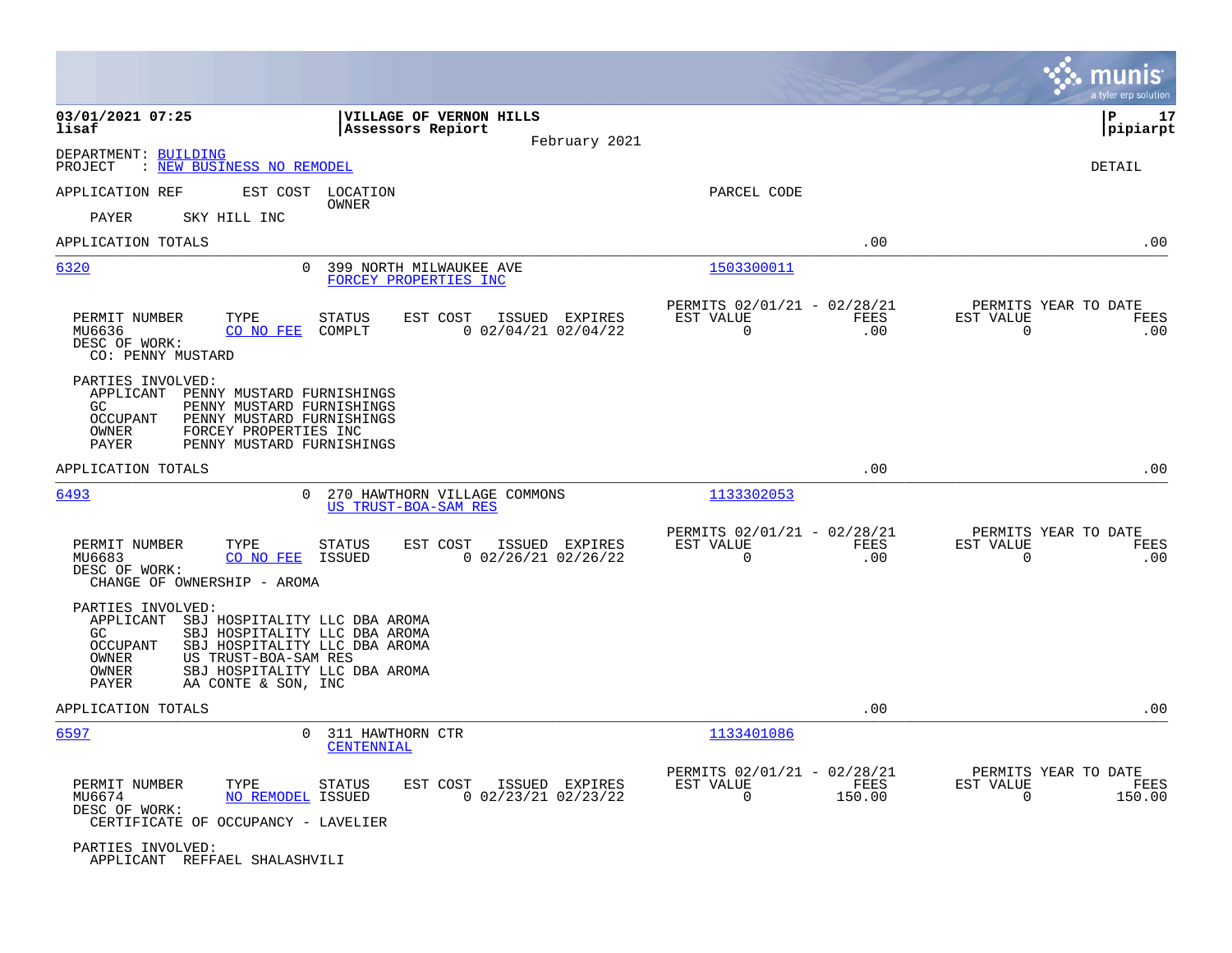|                                                      |                                                                                  |                                              |               |             |                  |   | munis <sup>®</sup><br>a tyler erp solution |
|------------------------------------------------------|----------------------------------------------------------------------------------|----------------------------------------------|---------------|-------------|------------------|---|--------------------------------------------|
| 03/01/2021 07:25<br>lisaf                            |                                                                                  | VILLAGE OF VERNON HILLS<br>Assessors Repiort | February 2021 |             |                  |   | 18<br>ΙP<br>pipiarpt                       |
| DEPARTMENT: BUILDING<br>PROJECT                      | : NEW BUSINESS NO REMODEL                                                        |                                              |               |             |                  |   | DETAIL                                     |
| APPLICATION REF<br>GC.<br>OCCUPANT<br>OWNER<br>PAYER | EST COST<br>REFFAEL SHALASHVILI<br>LAVELIER<br>CENTENNIAL<br>REFFAEL SHALASHVILI | LOCATION<br>OWNER                            |               | PARCEL CODE |                  |   |                                            |
| APPLICATION TOTALS<br>PROJECT TOTALS                 |                                                                                  |                                              |               | 0           | 150.00<br>150.00 | 0 | 150.00<br>150.00                           |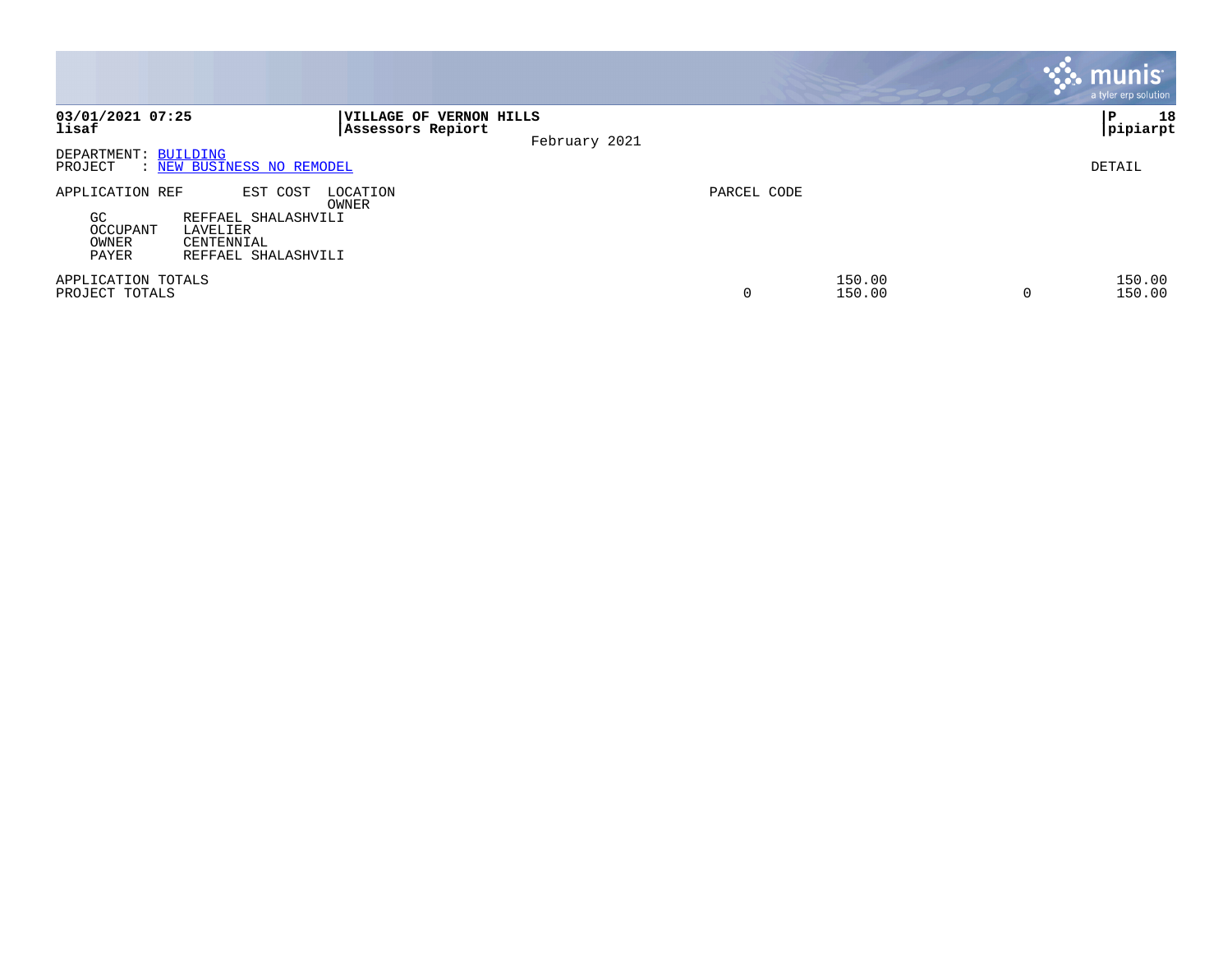|                                                                                                           |                                                                                                                                 |                                |                                                |               |                                                      |                  |           | <b>munis</b><br>a tyler erp solution   |
|-----------------------------------------------------------------------------------------------------------|---------------------------------------------------------------------------------------------------------------------------------|--------------------------------|------------------------------------------------|---------------|------------------------------------------------------|------------------|-----------|----------------------------------------|
| 03/01/2021 07:25<br>lisaf                                                                                 |                                                                                                                                 |                                | VILLAGE OF VERNON HILLS<br>Assessors Repiort   | February 2021 |                                                      |                  |           | l P<br>19<br> pipiarpt                 |
| DEPARTMENT: BUILDING<br>PROJECT<br>: DECK                                                                 |                                                                                                                                 |                                |                                                |               |                                                      |                  |           | DETAIL                                 |
| APPLICATION REF                                                                                           | EST COST                                                                                                                        | LOCATION<br><b>OWNER</b>       |                                                |               | PARCEL CODE                                          |                  |           |                                        |
| 6543                                                                                                      | 46,295                                                                                                                          | TUSHAR RAVAL                   | 1628 LAKE CHARLES DR                           |               | 1128302036                                           |                  |           |                                        |
| PERMIT NUMBER<br>MU6643<br>DESC OF WORK:<br>DECK W/ PERGOLA                                               | TYPE<br><b>DECK</b>                                                                                                             | <b>STATUS</b><br><b>ISSUED</b> | EST COST<br>ISSUED<br>46,295 02/11/21 02/11/22 | EXPIRES       | PERMITS 02/01/21 - 02/28/21<br>EST VALUE<br>$\Omega$ | FEES<br>462.95   | EST VALUE | PERMITS YEAR TO DATE<br>FEES<br>462.95 |
| PARTIES INVOLVED:<br>APPLICANT<br>CARPENTER<br>ELECTRICIA DLN ELECTRIC<br>GC<br>OWNER<br>PLUMBER<br>PAYER | NOTTINGHAM BUILDERS<br>NOTTINGHAM BUILDERS<br>NOTTINGHAM BUILDERS<br>TUSHAR RAVAL<br>CHAMBERLIN PLUMBING<br>NOTTINGHAM BUILDERS |                                |                                                |               |                                                      |                  |           |                                        |
| APPLICATION TOTALS<br>PROJECT TOTALS                                                                      |                                                                                                                                 |                                |                                                |               | 0                                                    | 462.95<br>462.95 | $\Omega$  | 462.95<br>462.95                       |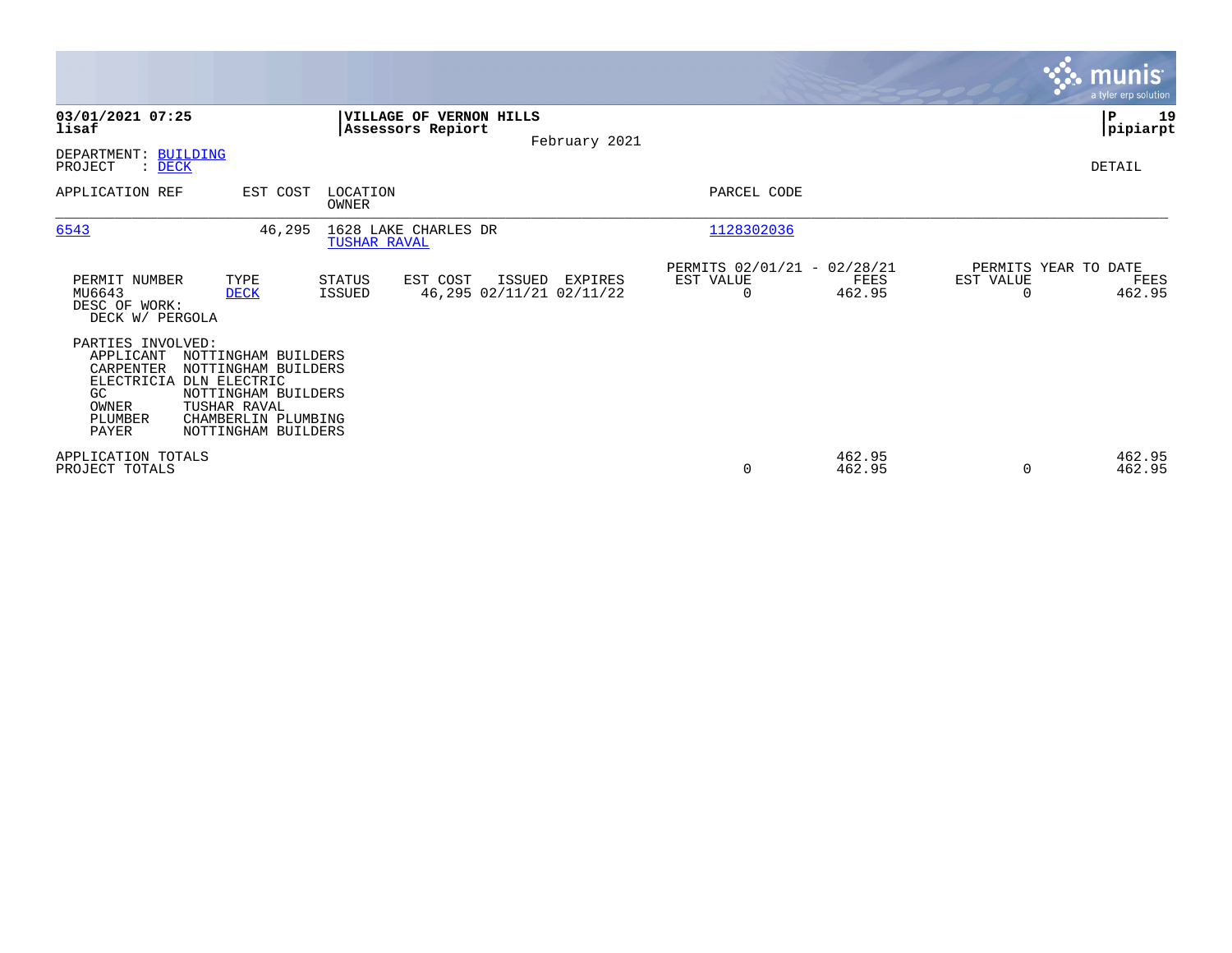|                                                    |                                                                  |                                        |                                              |        |                                    |                                               |                |           | <b>munis</b><br>a tyler erp solution  |
|----------------------------------------------------|------------------------------------------------------------------|----------------------------------------|----------------------------------------------|--------|------------------------------------|-----------------------------------------------|----------------|-----------|---------------------------------------|
| 03/01/2021 07:25<br>lisaf                          |                                                                  |                                        | VILLAGE OF VERNON HILLS<br>Assessors Repiort |        | February 2021                      |                                               |                |           | ∣₽<br>20<br> pipiarpt                 |
| DEPARTMENT: BUILDING<br>PROJECT<br>$\colon$ FENCE  |                                                                  |                                        |                                              |        |                                    |                                               |                |           | DETAIL                                |
| APPLICATION REF                                    | EST COST                                                         | LOCATION<br>OWNER                      |                                              |        |                                    | PARCEL CODE                                   |                |           |                                       |
| 6566                                               | 4,280                                                            | 24 MONTEBELLO DR<br><b>AMANDA KOSH</b> |                                              |        |                                    | 1508205017                                    |                |           |                                       |
| PERMIT NUMBER<br>MU6649<br>DESC OF WORK:<br>FENCE  | TYPE<br><b>FENCE</b>                                             | STATUS<br><b>ISSUED</b>                | EST COST                                     | ISSUED | EXPIRES<br>4,280 02/11/21 02/11/22 | PERMITS 02/01/21 - 02/28/21<br>EST VALUE<br>0 | FEES<br>50.00  | EST VALUE | PERMITS YEAR TO DATE<br>FEES<br>50.00 |
| PARTIES INVOLVED:<br>FENCE<br>GC<br>OWNER<br>PAYER | <b>ACTION FENCE</b><br>AMANDA KOSH<br>AMANDA KOSH<br>AMANDA KOSH |                                        |                                              |        |                                    |                                               |                |           |                                       |
| APPLICATION TOTALS<br>PROJECT TOTALS               |                                                                  |                                        |                                              |        |                                    | $\mathbf 0$                                   | 50.00<br>50.00 |           | 50.00<br>50.00                        |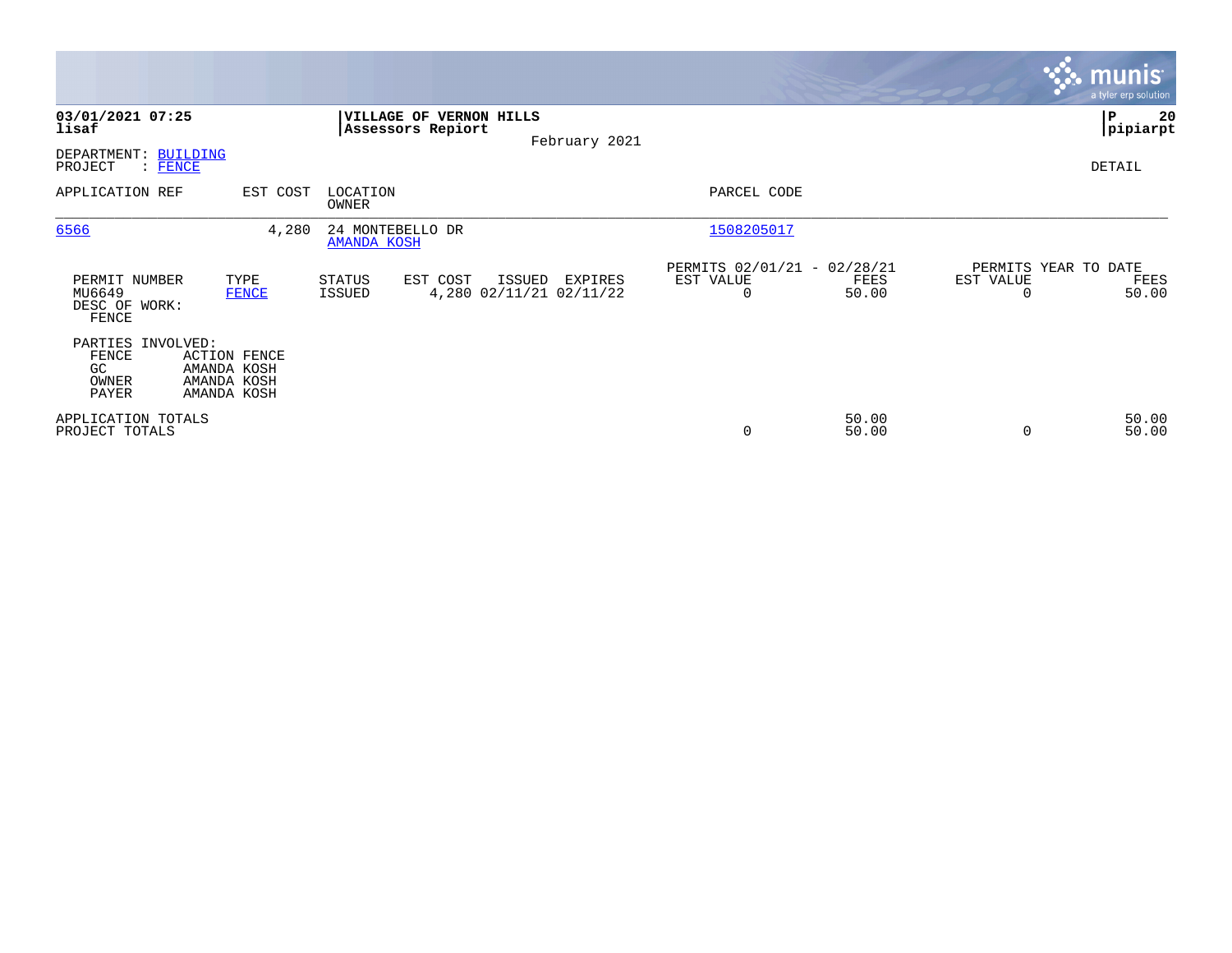|                                                                                                   |                                                                                                                                          |                                                                        | munis<br>a tyler erp solution                                         |
|---------------------------------------------------------------------------------------------------|------------------------------------------------------------------------------------------------------------------------------------------|------------------------------------------------------------------------|-----------------------------------------------------------------------|
| 03/01/2021 07:25<br>lisaf                                                                         | VILLAGE OF VERNON HILLS<br>Assessors Repiort                                                                                             |                                                                        | l P<br>21<br> pipiarpt                                                |
| DEPARTMENT: BUILDING<br>: FIRE ALARM<br>PROJECT                                                   | February 2021                                                                                                                            |                                                                        | <b>DETAIL</b>                                                         |
| APPLICATION REF                                                                                   | EST COST LOCATION<br>OWNER                                                                                                               | PARCEL CODE                                                            |                                                                       |
| 6502                                                                                              | 251 SOUTHWICK CT<br>19<br>PLACEHOLDER                                                                                                    | 1133101045                                                             |                                                                       |
| PERMIT NUMBER<br>TYPE<br>MU6633<br>DESC OF WORK:<br>FIRE ALARM                                    | EST COST<br>ISSUED EXPIRES<br>STATUS<br>FIRE ALARM COMPLT<br>19 02/03/21 02/03/22                                                        | PERMITS 02/01/21 - 02/28/21<br>EST VALUE<br>FEES<br>$\Omega$<br>150.00 | PERMITS YEAR TO DATE<br>EST VALUE<br>FEES<br>$\Omega$<br>150.00       |
| PARTIES INVOLVED:<br>ALARM<br>APPLICANT<br>GC<br><b>OCCUPANT</b><br>OWNER<br>PLACEHOLDER<br>PAYER | FSS TECHNOLOGIES INC<br>FSS TECHNOLOGIES INC<br>FSS TECHNOLOGIES INC<br>MANORHOMES OF N.C. TOWN HOMEOWNERS ASSN.<br>FSS TECHNOLOGIES INC |                                                                        |                                                                       |
| APPLICATION TOTALS                                                                                |                                                                                                                                          | 150.00                                                                 | 150.00                                                                |
| 6504                                                                                              | 2,200 8 ECHO CT 1<br>PLACEHOLDER                                                                                                         | 1132205177                                                             |                                                                       |
| PERMIT NUMBER<br>TYPE<br>MU6632<br>DESC OF WORK:<br>FIRE ALARM PANEL                              | EST COST<br>ISSUED EXPIRES<br>STATUS<br>FIRE ALARM ISSUED<br>2,200 02/03/21 02/03/22                                                     | PERMITS 02/01/21 - 02/28/21<br>EST VALUE<br>FEES<br>$\Omega$<br>150.00 | PERMITS YEAR TO DATE<br>EST VALUE<br>FEES<br>$\overline{0}$<br>150.00 |
| PARTIES INVOLVED:<br>ALARM<br>APPLICANT<br>GC.<br>PLACEHOLDER<br>OWNER<br>PAYER                   | FSS TECHNOLOGIES INC<br>FSS TECHNOLOGIES INC<br>FSS TECHNOLOGIES INC<br>FSS TECHNOLOGIES INC                                             |                                                                        |                                                                       |
| APPLICATION TOTALS                                                                                |                                                                                                                                          | 150.00                                                                 | 150.00                                                                |
| 6534                                                                                              | 2,500 1140 DANFORTH CT<br>USHNASH P SHUKLA                                                                                               | 1515107013                                                             |                                                                       |
| PERMIT NUMBER<br>TYPE<br>MU6630<br>DESC OF WORK:                                                  | ISSUED EXPIRES<br>STATUS<br>EST COST<br>FIRE ALARM ISSUED<br>2,500 02/03/21 02/03/22<br>FIRE ALARM PANEL REPLACEMENT 1140-1146 DANFORTH  | PERMITS 02/01/21 - 02/28/21<br>EST VALUE<br>FEES<br>380.00<br>$\sim$ 0 | PERMITS YEAR TO DATE<br>EST VALUE<br>FEES<br>380.00<br>$\overline{0}$ |
| PARTIES INVOLVED:<br>ALARM<br>APPLICANT<br>GC<br>OWNER<br>USHNASH P SHUKLA                        | INNER SECURITY SYSTEMS INC<br>INNER SECURITY SYSTEMS INC<br>INNER SECURITY SYSTEMS INC                                                   |                                                                        |                                                                       |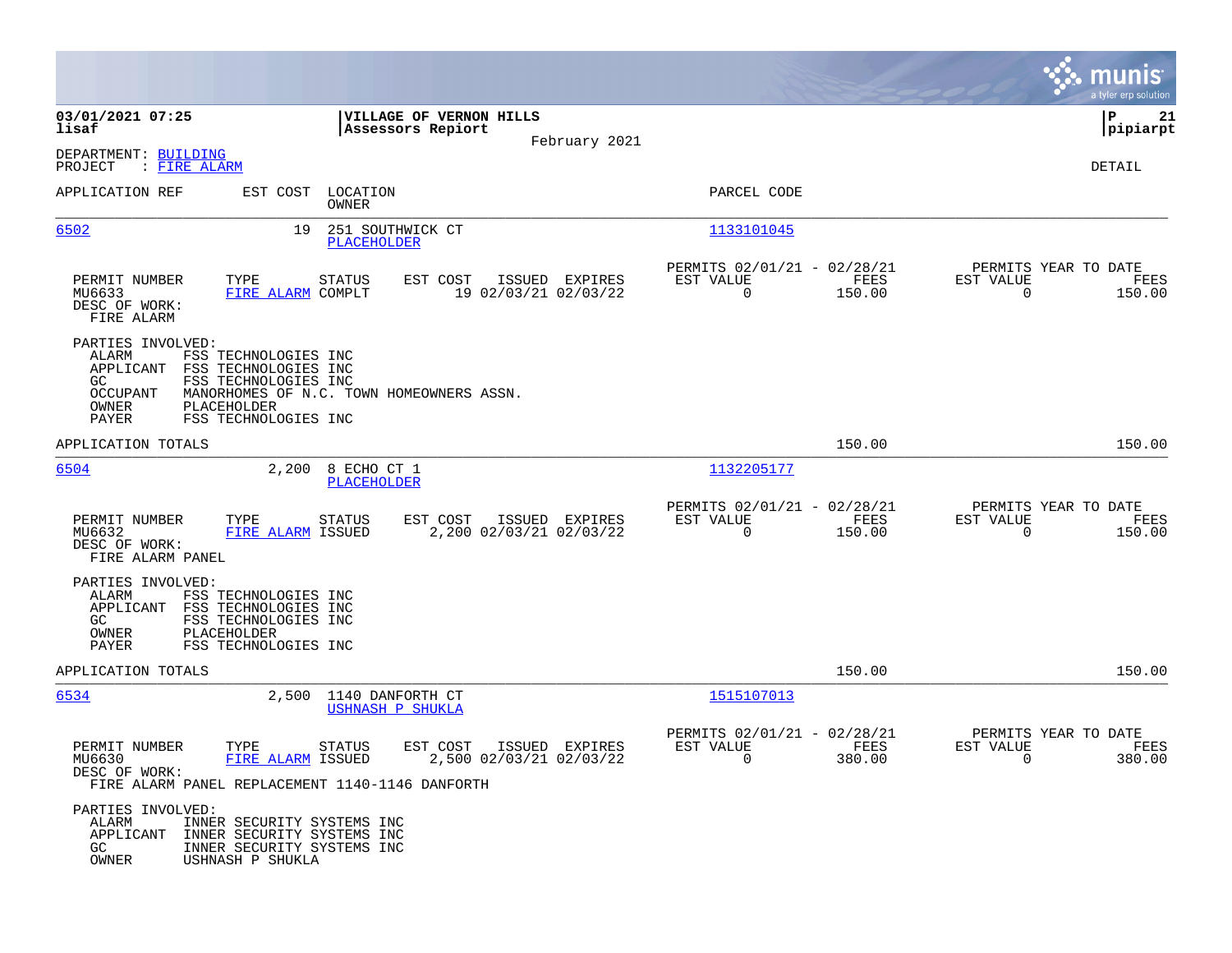|                                                 |                                                               |             |                  | <b>munis</b><br>a tyler erp solution |
|-------------------------------------------------|---------------------------------------------------------------|-------------|------------------|--------------------------------------|
| 03/01/2021 07:25<br>lisaf                       | VILLAGE OF VERNON HILLS<br>Assessors Repiort<br>February 2021 |             |                  | 22<br>ï P<br>pipiarpt                |
| DEPARTMENT: BUILDING<br>PROJECT<br>: FIRE ALARM |                                                               |             |                  | DETAIL                               |
| APPLICATION REF<br>EST COST                     | LOCATION<br>OWNER                                             | PARCEL CODE |                  |                                      |
| INNER SECURITY SYSTEMS INC<br>PAYER             |                                                               |             |                  |                                      |
| APPLICATION TOTALS<br>PROJECT TOTALS            |                                                               | 0           | 380.00<br>680.00 | 380.00<br>680.00                     |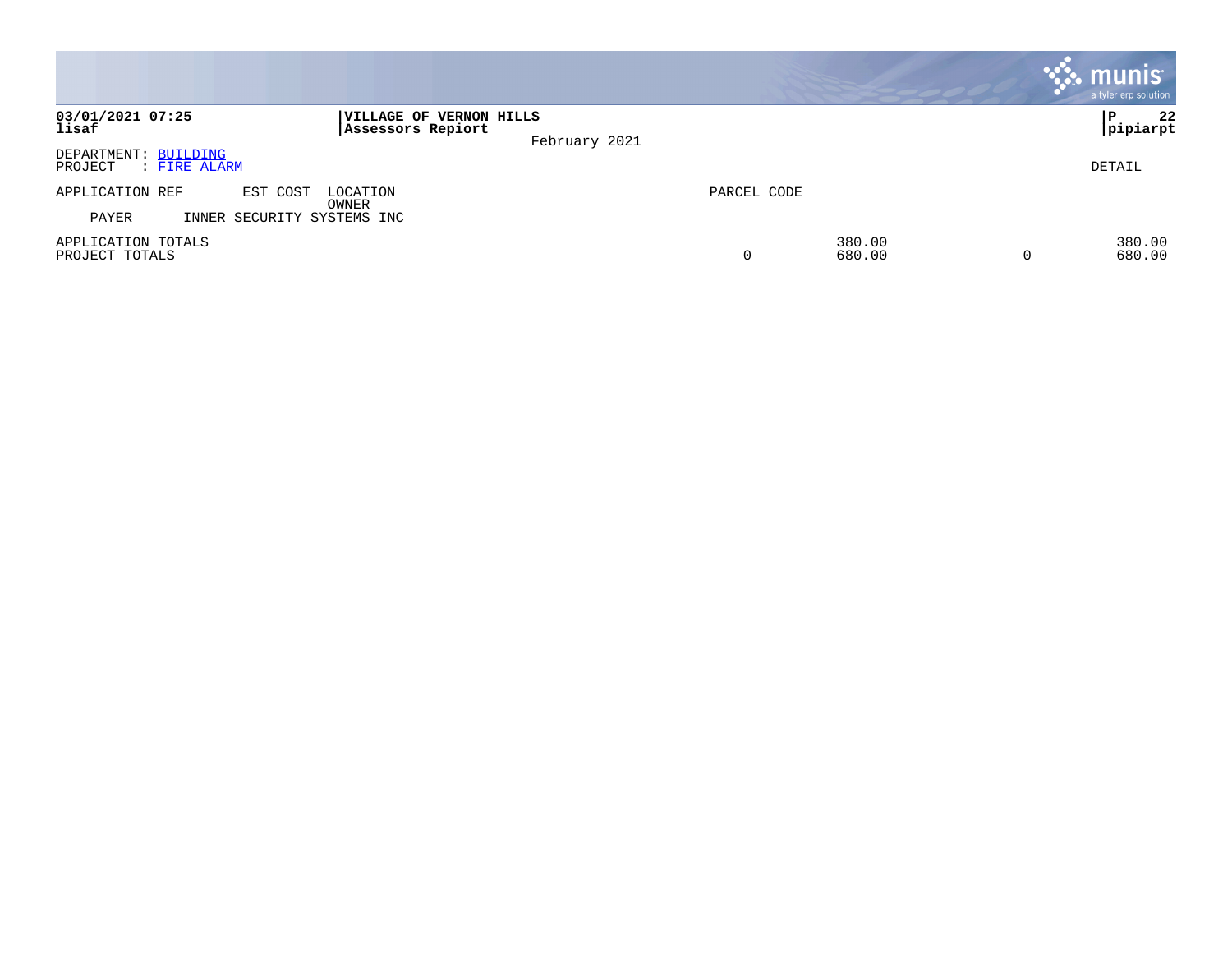|                                                                                                                                                                              |                                                                              |                                                      |                |                                                      |                       |                                               | munis<br>a tyler erp solution |
|------------------------------------------------------------------------------------------------------------------------------------------------------------------------------|------------------------------------------------------------------------------|------------------------------------------------------|----------------|------------------------------------------------------|-----------------------|-----------------------------------------------|-------------------------------|
| 03/01/2021 07:25<br>lisaf                                                                                                                                                    |                                                                              | VILLAGE OF VERNON HILLS<br>Assessors Repiort         |                |                                                      |                       |                                               | P<br>23<br> pipiarpt          |
| DEPARTMENT: BUILDING<br>: FIRE SPRINKLER<br>PROJECT                                                                                                                          |                                                                              |                                                      | February 2021  |                                                      |                       |                                               | <b>DETAIL</b>                 |
| APPLICATION REF                                                                                                                                                              | EST COST<br>LOCATION<br><b>OWNER</b>                                         |                                                      |                | PARCEL CODE                                          |                       |                                               |                               |
| 6412                                                                                                                                                                         | 888 FOREST EDGE DR<br>150,000<br>ITW PASLODE                                 |                                                      |                | 1515101001                                           |                       |                                               |                               |
| PERMIT NUMBER<br>TYPE<br>MU6637<br>DESC OF WORK:<br>FIRE SPRINKLERS                                                                                                          | STATUS<br>FIRE SPR<br><b>ISSUED</b>                                          | EST COST<br>150,000 02/04/21 02/04/22                | ISSUED EXPIRES | PERMITS 02/01/21 - 02/28/21<br>EST VALUE<br>0        | FEES<br>3,854.90      | PERMITS YEAR TO DATE<br>EST VALUE<br>0        | FEES<br>3,854.90              |
| PARTIES INVOLVED:<br>APPLICANT VALLEY FIRE PROTECTION<br>FIRE SPRIN VALLEY FIRE PROTECTION<br>GC<br><b>OCCUPANT</b><br>ITW PASLODE<br>OWNER<br>PAYER                         | VALLEY FIRE PROTECTION<br>FOREST EDGE DRIVE TH LLC<br>VALLEY FIRE PROTECTION |                                                      |                |                                                      |                       |                                               |                               |
| APPLICATION TOTALS                                                                                                                                                           |                                                                              |                                                      |                |                                                      | 3,854.90              |                                               | 3,854.90                      |
| 6536                                                                                                                                                                         | 75,000                                                                       | 290 HAWTHORN VILLAGE COMMONS<br>US TRUST-BOA-SAM RES |                | 1133302053                                           |                       |                                               |                               |
| PERMIT NUMBER<br>TYPE<br>MU6638<br>DESC OF WORK:<br>FIRE SPRINKLERS                                                                                                          | <b>STATUS</b><br>FIRE SPR<br><b>ISSUED</b>                                   | EST COST<br>75,000 02/04/21 02/04/22                 | ISSUED EXPIRES | PERMITS 02/01/21 - 02/28/21<br>EST VALUE<br>0        | FEES<br>1,865.00      | PERMITS YEAR TO DATE<br>EST VALUE<br>$\Omega$ | FEES<br>1,865.00              |
| PARTIES INVOLVED:<br>APPLICANT FIRE CONTROL INC<br>FIRE SPRIN FIRE CONTROL INC<br>GC<br>FIRE CONTROL INC<br><b>OCCUPANT</b><br>BINNY'S<br>OWNER<br>PAYER<br>FIRE CONTROL INC | US TRUST-BOA-SAM RES                                                         |                                                      |                |                                                      |                       |                                               |                               |
| APPLICATION TOTALS                                                                                                                                                           |                                                                              |                                                      |                |                                                      | 1,865.00              |                                               | 1,865.00                      |
| <u>6571</u>                                                                                                                                                                  | 7,100<br>950 WOODLANDS PKY                                                   | VAN VLISSINGEN & CO                                  |                | 1515103034                                           |                       |                                               |                               |
| PERMIT NUMBER<br>TYPE<br>MU6673<br>DESC OF WORK:<br>FIRE SPRINKLERS                                                                                                          | <b>STATUS</b><br>FIRE SPR<br>ISSUED                                          | EST COST<br>7,100 02/23/21 02/23/22                  | ISSUED EXPIRES | PERMITS 02/01/21 - 02/28/21<br>EST VALUE<br>$\Omega$ | <b>FEES</b><br>405.00 | PERMITS YEAR TO DATE<br>EST VALUE<br>$\Omega$ | FEES<br>405.00                |
| PARTIES INVOLVED:<br>APPLICANT HILL FIRE PROTECTION<br>FIRE SPRIN HILL FIRE PROTECTION<br>GC                                                                                 | HILL FIRE PROTECTION                                                         |                                                      |                |                                                      |                       |                                               |                               |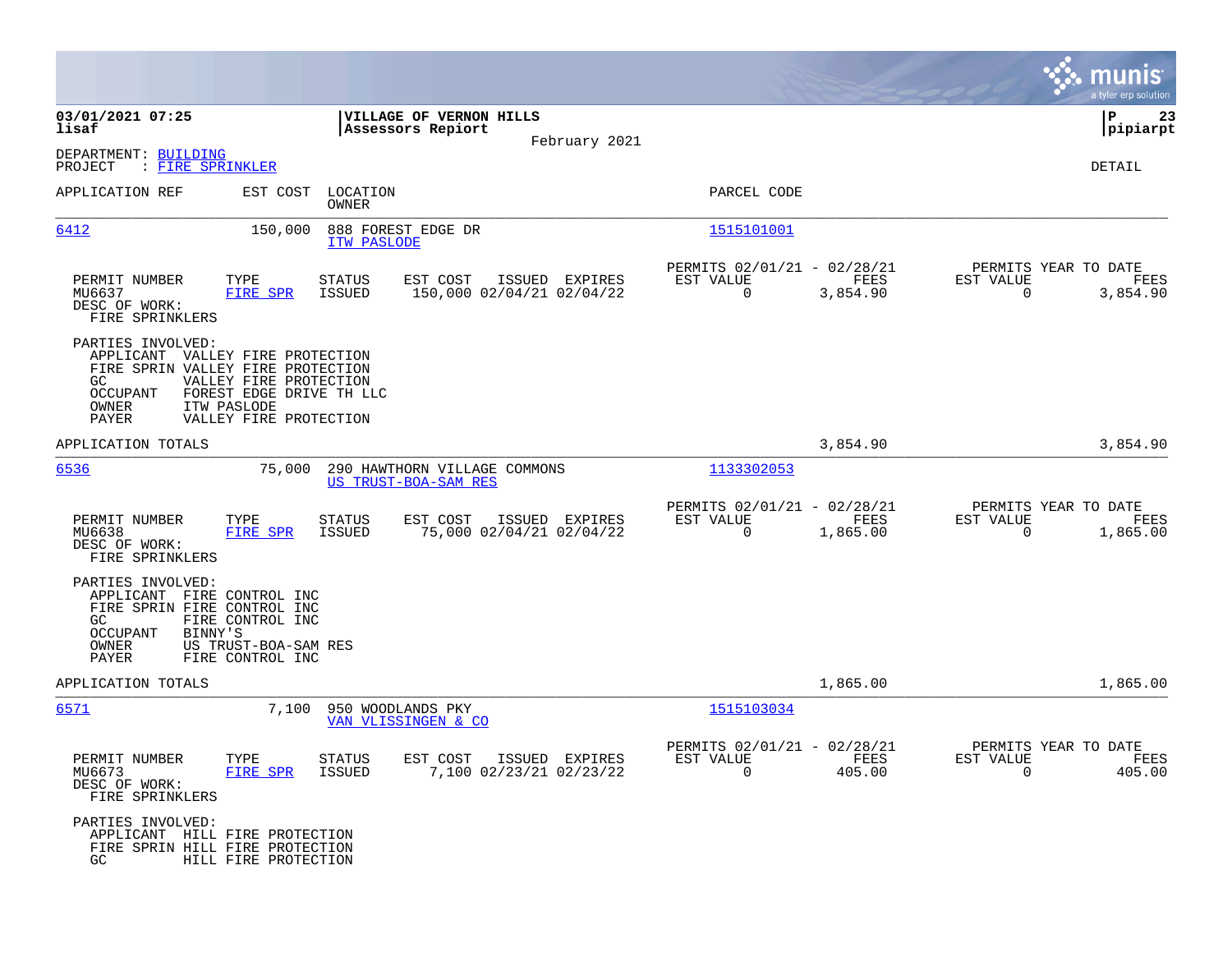|                                                                                                                              |                                                               |             |                    | munis <sup>.</sup><br>a tyler erp solution |
|------------------------------------------------------------------------------------------------------------------------------|---------------------------------------------------------------|-------------|--------------------|--------------------------------------------|
| 03/01/2021 07:25<br>lisaf                                                                                                    | VILLAGE OF VERNON HILLS<br>Assessors Repiort<br>February 2021 |             |                    | 24<br>ΙP<br> pipiarpt                      |
| DEPARTMENT: BUILDING<br>: FIRE SPRINKLER<br>PROJECT                                                                          |                                                               |             |                    | DETAIL                                     |
| EST COST<br>APPLICATION REF<br>OCCUPANT<br><b>EVERGREEN</b><br>OWNER<br>VAN VLISSINGEN & CO<br>PAYER<br>HILL FIRE PROTECTION | LOCATION<br>OWNER                                             | PARCEL CODE |                    |                                            |
| APPLICATION TOTALS<br>PROJECT TOTALS                                                                                         |                                                               | 0           | 405.00<br>6,124.90 | 405.00<br>6,124.90                         |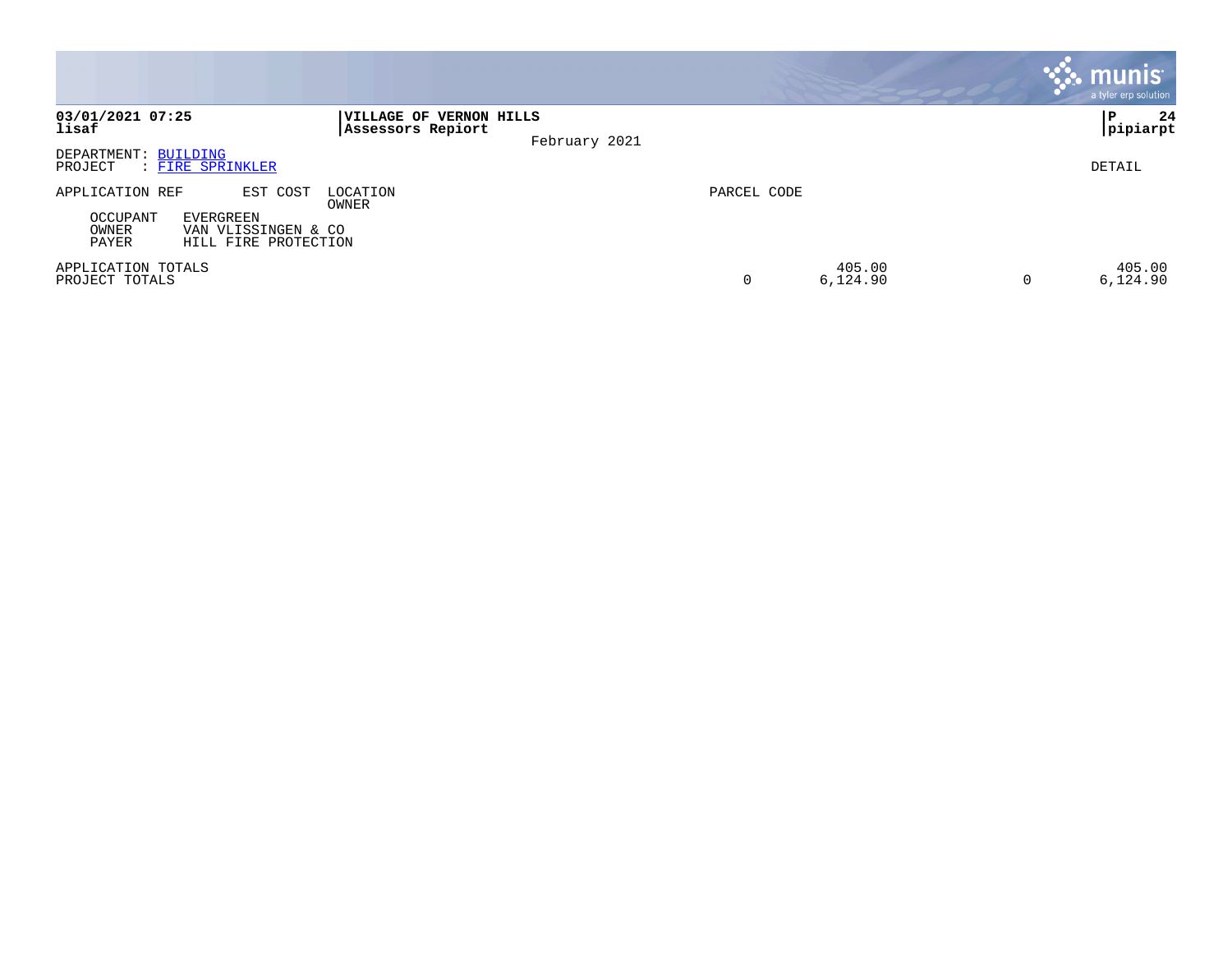|                                                                                                                                                                                                          | munis<br>a tyler erp solution                                                                                                                    |
|----------------------------------------------------------------------------------------------------------------------------------------------------------------------------------------------------------|--------------------------------------------------------------------------------------------------------------------------------------------------|
| 03/01/2021 07:25<br>VILLAGE OF VERNON HILLS<br>lisaf<br>Assessors Repiort                                                                                                                                | P<br>25<br> pipiarpt<br>February 2021                                                                                                            |
| DEPARTMENT: BUILDING<br>MIS ELEC RESIDENTIAL<br>PROJECT                                                                                                                                                  | <b>DETAIL</b>                                                                                                                                    |
| APPLICATION REF<br>EST COST<br>LOCATION<br><b>OWNER</b>                                                                                                                                                  | PARCEL CODE                                                                                                                                      |
| 6552<br>217 NOBLE CIR<br>15,314<br>RICHARD J & NANCY R HENCIER                                                                                                                                           | 1508401090                                                                                                                                       |
| TYPE<br>EST COST<br>ISSUED EXPIRES<br>PERMIT NUMBER<br><b>STATUS</b><br>15,314 02/05/21 02/05/22<br>MU6639<br><b>ELEC RES</b><br><b>ISSUED</b><br>DESC OF WORK:<br>ROOFTOP SOLAR PANELS                  | PERMITS 02/01/21 - 02/28/21<br>PERMITS YEAR TO DATE<br>FEES<br>EST VALUE<br>EST VALUE<br>FEES<br>$\Omega$<br>$\Omega$<br>153.14<br>153.14        |
| PARTIES INVOLVED:<br>SUNRUN INSTALLATION SERVICES<br>APPLICANT<br>ELECTRICIA SUNRUN INSTALLATION SERVICES<br><b>OWNER</b><br>RICHARD J & NANCY R HENCIER<br><b>PAYER</b><br>SUNRUN INSTALLATION SERVICES |                                                                                                                                                  |
| APPLICATION TOTALS                                                                                                                                                                                       | 153.14<br>153.14                                                                                                                                 |
| 1113 REVERE PL<br>6567<br>12,369<br><b>ALYSSA WILSON</b>                                                                                                                                                 | 1132204001                                                                                                                                       |
| PERMIT NUMBER<br>TYPE<br>EST COST<br>ISSUED EXPIRES<br><b>STATUS</b><br>MU6645<br>ISSUED<br>12,369 02/11/21 02/25/22<br>ELEC RES<br>DESC OF WORK:<br>SOLAR PANELS                                        | PERMITS 02/01/21 - 02/28/21<br>PERMITS YEAR TO DATE<br>EST VALUE<br><b>FEES</b><br>EST VALUE<br>FEES<br>123.69<br>123.69<br>$\Omega$<br>$\Omega$ |
| PARTIES INVOLVED:<br>APPLICANT<br>SUNRUN INSTALLATION SERVICES<br>ELECTRICIA SUNRUN INSTALLATION SERVICES<br>OWNER<br>ALYSSA WILSON<br><b>PAYER</b><br>SUNRUN INSTALLATION SERVICES                      |                                                                                                                                                  |
| APPLICATION TOTALS<br>PROJECT TOTALS                                                                                                                                                                     | 123.69<br>123.69<br>$\mathbf 0$<br>276.83<br>276.83<br>$\Omega$                                                                                  |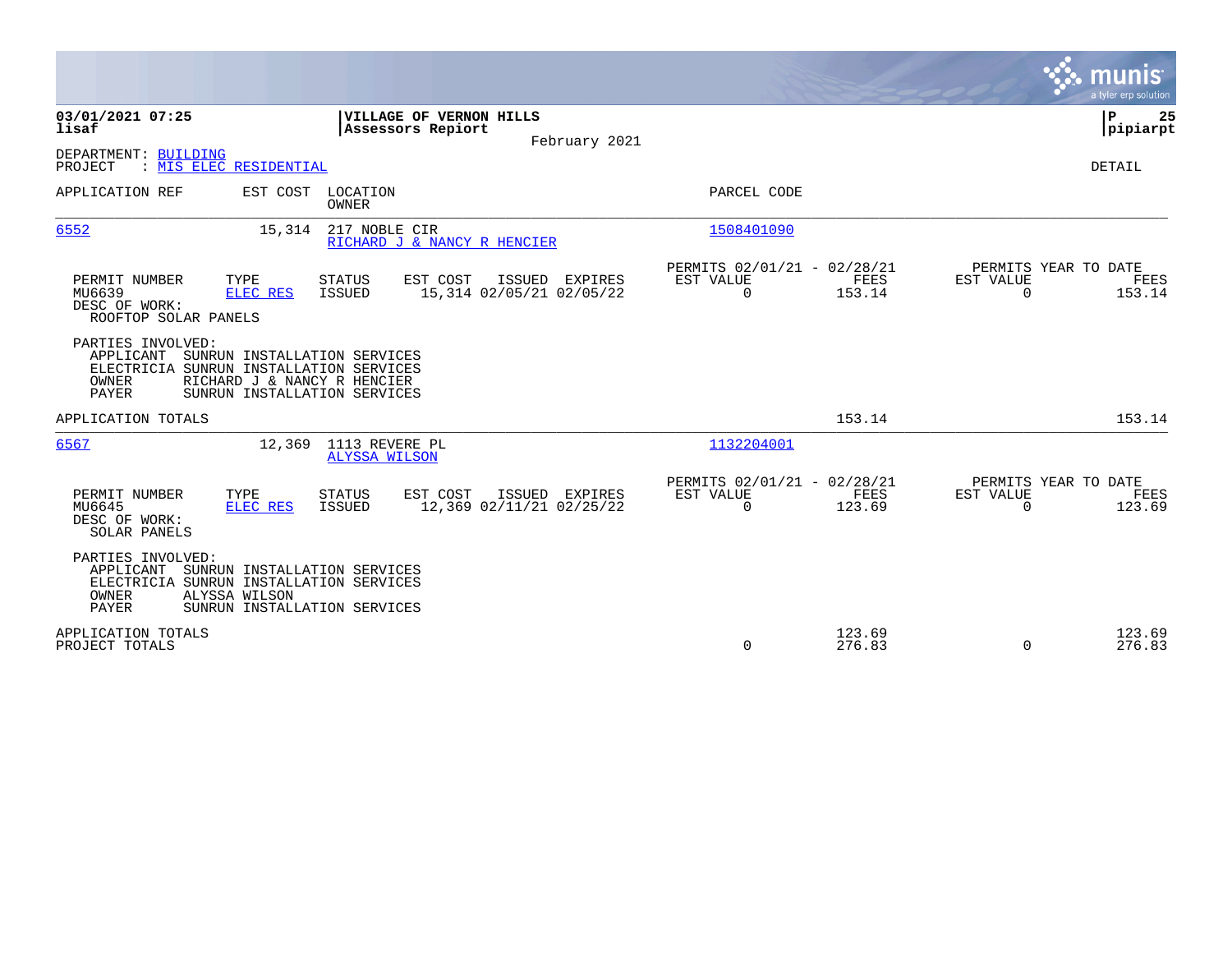|                                                                                                                                                                                                                            |                                                                                         |                                                                           | nis<br>a tyler erp solution                                        |
|----------------------------------------------------------------------------------------------------------------------------------------------------------------------------------------------------------------------------|-----------------------------------------------------------------------------------------|---------------------------------------------------------------------------|--------------------------------------------------------------------|
| 03/01/2021 07:25<br>lisaf                                                                                                                                                                                                  | VILLAGE OF VERNON HILLS<br>Assessors Repiort<br>February 2021                           |                                                                           | ΙP<br>26<br> pipiarpt                                              |
| DEPARTMENT: BUILDING<br>: MISC RESIDENTIAL<br>PROJECT                                                                                                                                                                      |                                                                                         |                                                                           | DETAIL                                                             |
| APPLICATION REF<br>EST COST                                                                                                                                                                                                | LOCATION<br>OWNER                                                                       | PARCEL CODE                                                               |                                                                    |
| 6551<br>50,000                                                                                                                                                                                                             | 221 ALEXANDRIA DR<br>YOKO & LOI MCLOUGHLIN                                              | 1505406008                                                                |                                                                    |
| PERMIT NUMBER<br>TYPE<br>MU6629<br>MISC RES<br>DESC OF WORK:<br>REMODEL: KITCHEN AND BATHROOM                                                                                                                              | EST COST<br><b>STATUS</b><br>ISSUED EXPIRES<br>50,000 02/03/21 02/26/22<br>ISSUED       | PERMITS 02/01/21 - 02/28/21<br>FEES<br>EST VALUE<br>$\mathbf 0$<br>500.00 | PERMITS YEAR TO DATE<br>EST VALUE<br>FEES<br>$\mathbf 0$<br>500.00 |
| PARTIES INVOLVED:<br>APPLICANT YOKO & LOI MCLOUGHLIN<br>ELECTRICIA ALSTE<br>GC.<br>KITCHEN AND BATHS UNLIMITED<br>OWNER<br>YOKO & LOI MCLOUGHLIN<br>DSL PLUMBING<br>PLUMBER<br>YOKO & LOI MCLOUGHLIN<br>PAYER              |                                                                                         |                                                                           |                                                                    |
| APPLICATION TOTALS                                                                                                                                                                                                         |                                                                                         | 500.00                                                                    | 500.00                                                             |
| 6557                                                                                                                                                                                                                       | 62,760 1511 OAKMONT DR<br>DAVID M & MELISSA H DYE                                       | 1133122006                                                                |                                                                    |
| PERMIT NUMBER<br>TYPE<br>MISC RES<br>MU6666<br>DESC OF WORK:<br>BASEMENT REMODEL                                                                                                                                           | <b>STATUS</b><br>EST COST<br>ISSUED EXPIRES<br>62,760 02/19/21 02/19/22<br>ISSUED       | PERMITS 02/01/21 - 02/28/21<br>EST VALUE<br>FEES<br>0<br>627.60           | PERMITS YEAR TO DATE<br>EST VALUE<br>FEES<br>$\mathbf 0$<br>627.60 |
| PARTIES INVOLVED:<br>APPLICANT DAVID M & MELISSA H DYE<br>TAURUS CONSTRUCTION INC<br>CARPENTER<br>ELECTRICIA JACK STARK<br>GC.<br>TAURUS CONSTRUCTION INC<br>OWNER<br>DAVID M & MELISSA H DYE<br>L & R PLUMBING<br>PLUMBER |                                                                                         |                                                                           |                                                                    |
| APPLICATION TOTALS                                                                                                                                                                                                         |                                                                                         | 627.60                                                                    | 627.60                                                             |
| 6576                                                                                                                                                                                                                       | 8,432 1125 MUSEUM BLVD 706<br>THE MIL TON APARTMENTS                                    | 1133406003                                                                |                                                                    |
| PERMIT NUMBER<br>TYPE<br>MU6675<br>MISC RES<br>DESC OF WORK:<br>APT 706 (B3 FLOOR PLAN) - INTERIOR REMODEL                                                                                                                 | <b>STATUS</b><br>EST COST<br>ISSUED EXPIRES<br><b>ISSUED</b><br>8,432 02/24/21 02/25/22 | PERMITS 02/01/21 - 02/28/21<br>EST VALUE<br>FEES<br>$\Omega$<br>84.32     | PERMITS YEAR TO DATE<br>EST VALUE<br>FEES<br>$\Omega$<br>84.32     |
| PARTIES INVOLVED:<br>DRYWALL<br>DOCI, INC<br>DOCI, INC<br>GC.<br>OWNER<br>THE MIL TON APARTMENTS                                                                                                                           |                                                                                         |                                                                           |                                                                    |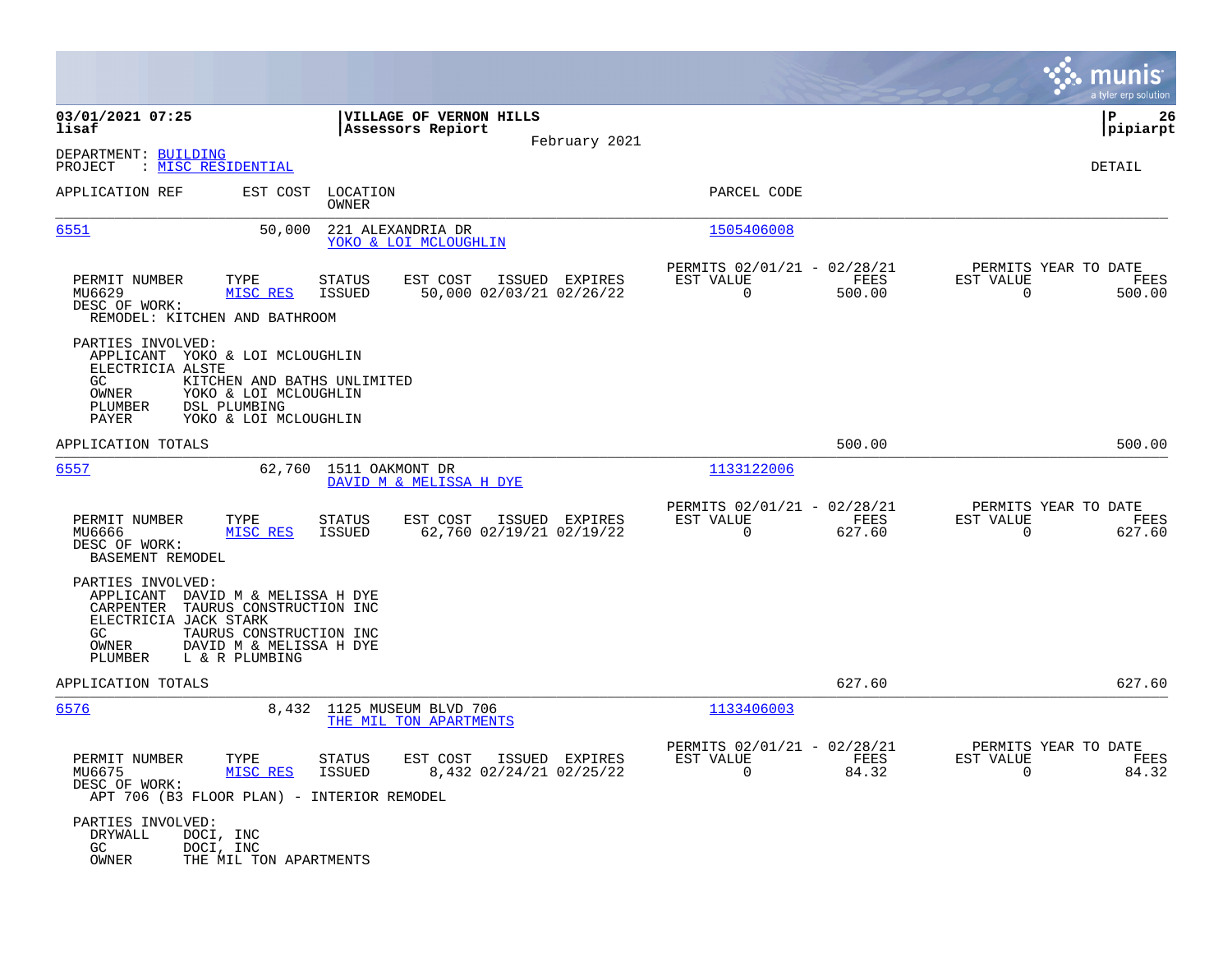|                                                       |                                                               |                        | $\sim$ munis $^{\circ}$<br>a tyler erp solution |
|-------------------------------------------------------|---------------------------------------------------------------|------------------------|-------------------------------------------------|
| 03/01/2021 07:25<br>lisaf                             | VILLAGE OF VERNON HILLS<br>Assessors Repiort<br>February 2021 |                        | 27<br>∣P<br> pipiarpt                           |
| DEPARTMENT: BUILDING<br>: MISC RESIDENTIAL<br>PROJECT |                                                               |                        | DETAIL                                          |
| APPLICATION REF<br>EST COST                           | LOCATION<br>OWNER                                             | PARCEL CODE            |                                                 |
| PLUMBER<br>LUIS ARREOLA<br>DOCI, INC<br>PAYER         |                                                               |                        |                                                 |
| APPLICATION TOTALS<br>PROJECT TOTALS                  |                                                               | 84.32<br>1,211.92<br>0 | 84.32<br>1,211.92<br>0                          |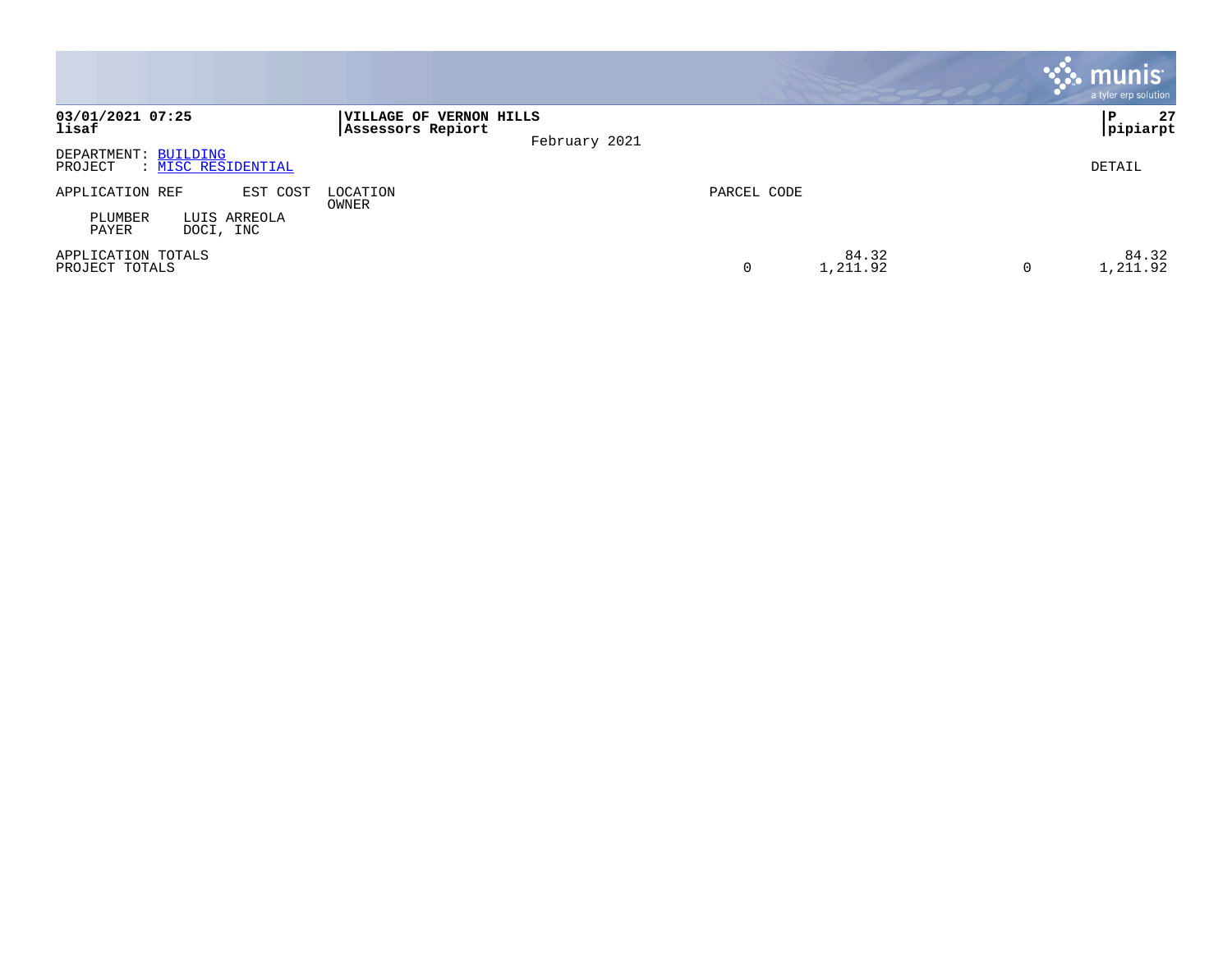|                                                                                                                 |                                                                                                                                                                                                                            |                                                     |                                               |                                                      |                  |                                   | <b>munis</b><br>a tyler erp solution |
|-----------------------------------------------------------------------------------------------------------------|----------------------------------------------------------------------------------------------------------------------------------------------------------------------------------------------------------------------------|-----------------------------------------------------|-----------------------------------------------|------------------------------------------------------|------------------|-----------------------------------|--------------------------------------|
| 03/01/2021 07:25<br>lisaf                                                                                       |                                                                                                                                                                                                                            | <b>VILLAGE OF VERNON HILLS</b><br>Assessors Repiort | February 2021                                 |                                                      |                  |                                   | l P<br>28<br> pipiarpt               |
| DEPARTMENT: BUILDING<br>PROJECT<br>: PATIO                                                                      |                                                                                                                                                                                                                            |                                                     |                                               |                                                      |                  |                                   | DETAIL                               |
| APPLICATION REF                                                                                                 | EST COST                                                                                                                                                                                                                   | LOCATION<br>OWNER                                   |                                               | PARCEL CODE                                          |                  |                                   |                                      |
| 6531                                                                                                            | 86,178                                                                                                                                                                                                                     | 501W ARLINGTON CT<br><b>BAALA P RAMALINGAM</b>      |                                               | 1504103012                                           |                  |                                   |                                      |
| PERMIT NUMBER<br>MU6644<br>DESC OF WORK:<br>PARTIES INVOLVED:<br>APPLICANT<br>CARPENTER<br>GC<br>OWNER<br>PAYER | TYPE<br>PATIO<br>PATIO, DECK, SEAT WALL, COLUMNS<br>LANDSCAPING & BURY DOWNSPOUTS<br>AM WOODLAND OUTDOOR DESIGN<br>LOTZ CUSTOM CARPENTRY<br>AM WOODLAND OUTDOOR DESIGN<br>BAALA P RAMALINGAM<br>AM WOODLAND OUTDOOR DESIGN | EST COST<br>STATUS<br>ISSUED                        | ISSUED<br>EXPIRES<br>86,178 02/11/21 02/11/22 | PERMITS 02/01/21 - 02/28/21<br>EST VALUE<br>$\Omega$ | FEES<br>861.78   | PERMITS YEAR TO DATE<br>EST VALUE | FEES<br>861.78                       |
| APPLICATION TOTALS<br>PROJECT TOTALS                                                                            |                                                                                                                                                                                                                            |                                                     |                                               | 0                                                    | 861.78<br>861.78 |                                   | 861.78<br>861.78                     |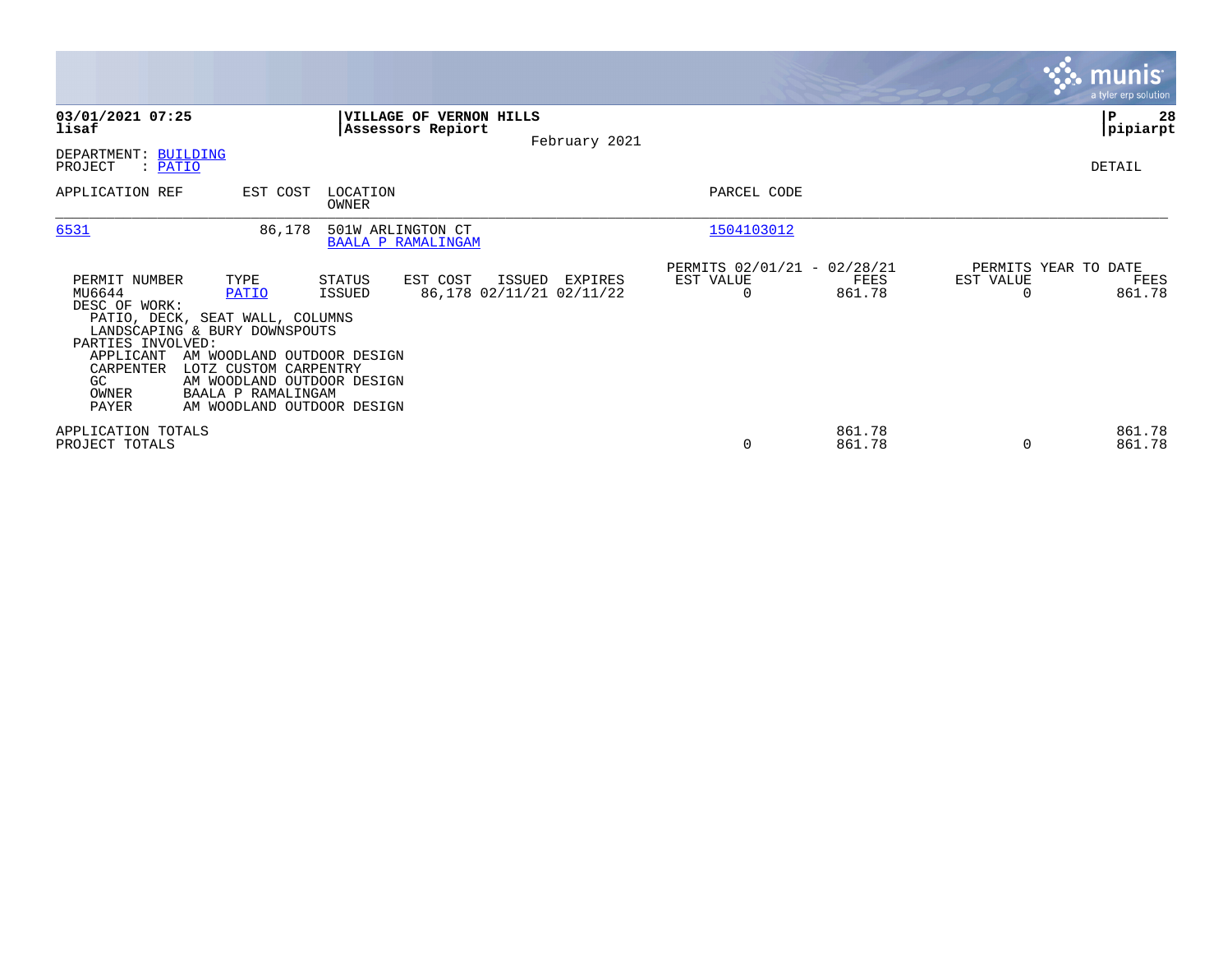|                                                                                                                                                           |                                                                                           |                                                                           | munis<br>a tyler erp solution                                      |
|-----------------------------------------------------------------------------------------------------------------------------------------------------------|-------------------------------------------------------------------------------------------|---------------------------------------------------------------------------|--------------------------------------------------------------------|
| 03/01/2021 07:25<br>lisaf                                                                                                                                 | VILLAGE OF VERNON HILLS<br>Assessors Repiort<br>February 2021                             |                                                                           | P<br>29<br> pipiarpt                                               |
| DEPARTMENT: BUILDING<br>: SEWER REPAIR<br>PROJECT                                                                                                         |                                                                                           |                                                                           | DETAIL                                                             |
| APPLICATION REF                                                                                                                                           | EST COST LOCATION<br><b>OWNER</b>                                                         | PARCEL CODE                                                               |                                                                    |
| 5834                                                                                                                                                      | 3,960<br>415 SHADOW CREEK DR<br>LAURA A & GARY E STRATMAN, TRUSTEES                       | 1129110014                                                                |                                                                    |
| TYPE<br>PERMIT NUMBER<br>MISC COMM<br>MU6634<br>DESC OF WORK:<br>FRENCH DRAIN:<br>415-431                                                                 | EST COST<br>ISSUED EXPIRES<br><b>STATUS</b><br>ISSUED<br>3,960 02/03/21 02/03/22          | PERMITS 02/01/21 - 02/28/21<br>EST VALUE<br>FEES<br>$\mathbf 0$<br>158.00 | PERMITS YEAR TO DATE<br>EST VALUE<br>FEES<br>$\mathbf 0$<br>158.00 |
| PARTIES INVOLVED:<br>GC<br>ACRES GROUP<br>OWNER<br><b>SEWER</b><br>VILLAGE OF VERNON HILLS                                                                | LAURA A & GARY E STRATMAN, TRUSTEES                                                       |                                                                           |                                                                    |
| APPLICATION TOTALS                                                                                                                                        |                                                                                           | 158.00                                                                    | 158.00                                                             |
| 6565                                                                                                                                                      | 1,500<br>141 WINDSOR DR<br>GRIGORIY & LYUDMILA OSOVETS                                    | 1132416063                                                                |                                                                    |
| PERMIT NUMBER<br>TYPE<br>MU6635<br>SEWER REP<br>DESC OF WORK:<br>EMERGENCY SEWER REPAIR                                                                   | <b>STATUS</b><br>EST COST<br>ISSUED EXPIRES<br>COMPLT<br>1,500 02/04/21 02/12/22          | PERMITS 02/01/21 - 02/28/21<br>EST VALUE<br>FEES<br>$\mathbf 0$<br>30.00  | PERMITS YEAR TO DATE<br>EST VALUE<br>FEES<br>30.00<br>$\mathsf{O}$ |
| PARTIES INVOLVED:<br>APPLICANT<br>24-7 PLUMBING<br>GC<br>OWNER<br>PLUMBER<br>24-7 PLUMBING<br>PAYER                                                       | GRIGORIY & LYUDMILA OSOVETS<br>GRIGORIY & LYUDMILA OSOVETS<br>GRIGORIY & LYUDMILA OSOVETS |                                                                           |                                                                    |
| APPLICATION TOTALS                                                                                                                                        |                                                                                           | 30.00                                                                     | 30.00                                                              |
| 6580                                                                                                                                                      | 3,000<br>820 GLADSTONE DR<br><b>BORIS GOLUBCHIK</b>                                       | 1132416081                                                                |                                                                    |
| PERMIT NUMBER<br>TYPE<br>SEWER REP<br>MU6661<br>DESC OF WORK:<br>SEWER REPAIR                                                                             | <b>STATUS</b><br>EST COST<br>ISSUED EXPIRES<br>COMPLT<br>3,000 02/18/21 02/22/22          | PERMITS 02/01/21 - 02/28/21<br>EST VALUE<br>FEES<br>$\mathbf 0$<br>50.00  | PERMITS YEAR TO DATE<br>EST VALUE<br>FEES<br>$\mathbf 0$<br>50.00  |
| PARTIES INVOLVED:<br>24-7 PLUMBING<br>APPLICANT<br>24-7 PLUMBING<br>GC.<br>BORIS GOLUBCHIK<br>OWNER<br>24-7 PLUMBING<br>PLUMBER<br>24-7 PLUMBING<br>PAYER |                                                                                           |                                                                           |                                                                    |
| APPLICATION TOTALS                                                                                                                                        |                                                                                           | 50.00                                                                     | 50.00                                                              |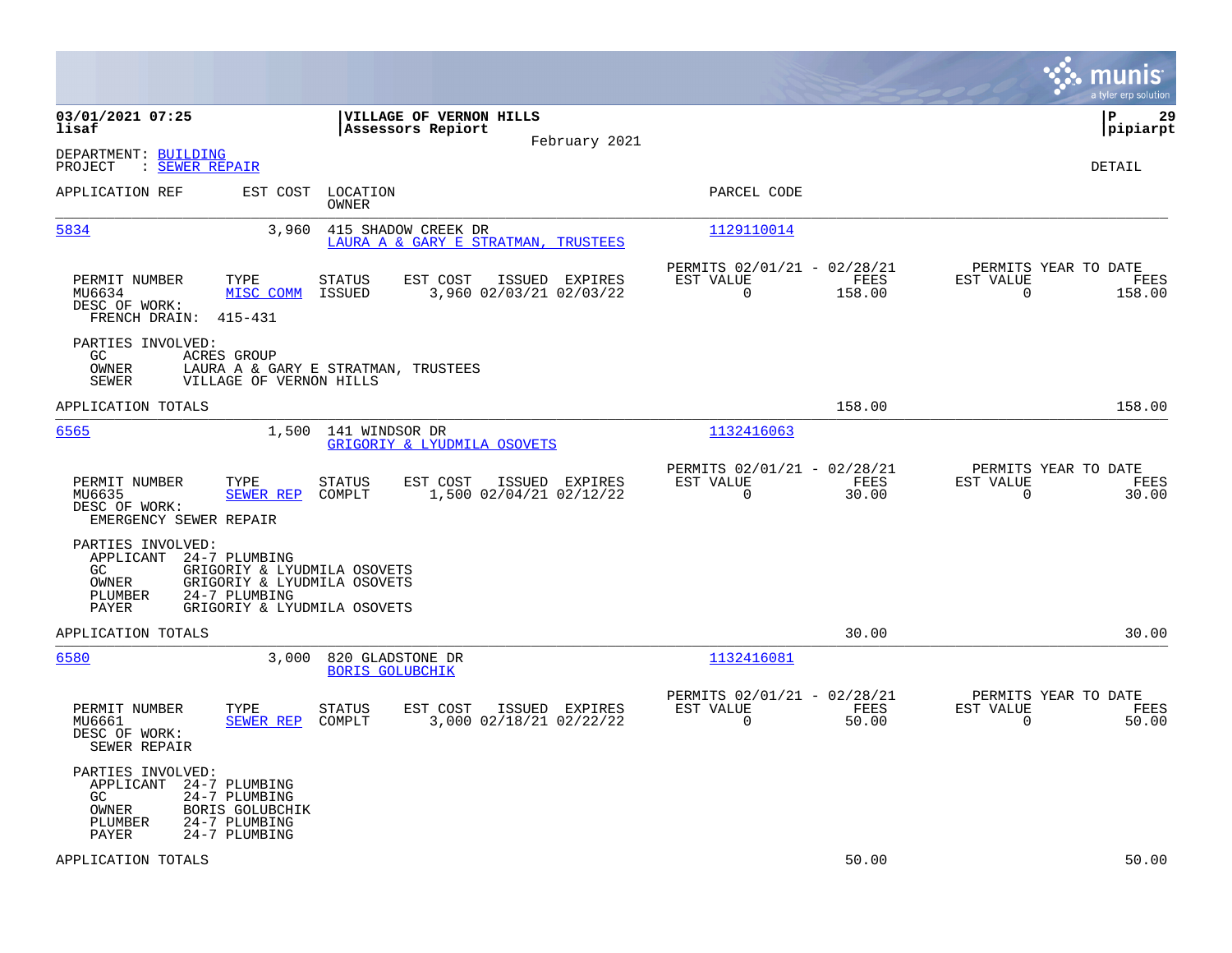|                                                   |          |                                              |               |             |        | <b>munis</b><br>a tyler erp solution |
|---------------------------------------------------|----------|----------------------------------------------|---------------|-------------|--------|--------------------------------------|
| 03/01/2021 07:25<br>lisaf                         |          | VILLAGE OF VERNON HILLS<br>Assessors Repiort | February 2021 |             |        | 30<br>P<br> pipiarpt                 |
| DEPARTMENT: BUILDING<br>PROJECT<br>: SEWER REPAIR |          |                                              |               |             |        | DETAIL                               |
| APPLICATION REF                                   | EST COST | LOCATION                                     |               | PARCEL CODE |        |                                      |
| PROJECT TOTALS                                    |          | OWNER                                        |               | 0           | 238.00 | 238.00                               |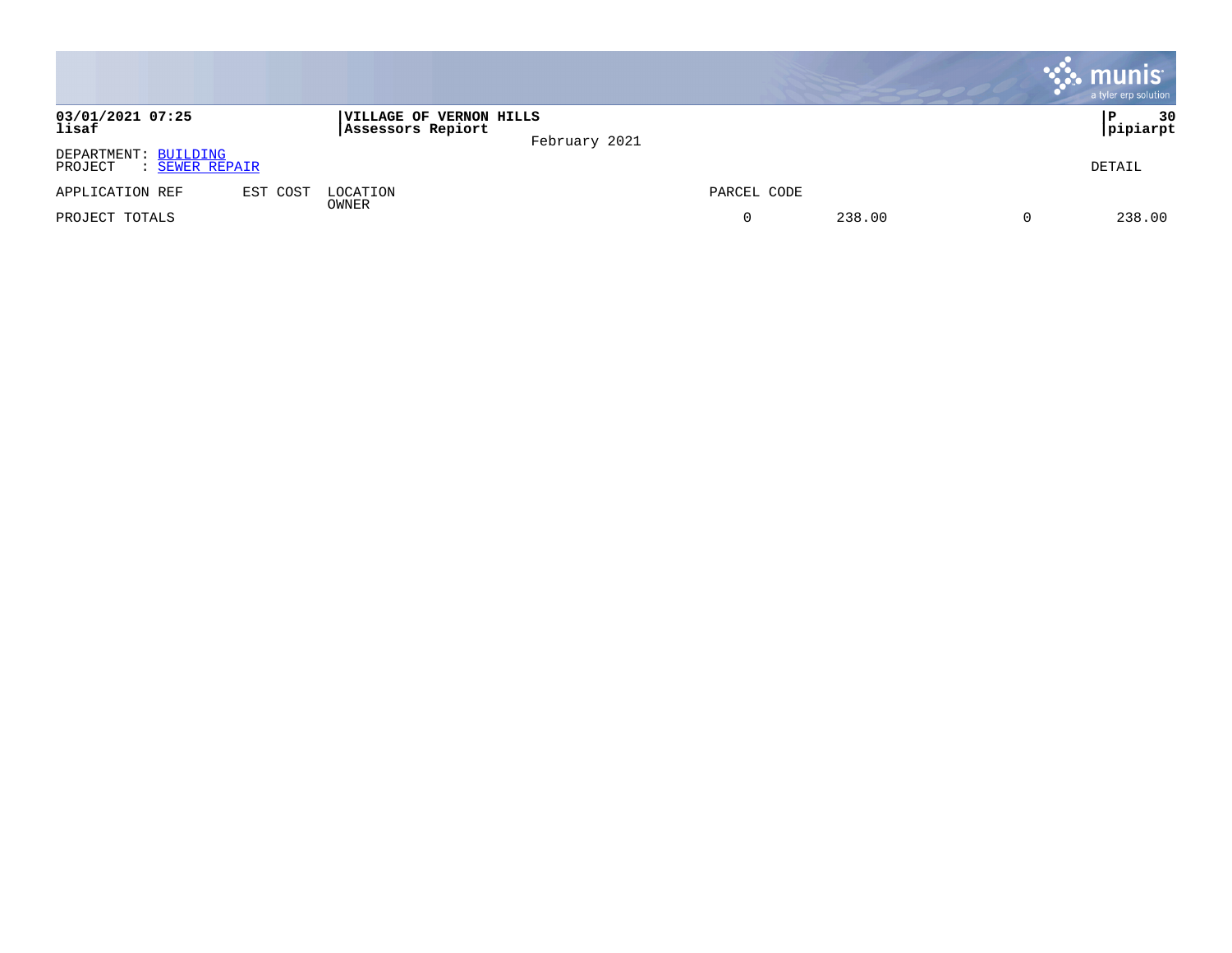|                                                                                                                                        |                                                                                                                     |                                                     |               |                                                      |                |           | <b>munis</b><br>a tyler erp solution  |
|----------------------------------------------------------------------------------------------------------------------------------------|---------------------------------------------------------------------------------------------------------------------|-----------------------------------------------------|---------------|------------------------------------------------------|----------------|-----------|---------------------------------------|
| 03/01/2021 07:25<br>lisaf                                                                                                              |                                                                                                                     | <b>VILLAGE OF VERNON HILLS</b><br>Assessors Repiort | February 2021 |                                                      |                |           | ∣₽<br>31<br> pipiarpt                 |
| DEPARTMENT: BUILDING<br>PROJECT<br>: VOICE/DATA                                                                                        |                                                                                                                     |                                                     |               |                                                      |                |           | DETAIL                                |
| APPLICATION REF                                                                                                                        | LOCATION<br>EST COST<br>OWNER                                                                                       |                                                     |               | PARCEL CODE                                          |                |           |                                       |
| 6532                                                                                                                                   | 10,000                                                                                                              | 830 WEST END CT 900<br>830 WEST END COURT LLC       |               | 1132305034                                           |                |           |                                       |
| PERMIT NUMBER<br>TYPE<br>MU6603<br>DESC OF WORK:<br>LOW VOLTAGE CABLING                                                                | STATUS<br>VOICE/DATA COMPLT                                                                                         | EST COST<br>ISSUED<br>10,000 02/01/21 02/01/22      | EXPIRES       | PERMITS 02/01/21 - 02/28/21<br>EST VALUE<br>$\Omega$ | FEES<br>75.00  | EST VALUE | PERMITS YEAR TO DATE<br>FEES<br>75.00 |
| PARTIES INVOLVED:<br>APPLICANT<br>GC<br>LOW VOLTAG BISHOP COMPUTER CORPORATION<br>SYMETRIC HEALTH<br>OCCUPANT<br>OWNER<br><b>PAYER</b> | BISHOP COMPUTER CORPORATION<br>BISHOP COMPUTER CORPORATION<br>830 WEST END COURT LLC<br>BISHOP COMPUTER CORPORATION |                                                     |               |                                                      |                |           |                                       |
| APPLICATION TOTALS<br>PROJECT TOTALS                                                                                                   |                                                                                                                     |                                                     |               | 0                                                    | 75.00<br>75.00 | 0         | 75.00<br>75.00                        |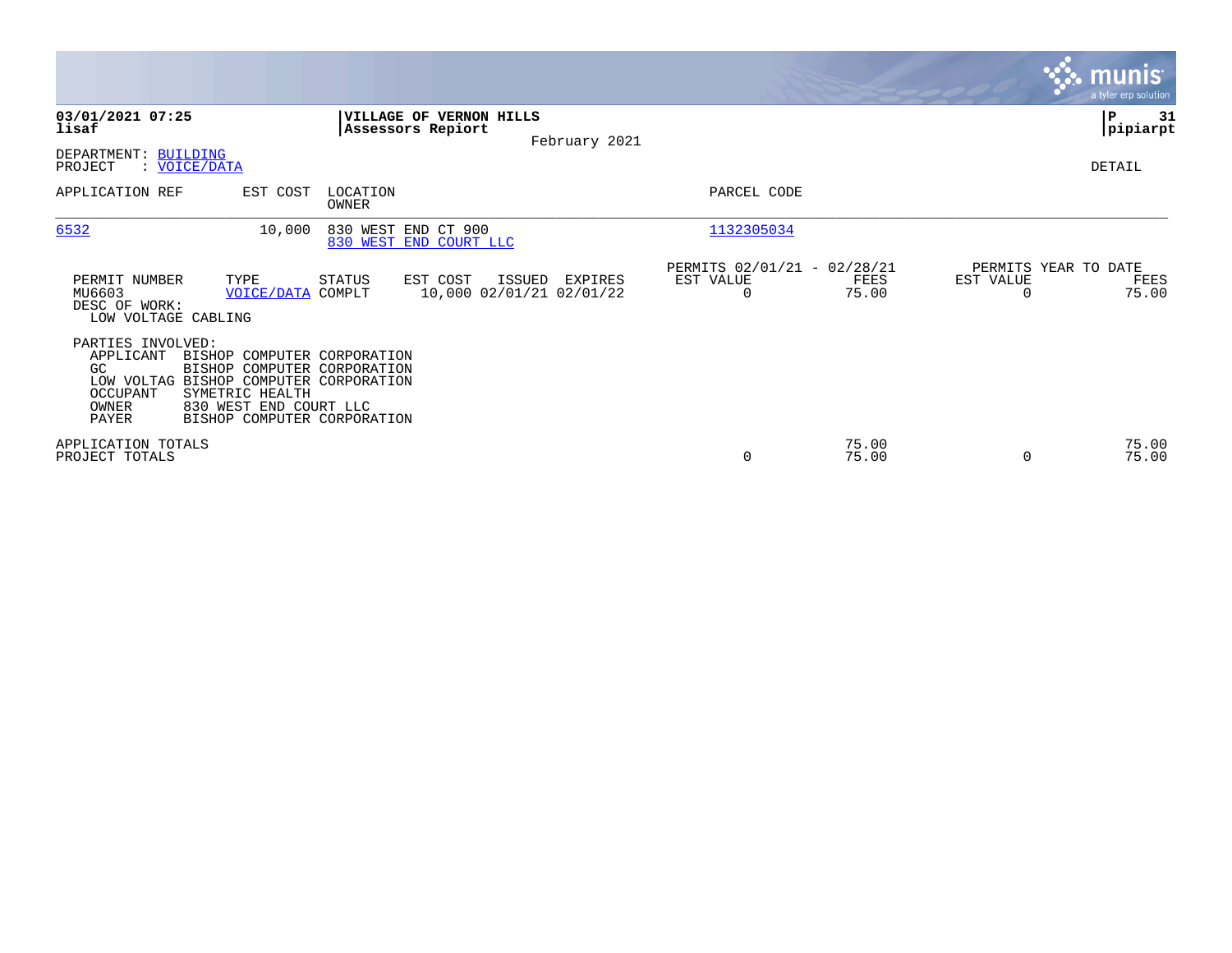|                                                                                                                                                                                                              |                                                                        | munis<br>a tyler erp solution                                      |
|--------------------------------------------------------------------------------------------------------------------------------------------------------------------------------------------------------------|------------------------------------------------------------------------|--------------------------------------------------------------------|
| 03/01/2021 07:25<br>VILLAGE OF VERNON HILLS<br>lisaf<br>Assessors Repiort                                                                                                                                    |                                                                        | l P<br>32<br> pipiarpt                                             |
| February 2021<br>DEPARTMENT: BUILDING                                                                                                                                                                        |                                                                        |                                                                    |
| PROJECT<br>: WATER HEATER                                                                                                                                                                                    |                                                                        | DETAIL                                                             |
| APPLICATION REF<br>EST COST LOCATION<br>OWNER                                                                                                                                                                | PARCEL CODE                                                            |                                                                    |
| 6480<br>1,750<br>1125 EAST PORT CLINTON RD<br>RONALD & FRANCIE LEVIN                                                                                                                                         | 1515107012                                                             |                                                                    |
| PERMIT NUMBER<br>TYPE<br>EST COST<br>ISSUED EXPIRES<br>STATUS<br>MU6548<br>WATER HEAT COMPLT<br>1,750 02/01/21 02/01/22<br>DESC OF WORK:<br>WATER HEATER                                                     | PERMITS 02/01/21 - 02/28/21<br>EST VALUE<br>FEES<br>$\mathbf 0$<br>.00 | PERMITS YEAR TO DATE<br>EST VALUE<br>FEES<br>$\overline{0}$<br>.00 |
| PARTIES INVOLVED:<br>OWNER<br>RONALD & FRANCIE LEVIN<br>PLUMBER<br>CAB BACKFLOW INC<br>PAYER<br>RONALD & FRANCIE LEVIN                                                                                       |                                                                        |                                                                    |
| APPLICATION TOTALS                                                                                                                                                                                           | .00                                                                    | .00                                                                |
| 6562<br>1,000<br>111 ANNAPOLIS DR<br>RICHARD J & NANCY A BARTOLOZZI                                                                                                                                          | 1504310009                                                             |                                                                    |
| EST COST<br>PERMIT NUMBER<br>TYPE<br><b>STATUS</b><br>ISSUED EXPIRES<br>1,000 02/03/21 02/03/22<br>MU6631<br>WATER HEAT ISSUED<br>DESC OF WORK:<br>WATER HEATER                                              | PERMITS 02/01/21 - 02/28/21<br>FEES<br>EST VALUE<br>$\mathbf 0$<br>.00 | PERMITS YEAR TO DATE<br>EST VALUE<br>FEES<br>$\mathbf 0$<br>.00    |
| PARTIES INVOLVED:<br>APPLICANT B. KIESGEN PLUMBING INC<br>GC<br>B. KIESGEN PLUMBING INC<br>OWNER<br>RICHARD J & NANCY A BARTOLOZZI<br>B. KIESGEN PLUMBING INC<br>PLUMBER<br>PAYER<br>B. KIESGEN PLUMBING INC |                                                                        |                                                                    |
| APPLICATION TOTALS                                                                                                                                                                                           | .00                                                                    | .00                                                                |
| 6573<br>1,031 218 LASALLE ST<br>TREVOR BENSON                                                                                                                                                                | 1509302004                                                             |                                                                    |
| EST COST<br>ISSUED EXPIRES<br>PERMIT NUMBER<br>TYPE<br><b>STATUS</b><br>MU6659<br>WATER HEAT COMPLT<br>1,031 02/23/21 02/23/22<br>DESC OF WORK:<br>REPLACE WATER HEATER                                      | PERMITS 02/01/21 - 02/28/21<br>EST VALUE<br>FEES<br>0<br>.00           | PERMITS YEAR TO DATE<br>EST VALUE<br>FEES<br>0<br>.00              |
| PARTIES INVOLVED:<br>TREVOR BENSON<br>APPLICANT<br>GC.<br>ABT<br>OWNER<br>TREVOR BENSON<br>PAYER<br>TREVOR BENSON                                                                                            |                                                                        |                                                                    |
| APPLICATION TOTALS                                                                                                                                                                                           | .00                                                                    | .00                                                                |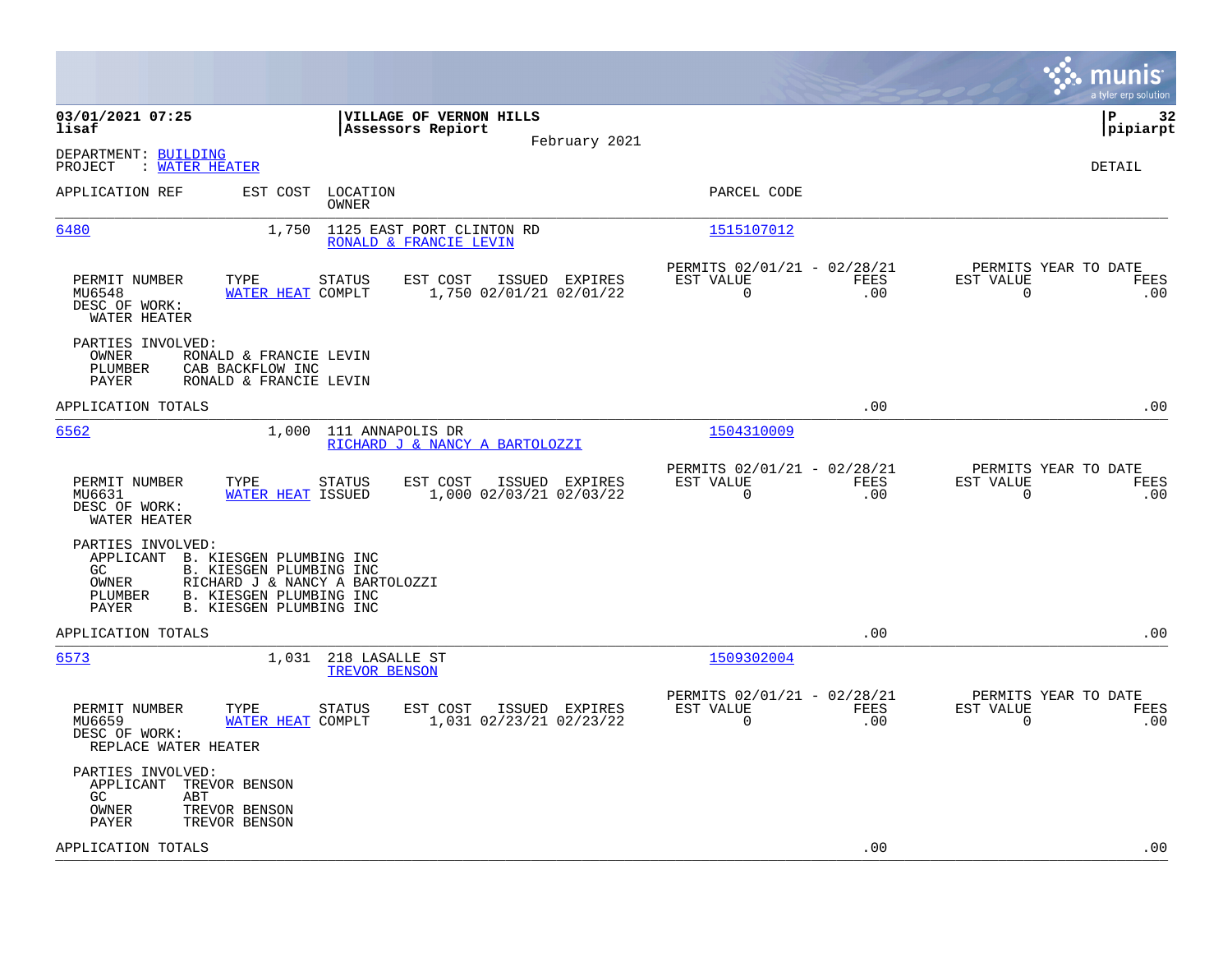|                                                                     |                                                                                                                                     |                   |                                                                         |                                           |                                                         |             |                             | munis<br>a tyler erp solution       |
|---------------------------------------------------------------------|-------------------------------------------------------------------------------------------------------------------------------------|-------------------|-------------------------------------------------------------------------|-------------------------------------------|---------------------------------------------------------|-------------|-----------------------------|-------------------------------------|
| 03/01/2021 07:25<br>lisaf<br>6582                                   | 800                                                                                                                                 | 340 RANNEY AVE    | VILLAGE OF VERNON HILLS<br>Assessors Repiort<br>JOHN J & MARY F KENNEDY |                                           | 1509308037                                              |             |                             | ${\bf P}$<br>33<br> pipiarpt        |
| PERMIT NUMBER                                                       | TYPE                                                                                                                                | STATUS            | EST COST                                                                | ISSUED EXPIRES<br>February 2021           | PERMITS 02/01/21 - 02/28/21<br>EST VALUE                | FEES        | EST VALUE                   | PERMITS YEAR TO DATE<br>FEES        |
| DEPARTMENT: BUILDING<br>PROJECT<br>: WATER HEATER                   |                                                                                                                                     |                   |                                                                         |                                           |                                                         |             |                             | DETAIL                              |
| APPLICATION REF                                                     | EST COST                                                                                                                            | LOCATION<br>OWNER |                                                                         |                                           | PARCEL CODE                                             |             |                             |                                     |
| MU6663<br>DESC OF WORK:<br>WATER HEATER                             | WATER HEAT COMPLT                                                                                                                   |                   |                                                                         | 800 02/22/21 02/22/22                     | 0                                                       | .00         | $\mathbf 0$                 | .00                                 |
| PARTIES INVOLVED:<br>APPLICANT JOHN J & MARY F KENNEDY<br>GC<br>ABT |                                                                                                                                     |                   |                                                                         |                                           |                                                         |             |                             |                                     |
| OWNER<br>PAYER                                                      | JOHN J & MARY F KENNEDY<br>JOHN J & MARY F KENNEDY                                                                                  |                   |                                                                         |                                           |                                                         |             |                             |                                     |
| APPLICATION TOTALS                                                  |                                                                                                                                     |                   |                                                                         |                                           |                                                         | .00         |                             | .00                                 |
| 6590                                                                | 1,400                                                                                                                               | DAVID TURLEY      | 381 BLOOMFIELD CT                                                       |                                           | 1506418036                                              |             |                             |                                     |
| PERMIT NUMBER<br>MU6665<br>DESC OF WORK:<br>WATER HEATER            | TYPE<br>WATER HEAT ISSUED                                                                                                           | <b>STATUS</b>     | EST COST                                                                | ISSUED EXPIRES<br>1,400 02/19/21 02/19/22 | PERMITS 02/01/21 - 02/28/21<br>EST VALUE<br>$\mathbf 0$ | FEES<br>.00 | EST VALUE<br>$\overline{0}$ | PERMITS YEAR TO DATE<br>FEES<br>.00 |
| PARTIES INVOLVED:<br>APPLICANT<br>GC.<br>OWNER<br>PLUMBER<br>PAYER  | DAVID TURLEY<br>DAVID TURLEY<br>DAVID TURLEY<br>DRF TRUSTED PROPERTY SOLUTIONS<br>DAVID TURLEY                                      |                   |                                                                         |                                           |                                                         |             |                             |                                     |
| APPLICATION TOTALS                                                  |                                                                                                                                     |                   |                                                                         |                                           |                                                         | .00         |                             | .00                                 |
| 6591                                                                |                                                                                                                                     |                   | 1,700 1103 EAST PORT CLINTON RD<br>RAMAKRISHNA YELLAPANTULA             |                                           | 1515107100                                              |             |                             |                                     |
| PERMIT NUMBER<br>MU6668<br>DESC OF WORK:<br>WATER HEATER            | TYPE<br>WATER HEAT ISSUED                                                                                                           | <b>STATUS</b>     | EST COST                                                                | ISSUED EXPIRES<br>1,700 02/23/21 02/23/22 | PERMITS 02/01/21 - 02/28/21<br>EST VALUE<br>0           | FEES<br>.00 | EST VALUE<br>$\overline{0}$ | PERMITS YEAR TO DATE<br>FEES<br>.00 |
| PARTIES INVOLVED:<br>APPLICANT<br>GC.<br>OWNER<br>PLUMBER<br>PAYER  | RAMAKRISHNA YELLAPANTULA<br>RAMAKRISHNA YELLAPANTULA<br>RAMAKRISHNA YELLAPANTULA<br>RICH FAUST PLUMBING<br>RAMAKRISHNA YELLAPANTULA |                   |                                                                         |                                           |                                                         |             |                             |                                     |
| APPLICATION TOTALS                                                  |                                                                                                                                     |                   |                                                                         |                                           |                                                         | .00         |                             | .00                                 |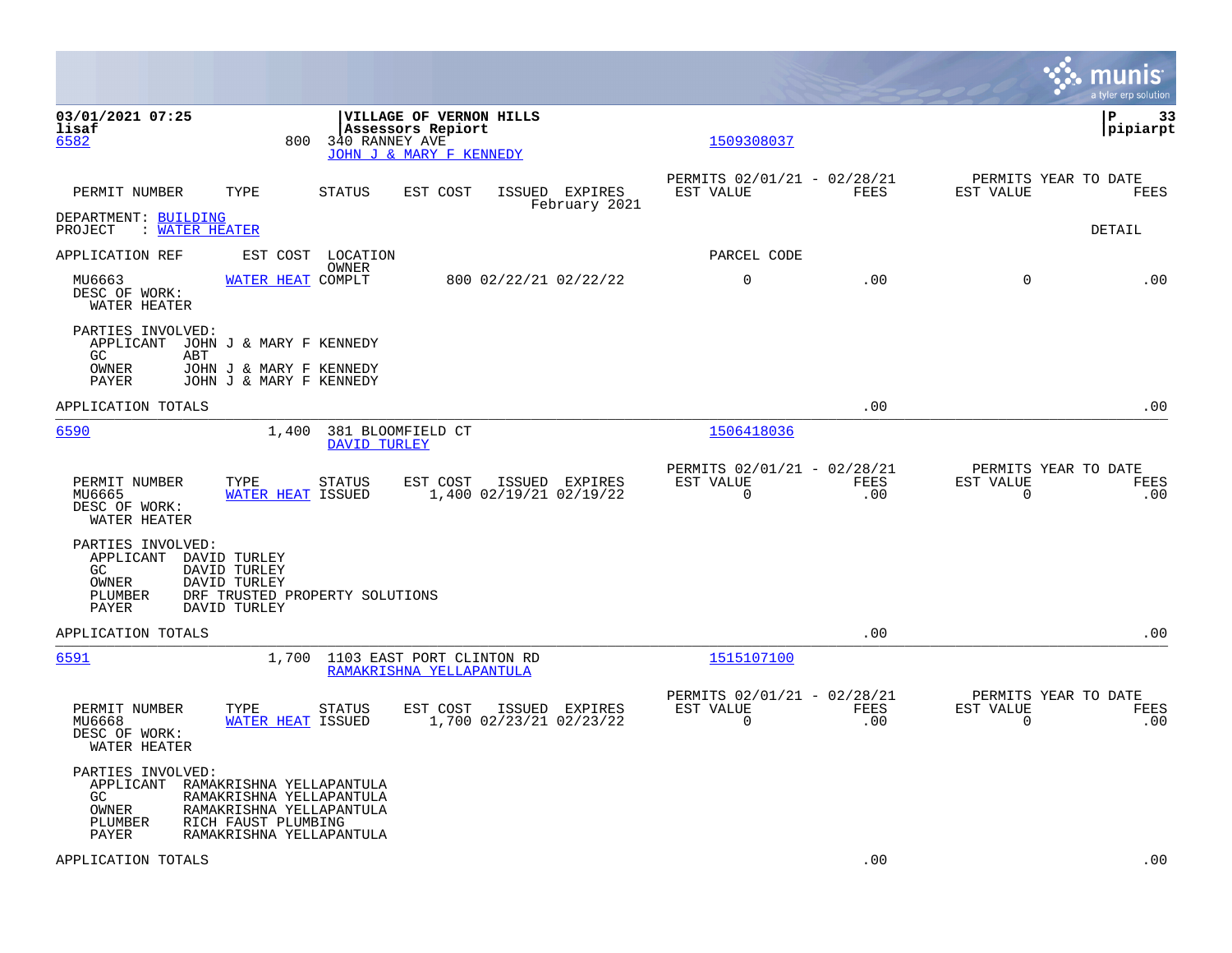|                                                                                                                            |                           |                              |                                              |                                              |                                                      |             |                                        | <b>munis</b><br>a tyler erp solution |
|----------------------------------------------------------------------------------------------------------------------------|---------------------------|------------------------------|----------------------------------------------|----------------------------------------------|------------------------------------------------------|-------------|----------------------------------------|--------------------------------------|
| 03/01/2021 07:25<br>lisaf                                                                                                  |                           |                              | VILLAGE OF VERNON HILLS<br>Assessors Repiort | February 2021                                |                                                      |             |                                        | lР<br>34<br> pipiarpt                |
| DEPARTMENT: BUILDING<br>PROJECT<br><b>WATER HEATER</b>                                                                     |                           |                              |                                              |                                              |                                                      |             |                                        | DETAIL                               |
| APPLICATION REF                                                                                                            | EST COST                  | LOCATION<br>OWNER            |                                              |                                              | PARCEL CODE                                          |             |                                        |                                      |
| 6592                                                                                                                       | 1,793                     | 911 SPARTA CT<br>PLACEHOLDER |                                              |                                              | 1506206141                                           |             |                                        |                                      |
| PERMIT NUMBER<br>MU6667<br>DESC OF WORK:<br>WATER HEATER                                                                   | TYPE<br>WATER HEAT ISSUED | STATUS                       | EST COST                                     | ISSUED<br>EXPIRES<br>1,793 02/22/21 02/22/22 | PERMITS 02/01/21 - 02/28/21<br>EST VALUE<br>$\Omega$ | FEES<br>.00 | PERMITS YEAR TO DATE<br>EST VALUE<br>O | FEES<br>.00                          |
| PARTIES INVOLVED:<br>APPLICANT<br><b>DRF</b><br><b>DRF</b><br>GC.<br>OWNER<br>PLUMBER<br><b>DRF</b><br>PAYER<br><b>DRF</b> | PLACEHOLDER               |                              |                                              |                                              |                                                      |             |                                        |                                      |
| APPLICATION TOTALS<br>PROJECT TOTALS                                                                                       |                           |                              |                                              |                                              | 0                                                    | .00<br>.00  |                                        | .00<br>.00                           |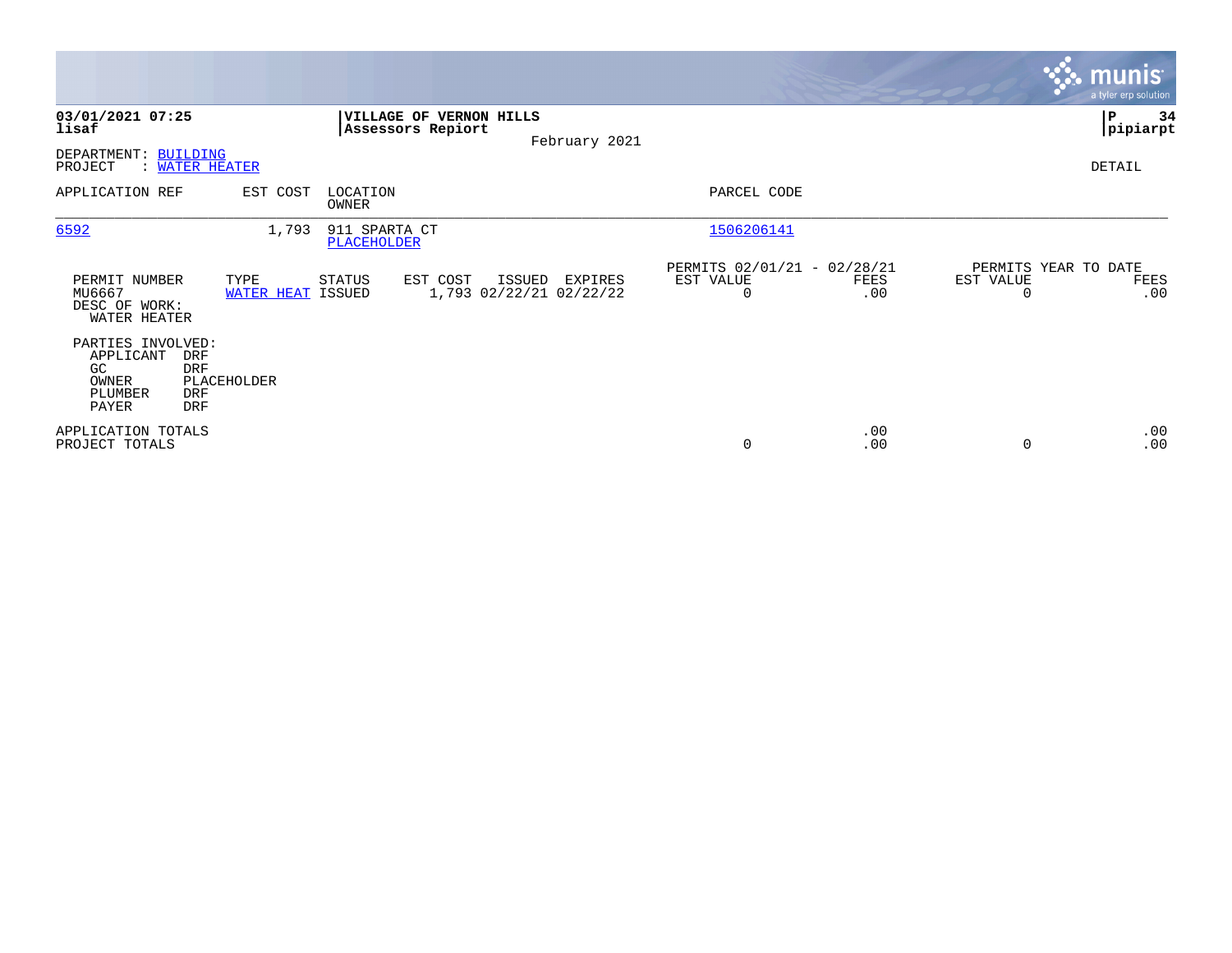|                                                                                                                         |                                                                                               |                                                               |                                           |                                                                      |                |                                                               | munis<br>a tyler erp solution |
|-------------------------------------------------------------------------------------------------------------------------|-----------------------------------------------------------------------------------------------|---------------------------------------------------------------|-------------------------------------------|----------------------------------------------------------------------|----------------|---------------------------------------------------------------|-------------------------------|
| 03/01/2021 07:25<br>lisaf                                                                                               |                                                                                               | VILLAGE OF VERNON HILLS<br>Assessors Repiort                  |                                           |                                                                      |                |                                                               | ΙP<br>35<br> pipiarpt         |
| DEPARTMENT: BUILDING<br>: <u>SIGN</u><br>PROJECT                                                                        |                                                                                               |                                                               | February 2021                             |                                                                      |                |                                                               | DETAIL                        |
| APPLICATION REF                                                                                                         | EST COST LOCATION<br>OWNER                                                                    |                                                               |                                           | PARCEL CODE                                                          |                |                                                               |                               |
| 6476                                                                                                                    | 3.000                                                                                         | 701 NORTH MILWAUKEE AVE 348<br>INLAND REAL ESTATE CORPORATION |                                           | 1503102018                                                           |                |                                                               |                               |
| TYPE<br>PERMIT NUMBER<br>MU6624<br><b>SIGN</b><br>DESC OF WORK:<br>SIGN BBQ CHICKEN                                     | STATUS<br>COMPLT                                                                              | EST COST                                                      | ISSUED EXPIRES<br>3,000 02/02/21 02/04/22 | PERMITS 02/01/21 - 02/28/21<br>EST VALUE<br>$\overline{0}$           | FEES<br>95.00  | PERMITS YEAR TO DATE<br>EST VALUE<br>$\Omega$                 | FEES<br>95.00                 |
| PARTIES INVOLVED:<br>APPLICANT<br>WELLCOM SIGN CORP<br>ELECTRICIA H&D COOLELEC INC<br>GC.<br>OCCUPANT<br>OWNER<br>PAYER | WELLCOM SIGN CORP<br>BBQ OLIVE CHICKEN<br>INLAND REAL ESTATE CORPORATION<br>WELLCOM SIGN CORP |                                                               |                                           |                                                                      |                |                                                               |                               |
| APPLICATION TOTALS                                                                                                      |                                                                                               |                                                               |                                           |                                                                      | 95.00          |                                                               | 95.00                         |
| 6518                                                                                                                    | 8,100 1640 NORTH MILWAUKEE AVE 200<br>WILLIAM G CHIN                                          |                                                               |                                           | 1128411007                                                           |                |                                                               |                               |
| PERMIT NUMBER<br>TYPE<br>MU6621<br><b>SIGN</b><br>DESC OF WORK:<br>JERSEY MIKES SIGN                                    | STATUS<br>ISSUED                                                                              | EST COST                                                      | ISSUED EXPIRES<br>8,100 02/01/21 02/01/22 | PERMITS 02/01/21 - 02/28/21<br>EST VALUE<br>$\mathbf 0$              | FEES<br>101.00 | PERMITS YEAR TO DATE<br>EST VALUE<br>0                        | FEES<br>101.00                |
| PARTIES INVOLVED:<br>ELECTRICIA PARVIN-CLAUSS SIGN COMPANY<br>GC<br>OWNER<br>WILLIAM G CHIN<br>PAYER<br>SIGN            | PARVIN-CLAUSS SIGN COMPANY<br>PARVIN-CLAUSS SIGN COMPANY<br>PARVIN-CLAUSS SIGN COMPANY        |                                                               |                                           |                                                                      |                |                                                               |                               |
| APPLICATION TOTALS                                                                                                      |                                                                                               |                                                               |                                           |                                                                      | 101.00         |                                                               | 101.00                        |
| <u>6540</u>                                                                                                             | 2,000<br><b>KIMCO REALTY</b>                                                                  | 700 NORTH MILWAUKEE AVENUE 136                                |                                           | 1504201051                                                           |                |                                                               |                               |
| PERMIT NUMBER<br>TYPE<br>MU6658<br><b>SIGN</b><br>DESC OF WORK:<br>SIGN - LIQUOR BARN                                   | <b>STATUS</b><br>ISSUED                                                                       | EST COST                                                      | ISSUED EXPIRES<br>2,000 02/16/21 02/16/22 | PERMITS 02/01/21 - 02/28/21<br>EST VALUE<br>$\overline{\phantom{0}}$ | FEES<br>225.00 | PERMITS YEAR TO DATE<br>EST VALUE<br>$\overline{\phantom{0}}$ | FEES<br>225.00                |
| PARTIES INVOLVED:<br>APPLICANT<br>GC<br><b>OCCUPANT</b><br>LIQUOR BARN<br>OWNER<br>KIMCO REALTY                         | CHICAGO SIGN GROUP LLC<br>CHICAGO SIGN GROUP LLC                                              |                                                               |                                           |                                                                      |                |                                                               |                               |